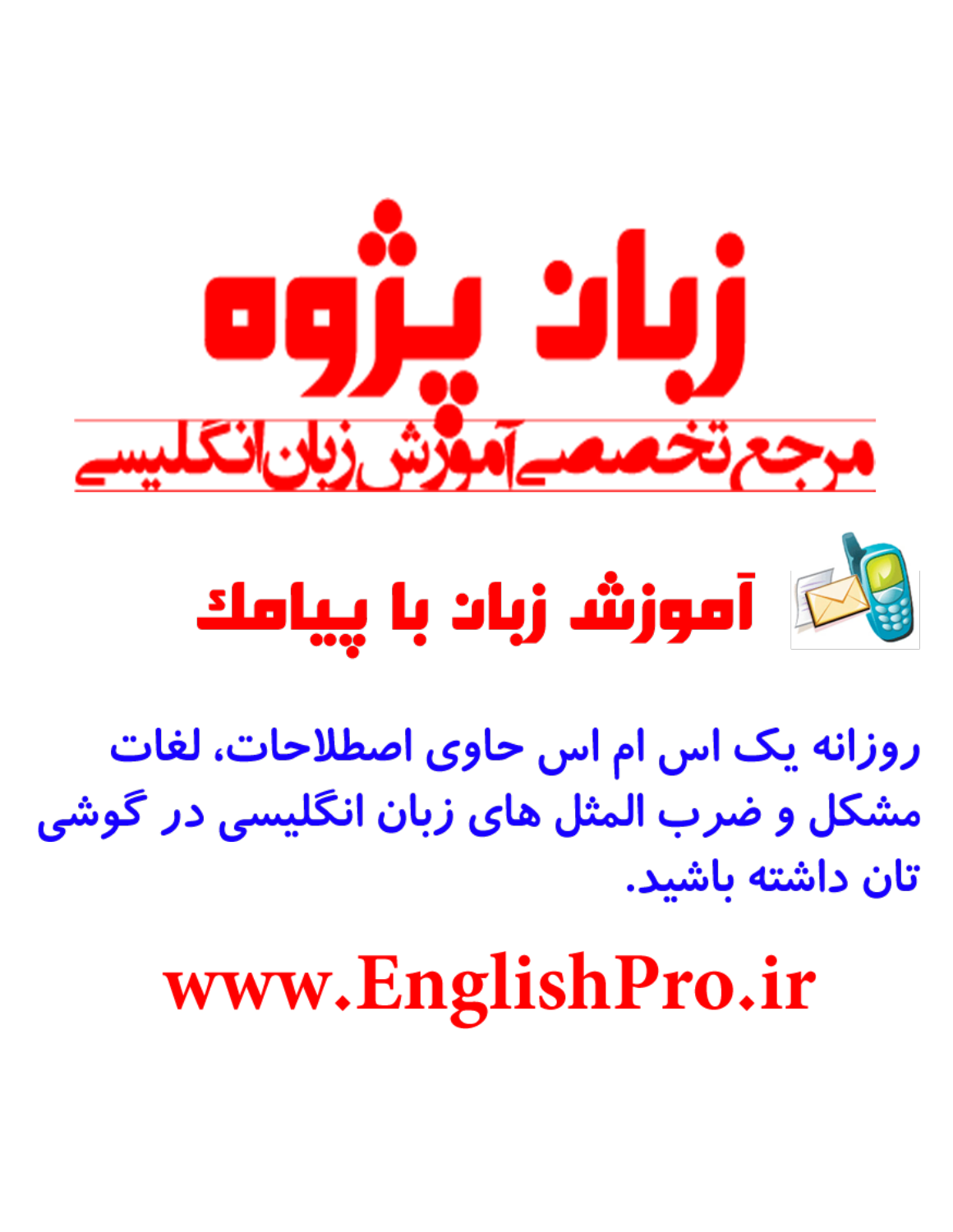EASY 7-CD Edition: All you have to do is listen 15 minutes a day for 4 weeks to absorb 5000 words. + FREE Memory Course. FreeVocabulary.com

**abase** v. To lower in position, estimation, or the like; degrade. **abbess** n. The lady superior of a nunnery. **abbey** n. The group of buildings which collectively form the dwelling-place of a society of monks or nuns. **abbot** n. The superior of a community of monks. **abdicate** v. To give up (royal power or the like). **abdomen** n. In mammals, the visceral cavity between the diaphragm and the pelvic floor; the belly. **abdominal** n. Of, pertaining to, or situated on the abdomen. **abduction** n. A carrying away of a person against his will, or illegally. **abed** adv. In bed; on a bed. **aberration** n. Deviation from a right, customary, or prescribed course. **abet** v. To aid, promote, or encourage the commission of (an offense). **abeyance** n. A state of suspension or temporary inaction. **abhorrence** n. The act of detesting extremely. **abhorrent** adj. Very repugnant; hateful. **abidance** n. An abiding. **abject** adj. Sunk to a low condition. **abjure** v. To recant, renounce, repudiate under oath. **able**-**bodied** adj. Competent for physical service. **ablution** n. A washing or cleansing, especially of the body. **abnegate** v. To renounce (a right or privilege). **abnormal** adj. Not conformed to the ordinary rule or standard. **abominable** adj. Very hateful. **abominate** v. To hate violently. **abomination** n. A very detestable act or practice. **aboriginal** adj. Primitive; unsophisticated. **aborigines** n. The original of earliest known inhabitants of a country. **aboveboard** adv. & adj. Without concealment, fraud, or trickery. **abrade** v. To wear away the surface or some part of by friction. **abrasion** n. That which is rubbed off. abridge v. To make shorter in words, keeping the essential features, leaning out minor particles. **abridgment** n. A condensed form as of a book or play. **abrogate** v. To abolish, repeal. **abrupt** adj. Beginning, ending, or changing suddenly or with a break. **abscess** n. A Collection of pus in a cavity formed within some tissue of the body. **abscission** n. The act of cutting off, as in a surgical operation. **abscond** v. To depart suddenly and secretly, as for the purpose of escaping arrest. **absence** n. The fact of not being present or available. **absent**-**minded** adj. Lacking in attention to immediate surroundings or business. **absolution** n. Forgiveness, or passing over of offenses. **absolve** v. To free from sin or its penalties. **absorb** v. To drink in or suck up, as a sponge absorbs water. **absorption** n. The act or process of absorbing. **abstain** v. To keep oneself back (from doing or using something). **abstemious** adj. Characterized by self denial or abstinence, as in the use of drink, food. **abstinence** n. Self denial. **abstruse** adj. Dealing with matters difficult to be understood. **absurd** adj. Inconsistent with reason or common sense. **abundant** adj. Plentiful. **abusive** adj. Employing harsh words or ill treatment. **abut** v. To touch at the end or boundary line. **abyss** n. Bottomless gulf. **academic** adj. Of or pertaining to an academy, college, or university. **academician** n. A member of an academy of literature, art, or science. **academy** n. Any institution where the higher branches of learning are taught. **accede** v. To agree. **accelerate** v. To move faster. **accept** v. To take when offered. **access** n. A way of approach or entrance; passage. **accessible** adj. Approachable. **accession** n. Induction or elevation, as to dignity, office, or government. **accessory** n. A person or thing that aids the principal agent. **acclaim** v. To utter with a shout. **accommodate** v. To furnish something as a kindness or favor. **accompaniment** n. A subordinate part or parts, enriching or supporting the leading part. **accompanist** n. One who or that which accompanies. **accompany** v. To go with, or be associated with, as a companion. **accomplice** n. An associate in wrong-doing. **accomplish** v. To bring to pass. **accordion** n. A portable free-reed musical instrument. **accost** v. To speak to. **account** n. A record or statement of receipts and expenditures, or of business transactions. **accouter** v. To dress.

**accredit** v. To give credit or authority to. **accumulate** v. To become greater in quantity or number. **accuracy** n. Exactness. **accurate** adj. Conforming exactly to truth or to a standard. **accursed** adj. Doomed to evil, misery, or misfortune. **accusation** n. A charge of crime, misdemeanor, or error. **accusatory** adj. Of, pertaining to, or involving an accusation. **accuse** v. To charge with wrong doing, misconduct, or error. **accustom** v. To make familiar by use. **acerbity** n. Sourness, with bitterness and astringency. **acetate** n. A salt of acetic acid. **acetic** adj. Of, pertaining to, or of the nature of vinegar. **ache** v. To be in pain or distress. **Achillean** adj. Invulnerable. **achromatic** adj. Colorless, **acid** n. A sour substance. **acidify** v. To change into acid. **acknowledge** v. To recognize; to admit the genuineness or validity of. **acknowledgment** n. Recognition. **acme** n. The highest point, or summit. **acoustic** adj. Pertaining to the act or sense of hearing. **acquaint** v. To make familiar or conversant. **acquiesce** v. To comply; submit. **acquiescence** n. Passive consent. **acquire** v. To get as one's own. **acquisition** n. Anything gained, or made one's own, usually by effort or labor. **acquit** v. To free or clear, as from accusation. **acquittal** n. A discharge from accusation by judicial action. **acquittance** n. Release or discharge from indebtedness, obligation, or responsibility. **acreage** n. Quantity or extent of land, especially of cultivated land. **acrid** adj. Harshly pungent or bitter. **acrimonious** adj. Full of bitterness. **acrimony** n. Sharpness or bitterness of speech or temper. **actionable** adj. Affording cause for instituting an action, as trespass, slanderous words. **actuality** n. Any reality. **actuary** n. An officer, as of an insurance company, who calculates and states the risks and premiums. **actuate** v. To move or incite to action. **acumen** n. Quickness of intellectual insight, or discernment; keenness of discrimination. **acute** adj. Having fine and penetrating discernment. **adamant** n. Any substance of exceeding hardness or impenetrability. **addendum** n. Something added, or to be added. **addle** v. To make inefficient or worthless; muddle. **adduce** v. To bring forward or name for consideration. **adhere** v. To stick fast or together. **adherence** n. Attachment. **adherent** adj. Clinging or sticking fast. **adhesion** n. The state of being attached or joined. **adieu** inter. Good-by; farewell. **adjacency** n. The state of being adjacent. **adjacent** n. That which is near or bordering upon. **adjudge** v. To award or bestow by formal decision. **adjunct** n. Something joined to or connected with another thing, but holding a subordinate place. **adjuration** n. A vehement appeal. **adjutant** adj. Auxiliary. **administrator** n. One who manages affairs of any kind. **admissible** adj. Having the right or privilege of entry. **admittance** n. Entrance, or the right or permission to enter. **admonish** v. To warn of a fault. **admonition** n. Gentle reproof. **ado** n. unnecessary activity or ceremony. **adoration** n. Profound devotion. **adroit** adj. Having skill in the use of the bodily or mental powers. **adulterant** n. An adulterating substance. **adulterate** v. To make impure by the admixture of other or baser ingredients. **adumbrate** v. To represent beforehand in outline or by emblem. **advent** n. The coming or arrival, as of any important change, event, state, or personage. **adverse** adj. Opposing or opposed. **adversity** n. Misfortune. **advert** v. To refer incidentally. **advertiser** n. One who advertises, especially in newspapers. **advisory** adj. Not mandatory. **advocacy** n. The act of pleading a cause.

**advocate** n. One who pleads the cause of another, as in a legal or ecclesiastical court. **aerial** adj. Of, pertaining to, or like the air.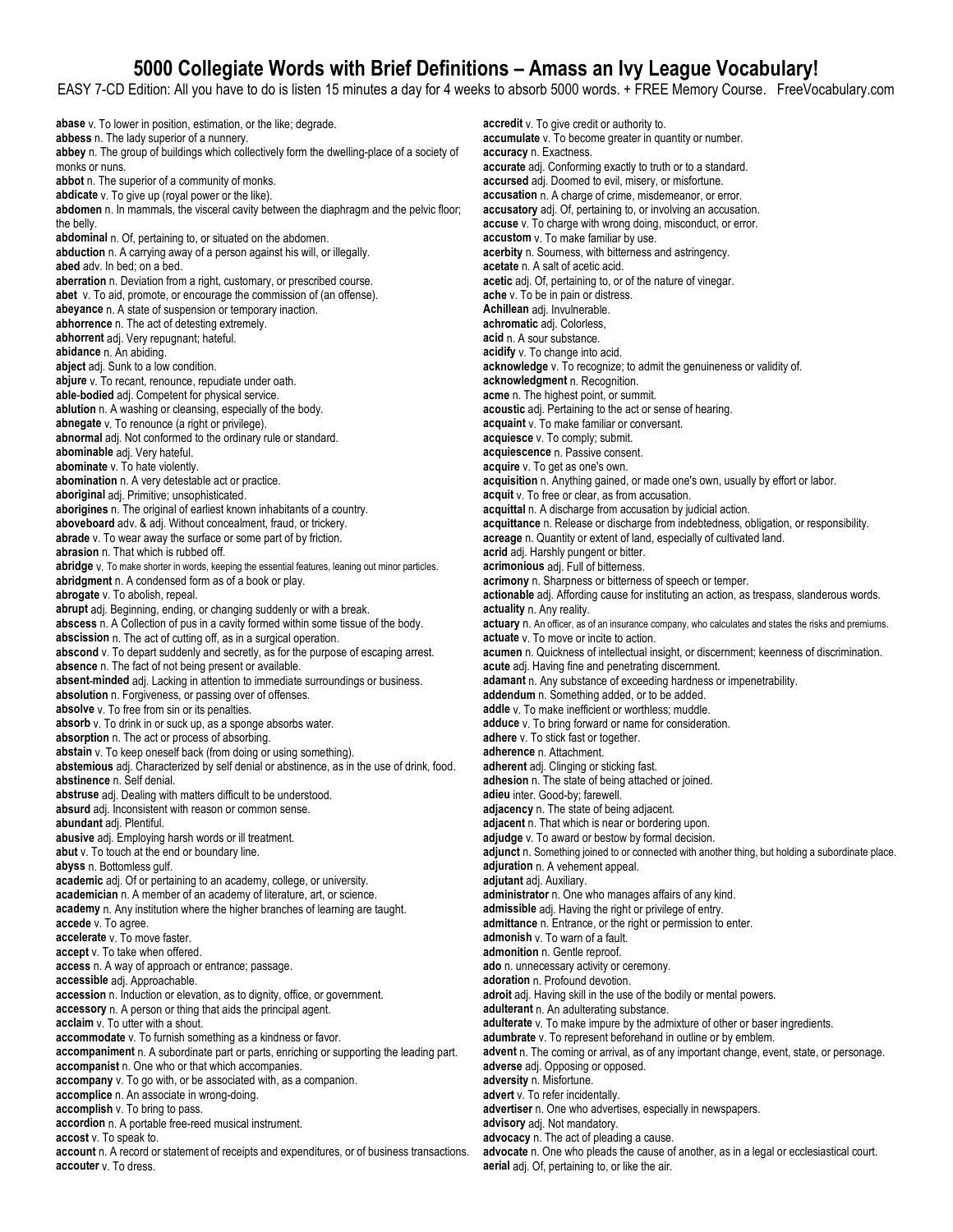EASY 7-CD Edition: All you have to do is listen 15 minutes a day for 4 weeks to absorb 5000 words. + FREE Memory Course. FreeVocabulary.com

**aeronaut** n. One who navigates the air, a balloonist. **aeronautics** n. the art or practice of flying aircraft **aerostat** n. A balloon or other apparatus floating in or sustained by the air. **aerostatics** n. The branch of pneumatics that treats of the equilibrium, pressure, and mechanical properties. **affable** adj. Easy to approach. **affect** v. To act upon **affectation** n. A studied or ostentatious pretense or attempt. **affiliate** n. Some auxiliary person or thing. **affirmative** adj. Answering yes; to a question at issue. **affix** v. To fasten. **affluence** n. A profuse or abundant supply of riches. **affront** n. An open insult or indignity. **afire** adv. & adj. On fire, literally or figuratively. **afoot** adv. In progress. **aforesaid** adj. Said in a preceding part or before. **afresh** adv. Once more, after rest or interval. **afterthought** n. A thought that comes later than its appropriate or expected time. **agglomerate** v. To pile or heap together. **aggrandize** v. To cause to appear greatly. **aggravate** v. To make heavier, worse, or more burdensome. **aggravation** n. The fact of being made heavier or more heinous, as a crime , offense, misfortune, etc. **aggregate** n. The entire number, sum, mass, or quantity of something. **aggress** v. To make the first attack. **aggression** n. An unprovoked attack. **aggrieve** v. To give grief or sorrow to. **aghast** adj. Struck with terror and amazement. **agile** adj. Able to move or act quickly, physically, or mentally. **agitate** v. To move or excite (the feelings or thoughts). **agrarian** adj. Pertaining to land, especially agricultural land. **aide-de-camp** n. An officer who receives and transmits the orders of the general. **ailment** n. Slight sickness. **airy** adj. Delicate, ethereal. **akin** adj. Of similar nature or qualities. **alabaster** n. A white or delicately tinted fine-grained gypsum. **alacrity** n. Cheerful willingness. **albeit** conj. Even though. albino n. A person with milky white skin and hair, and eyes with bright red pupil and usually pink iris. **album** n. A book whose leaves are so made to form paper frames for holding photographs or the like. **alchemy** n. Chemistry of the middle ages, characterized by the pursuit of changing base metals to gold. **alcohol** n. A volatile, inflammable, colorless liquid of a penetrating odor and burning taste. **alcoholism** n. A condition resulting from the inordinate or persistent use of alcoholic beverages. **alcove** n. A covered recess connected with or at the side of a larger room. **alder** n. Any shrub or small tree of the genus Alumnus, of the oak family. **alderman** n. A member of a municipal legislative body, who usually exercises also certain judicial functions. **aldermanship** n. The dignity, condition, office, or term of office of an alderman. **alias** n. An assumed name. **alien** n. One who owes allegiance to a foreign government. **alienable** adj. Capable of being aliened or alienated, as lands. **alienate** v. To cause to turn away. **alienation** n. Estrangement. **aliment** n. That which nourishes. **alkali** n. Anything that will neutralize an acid, as lime, magnesia, etc. **allay** v. To calm the violence or reduce the intensity of; mitigate. **allege** v. To assert to be true, especially in a formal manner, as in court. **allegory** n. The setting forth of a subject under the guise of another subject of aptly suggestive likeness. **alleviate** v. To make less burdensome or less hard to bear. **alley** n. A narrow street, garden path, walk, or the like. **alliance** n. Any combination or union for some common purpose. **allot** v. To assign a definite thing or part to a certain person. **allotment** n. Portion. **allude** v. To refer incidentally, or by suggestion. **allusion** n. An indirect and incidental reference to something without definite mention of it. **alluvion** n. Flood. **ally** n. A person or thing connected with another, usually in some relation of helpfulness. **almanac** n. A series of tables giving the days of the week together with certain astronomical information. **aloof** adv. Not in sympathy with or desiring to associate with others. **altar** n. Any raised place or structure on which sacrifices may be offered or incense burned. **alter** v. To make change in. **alteration** n. Change or modification. **altercate** v. To contend angrily or zealously in words. **alternate** n. One chosen to act in place of another, in case of the absence or incapacity of that other. **alternative** n. Something that may or must exist, be taken or chosen, or done instead of something else. **altitude** n. Vertical distance or elevation above any point or base-level, as the sea. **alto** n. The lowest or deepest female voice or part. **altruism** n. Benevolence to others on subordination to self-interest. **altruist** n. One who advocates or practices altruism. **amalgam** n. An alloy or union of mercury with another metal. **amalgamate** v. To mix or blend together in a homogeneous body. **amateur** adj. Practicing an art or occupation for the love of it, but not as a profession. **amatory** adj. Designed to excite love. **ambidextrous** adj. Having the ability of using both hands with equal skill or ease. **ambiguous** adj. Having a double meaning. **ambitious** adj. Eagerly desirous and aspiring. **ambrosial** adj. Divinely sweet, fragrant, or delicious. **ambulance** n. A vehicle fitted for conveying the sick and wounded. **ambulate** v. To walk about **ambush** n. The act or state of lying concealed for the purpose of surprising or attacking the enemy. **ameliorate** v. To relieve, as from pain or hardship **amenable** adj. Willing and ready to submit. **Americanism** n. A peculiar sense in which an English word or phrase is used in the United States. **amicable** adj. Done in a friendly spirit. **amity** n. Friendship. **amorous** adj. Having a propensity for falling in love. **amorphous** adj. Without determinate shape. **amour** n. A love-affair, especially one of an illicit nature. **ampere** n. The practical unit of electric-current strength. **ampersand** n. The character &; and. **amphibious** adj. Living both on land and in water. **amphitheater** n. An edifice of elliptical shape, constructed about a central open space or arena. **amplitude** n. Largeness. **amply** adv. Sufficiently. **amputate** v. To remove by cutting, as a limb or some portion of the body. **amusement** n. Diversion. **anachronism** n. Anything occurring or existing out of its proper time. **anagram** n. The letters of a word or phrase so transposed as to make a different word or phrase. **analogous** adj. Corresponding (to some other) in certain respects, as in form, proportion, relations. **analogy** n. Reasoning in which from certain and known relations or resemblance others are formed. **analyst** n. One who analyzes or makes use of the analytical method. **analyze** v. To examine minutely or critically. **anarchy** n. Absence or utter disregard of government. **anathema** n. Anything forbidden, as by social usage. **anatomy** n. That branch of morphology which treats of the structure of organisms. **ancestry** n. One's ancestors collectively. **anecdote** n. A brief account of some interesting event or incident. **anemia** n. Deficiency of blood or red corpuscles. **anemic** adj. Affected with anemia. **anemometer** n. An instrument for measuring the force or velocity of wind. **anesthetic** adj. Pertaining to or producing loss of sensation. **anew** adv. Once more. **angelic** adj. Saintly. **Anglophobia** n. Hatred or dread of England or of what is English. **Anglo**-**Saxon** n. The entire English race wherever found, as in Europe, the United States, or India. **angular** adj. Sharp-cornered. **anhydrous** adj. Withered. **animadversion** n. The utterance of criticism or censure. **animadvert** v. To pass criticism or censure. **animalcule** n. An animal of microscopic smallness. **animate** v. To make alive. **animosity** n. Hatred. **annalist** n. Historian. **annals** n. A record of events in their chronological order, year by year. **annex** v. To add or affix at the end. **annihilate** v. To destroy absolutely. **annotate** v. To make explanatory or critical notes on or upon. **annual** adj. Occurring every year. **annuity** n. An annual allowance, payment, or income.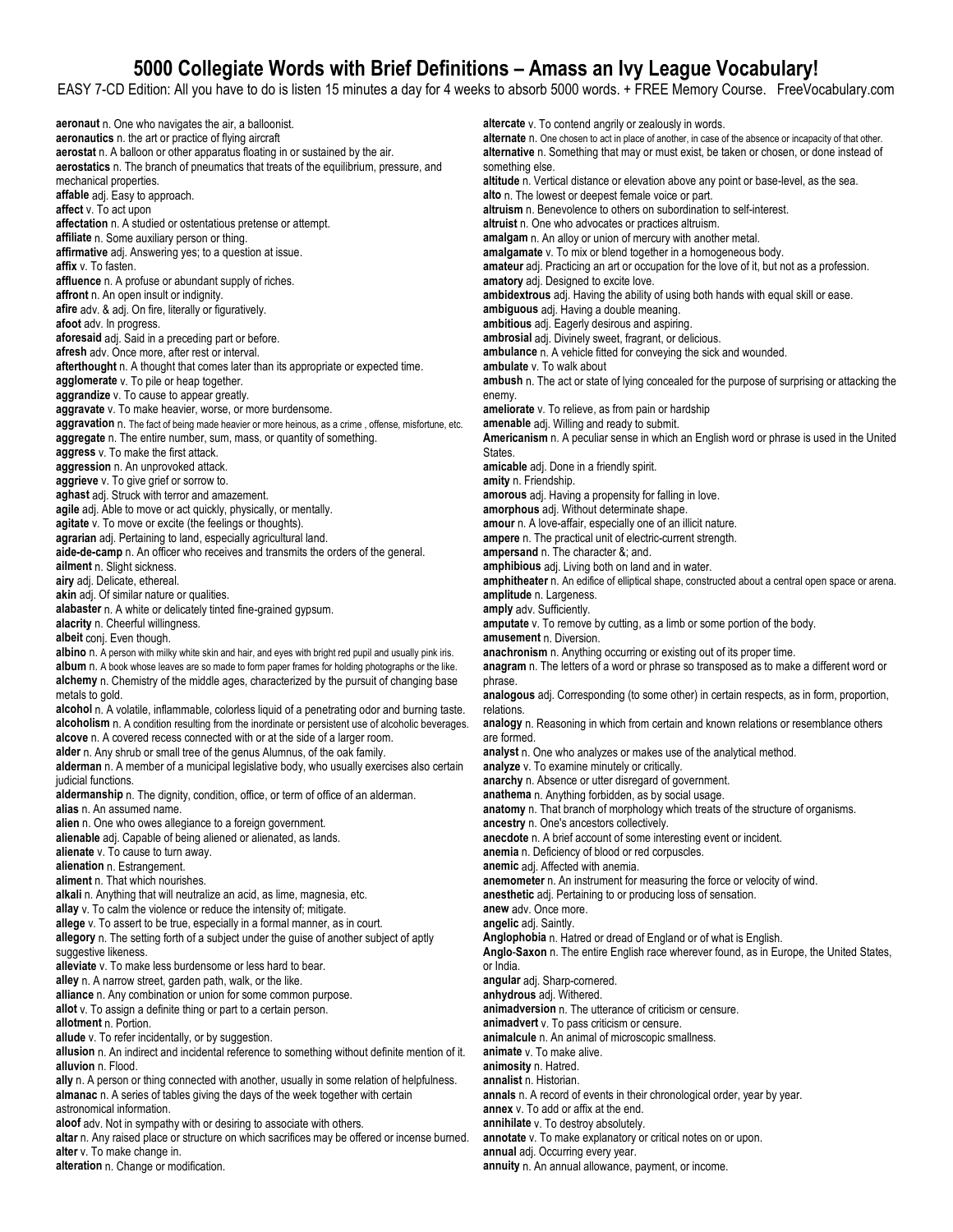EASY 7-CD Edition: All you have to do is listen 15 minutes a day for 4 weeks to absorb 5000 words. + FREE Memory Course. FreeVocabulary.com

**annunciation** n. Proclamation. **anode** n. The point where or path by which a voltaic current enters an electrolyte or the like. **anonymous** adj. Of unknown authorship. **antagonism** n. Mutual opposition or resistance of counteracting forces, principles, or persons. **Antarctic** adj. Pertaining to the south pole or the regions near it. **ante** v. In the game of poker, to put up a stake before the cards are dealt. **antecede** v. To precede. **antecedent** n. One who or that which precedes or goes before, as in time, place, rank, order, or causality. **antechamber** n. A waiting room for those who seek audience. **antedate** v. To assign or affix a date to earlier than the actual one. **antediluvian** adj. Of or pertaining to the times, things, events before the great flood in the days of Noah. **antemeridian** adj. Before noon. **antemundane** adj. Pertaining to time before the world's creation. **antenatal** adj. Occurring or existing before birth. **anterior** adj. Prior. **anteroom** n. A room situated before and opening into another, usually larger. **anthology** n. A collection of extracts from the writings of various authors. **anthracite** n. Hard coal. **anthropology** n. The science of man in general. **anthropomorphous** adj. Having or resembling human form. **antic** n. A grotesque, ludicrous, or fantastic action. **Antichrist** n. Any opponent or enemy of Christ, whether a person or a power. **anticlimax** n. A gradual or sudden decrease in the importance or impressiveness of what is said. **anticyclone** n. An atmospheric condition of high central pressure, with currents flowing outward. **antidote** n. Anything that will counteract or remove the effects of poison, disease, or the like. **antilogy** n. Inconsistency or contradiction in terms or ideas. **antipathize** v. To show or feel a feeling of antagonism, aversion, or dislike. **antiphon** n. A response or alteration of responses, generally musical. **antiphony** n. An anthem or other composition sung responsively. **antipodes** n. A place or region on the opposite side of the earth. **antiquary** n. One who collects and examines old things, as coins, books, medals, weapons, etc. **antiquate** v. To make old or out of date. **antique** adj. Pertaining to ancient times. **antiseptic** n. Anything that destroys or restrains the growth of putrefactive microorganisms. **antislavery** adj. Opposed to human slavery. **antispasmodic** adj. Tending to prevent or relieve non-inflammatory spasmodic affections. **antistrophe** n. The inversion of terms in successive classes, as in "the home of joy" and "the joy of home". **antitoxin** n. A substance which neutralizes the poisonous products of micro-organisms. **antonym** n. A word directly opposed to another in meaning. **anxious** adj. Distressed in mind respecting some uncertain matter. **apathy** n. Insensibility to emotion or passionate feeling. **aperture** n. Hole. **apex** n. The highest point, as of a mountain. **aphorism** n. Proverb. **apiary** n. A place where bees are kept. **apogee** n. The climax. **apology** n. A disclaimer of intentional error or offense. **apostasy** n. A total departure from one's faith or religion. **apostate** adj. False. **apostle** n. Any messenger commissioned by or as by divine authority. **apothecary** n. One who keeps drugs for sale and puts up prescriptions. **apotheosis** n. Deification. **appall** v. To fill with dismay or horror. **apparent** adj. Easily understood. **apparition** n. Ghost. **appease** v. To soothe by quieting anger or indignation. **appellate** adj. Capable of being appealed to. **appellation** n. The name or title by which a particular person, class, or thing is called. **append** v. To add or attach, as something accessory, subordinate, or supplementary. appertain v. To belong, as by right, fitness, association, classification, possession, or natural relation. **apposite** adj. Appropriate. **apposition** n. The act of placing side by side, together, or in contact. **appraise** v. To estimate the money value of. **appreciable** adj. Capable of being discerned by the senses or intellect. **apprehend** v. To make a prisoner of (a person) in the name of the law. **apprehensible** adj. Capable of being conceived. **approbation** n. Sanction. **arbitrary** adj. Fixed or done capriciously. **arbor** n. A tree. **archaic** adj. Antiquated **archaism** n. Obsolescence. **archangel** n. An angel of high rank. and Anglican church. the relics of man. **archetype** n. A prototype. themselves. **ardent** adj. Burning with passion. **ardor** n. Intensity of passion or affection. **arid** adj. Very dry. **aristocracy** n. A hereditary nobility **armada** n. A fleet of war-vessels. **armory** n. An arsenal. **aroma** n. An agreeable odor. guilty or not. **arrant** adj. Notoriously bad. **arrear** n. Something overdue and unpaid. grounds. **artifice** n. Trickery. **artless** adj. Ingenuous. **ascendant** adj. Dominant. **ascension** n. The act of rising. **ascent** n. A rising, soaring, or climbing. **ashen** adj. Pale. yet attained. **assailant** n. One who attacks. **assiduous** adj. Diligent. and interests. **assimilate** v. To adapt.

**appropriate** adj. Suitable for the purpose and circumstances. **aqueduct** n. A water-conduit, particularly one for supplying a community from a distance. **aqueous** adj. Of, pertaining to, or containing water. **arbiter** n. One chosen or appointed, by mutual consent of parties in dispute, to decide matters. **arbitrate** v. To act or give judgment as umpire. **arboreal** adj. Of or pertaining to a tree or trees. **arborescent** adj. Having the nature of a tree. **arboretum** n. A botanical garden or place devoted to the cultivation of trees or shrubs. **arboriculture** n. The cultivation of trees or shrubs. **arcade** n. A vaulted passageway or street; a roofed passageway having shops, etc., opening from it. **archbishop** n. The chief of the bishops of an ecclesiastical province in the Greek, Roman, **archdeacon** n. A high official administrator of the affairs of a diocese. **archaeology** n. The branch of anthropology concerned with the systematic investigation of **archipelago** n. Any large body of water studded with islands, or the islands collectively **aristocrat** n. A hereditary noble or one nearly connected with nobility. **armful** n. As much as can be held in the arm or arms. **arraign** v. To call into court, as a person indicted for crime, and demand whether he pleads **arrange** v. To put in definite or proper order. **arrangement** n. The act of putting in proper order, or the state of being put in order. **arrival** n. A coming to stopping-place or destination. **arrogant** adj. Unduly or excessively proud, as of wealth, station, learning, etc. **arrogate** v. To take, demand, or claim, especially presumptuously or without reasons or **Artesian** well n. A very deep bored well. water rises due to underground pressure **artful** adj. Characterized by craft or cunning. **Arthurian** adj. Pertaining to King Arthur, the real or legendary hero of British poetic story. **ascetic** adj. Given to severe self-denial and practicing excessive abstinence and devotion. **ascribe** v. To assign as a quality or attribute. **asexual** adj. Having no distinct sexual organs. **askance** adv. With a side or indirect glance or meaning. **asperity** n. Harshness or roughness of temper. **aspirant** n. One who seeks earnestly, as for advancement, honors, place. **aspiration** n. An earnest wish for that which is above one's present reach. **aspire** v. To have an earnest desire, wish, or longing, as for something high and good, not **assassin** n. One who kills, or tries to kill, treacherously or secretly. **assassinate** v. To kill, as by surprise or secret assault, especially the killing of some eminent person. **assassination** n. Murderer, as by secret assault or treachery. **assay** n. The chemical analysis or testing of an alloy ore. **assent** v. To express agreement with a statement or matter of opinion. **assess** v. To determine the amount of (a tax or other sum to be paid). **assessor** n. An officer whose duty it is to assess taxes. **assets** n. pl. Property in general, regarded as applicable to the payment of debts. **assignee** n. One who is appointed to act for another in the management of certain property

**assonance** n. Resemblance or correspondence in sound.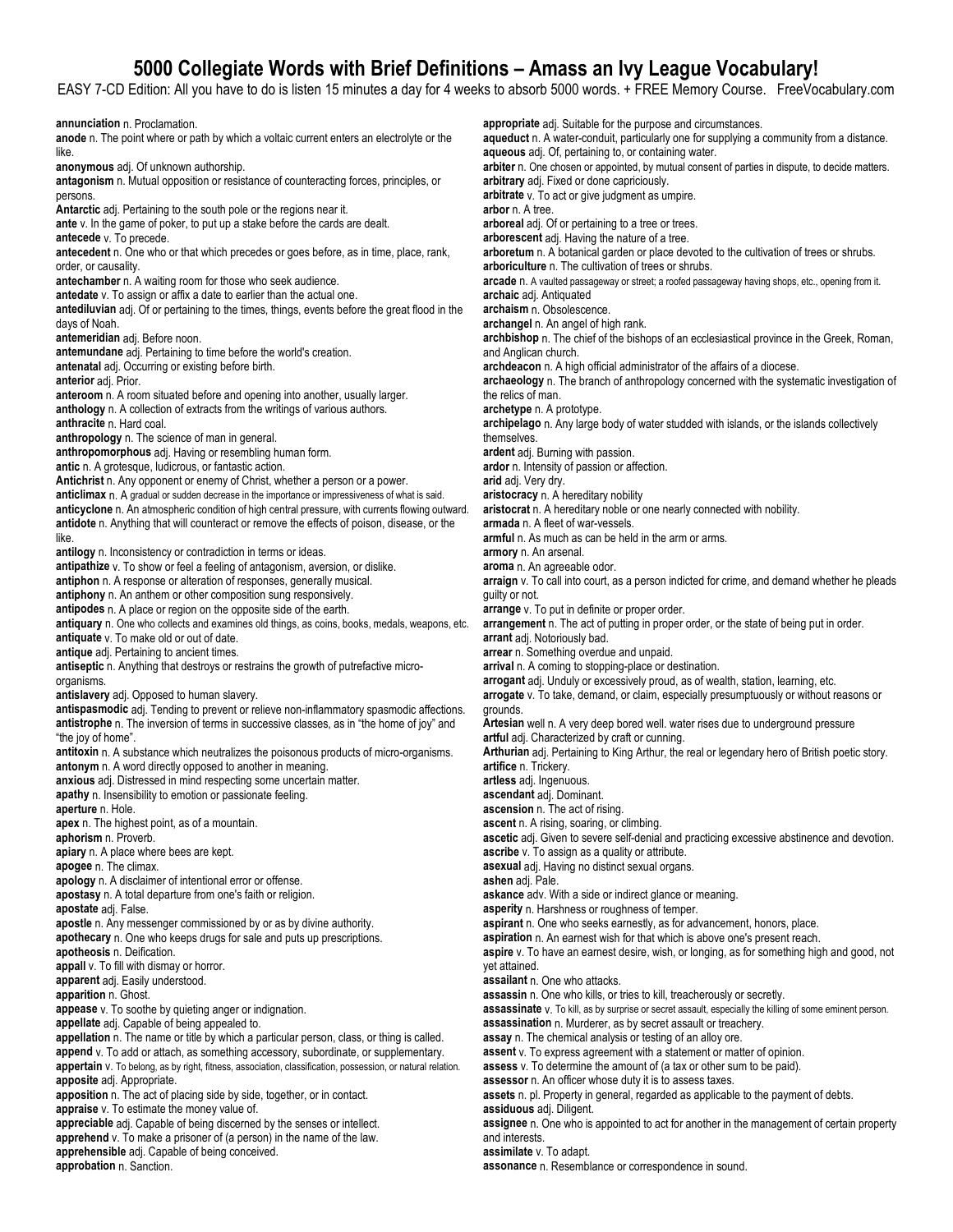EASY 7-CD Edition: All you have to do is listen 15 minutes a day for 4 weeks to absorb 5000 words. + FREE Memory Course. FreeVocabulary.com

**assonant** adj. Having resemblance of sound. **assonate** v. To accord in sound, especially vowel sound. **assuage** v. To cause to be less harsh, violent, or severe, as excitement, appetite, pain, or disease. **astringent** adj. Harsh in disposition or character. **astute** adj. Keen in discernment. **atheism** n. The denial of the existence of God. **athirst** adj. Wanting water. **athwart** adv. From side to side. **atomizer** n. An apparatus for reducing a liquid to a fine spray, as for disinfection, inhalation, etc. **atone** v. To make amends for. **atonement** n. Amends, reparation, or expiation made from wrong or injury. **atrocious** adj. Outrageously or wantonly wicked, criminal, vile, or cruel. **atrocity** n. Great cruelty or reckless wickedness. **attaché** n. A subordinate member of a diplomatic embassy. **attest** v. To certify as accurate, genuine, or true. **attorney-general** n. The chief law-officer of a government. **auburn** adj. Reddish-brown, said usually of the hair. **audacious** adj. Fearless. **audible** adj. Loud enough to be heard. **audition** n. The act or sensation of hearing. **auditory** adj. Of or pertaining to hearing or the organs or sense of hearing. **augment** v. To make bigger. **augur** v. To predict. **Augustinian** adj. Pertaining to St. Augustine, his doctrines, or the religious orders called after him. **aura** n. Pervasive psychic influence supposed to emanate from persons **aural** adj. Of or pertaining to the ear. **auricle** n. One of the two chambers of the heart which receives the blood from the veins. **auricular** adj. Of or pertaining to the ear, its auricle, or the sense of hearing. **auriferous** adj. Containing gold. **aurora** n. A luminous phenomenon in the upper regions of the atmosphere. **auspice** n. favoring, protecting, or propitious influence or guidance. **austere** adj. Severely simple; unadorned. **autarchy** n. Unrestricted power. **authentic** adj. Of undisputed origin. **authenticity** n. The state or quality of being genuine, or of the origin and authorship claimed. **autobiography** n. The story of one's life written by himself. **autocracy** n. Absolute government. **autocrat** n. Any one who claims or wields unrestricted or undisputed authority or influence. **automaton** n. Any living being whose actions are or appear to be involuntary or mechanical. **autonomous** adj. Self-governing. **autonomy** n. Self-government. **autopsy** n. The examination of a dead body by dissection to ascertain the cause of death. **autumnal** adj. Of or pertaining to autumn. **auxiliary** n. One who or that which aids or helps, especially when regarded as subsidiary or accessory. **avalanche** n. The fall or sliding of a mass of snow or ice down a mountain-slope, often bearing with it rock. **avarice** n. Passion for getting and keeping riches. **aver** v. To assert as a fact. **averse** adj. Reluctant. **aversion** n. A mental condition of fixed opposition to or dislike of some particular thing. **avert** v. To turn away or aside. **aviary** n. A spacious cage or enclosure in which live birds are kept. **avidity** n. Greediness. **avocation** n. Diversion. **avow** v. To declare openly. **awaken** v. To arouse, as emotion, interest, or the like. **awry** adv. & adj. Out of the proper form, direction, or position. **aye** adv. An expression of assent. **azalea** n. A flowering shrub. **azure** n. The color of the sky. **Baconian** adj. Of or pertaining to Lord Bacon or his system of philosophy. **bacterium** n. A microbe. **badger** v. To pester. **baffle** v. To foil or frustrate. **bailiff** n. An officer of court having custody of prisoners under arraignment. **baize** n. A single-colored napped woolen fabric used for table-covers, curtains, etc. **bale** n. A large package prepared for transportation or storage. **baleful** adj. Malignant. **ballad** n. Any popular narrative poem, often with epic subject and usually in lyric form.

**balsam** n. A medical preparation, aromatic and oily, used for healing. **banal** adj. Commonplace. **barcarole** n. A boat-song of Venetian gondoliers. **barograph** n. An instrument that registers graphically and continuously the atmospheric pressure. **barometer** n. An instrument for indicating the atmospheric pressure per unit of surface. **barring** prep. Apart from. **baritone** adj. Having a register higher than bass and lower than tenor. **bask** v. To make warm by genial heat. **bass** adj. Low in tone or compass. **baste** v. To cover with melted fat, gravy, while cooking. **baton** n. An official staff borne either as a weapon or as an emblem of authority or privilege. **battalion** n. A body of infantry composed of two or more companies, forming a part of a regiment. **batten** n. A narrow strip of wood. **batter** n. A thick liquid mixture of two or more materials beaten together, to be used in cookery. **bauble** n. A trinket. **bawl** v. To proclaim by outcry. **beatify** v. To make supremely happy. **beatitude** n. Any state of great happiness. **beau** n. An escort or lover. **becalm** v. To make quiet. **beck** v. To give a signal to, by nod or gesture. **bedaub** v. To smear over, as with something oily or sticky. **bedeck** v. To cover with ornament. **bedlam** n. Madhouse. **befog** v. To confuse. **befriend** v. To be a friend to, especially when in need. **beget** v. To produce by sexual generation. **begrudge** v. To envy one of the possession of. **belate** v. To delay past the proper hour. **belay** v. To make fast, as a rope, by winding round a cleat. **belie** v. To misrepresent. **believe** v. To accept as true on the testimony or authority of others. **belittle** v. To disparage. **belle** n. A woman who is a center of attraction because of her beauty, accomplishments, etc. **bellicose** adj. Warlike. **belligerent** adj. Manifesting a warlike spirit. **bemoan** v. To lament **benediction** n. a solemn invocation of the divine blessing. **benefactor** n. A doer of kindly and charitable acts. **benefice** n. A church office endowed with funds or property for the maintenance of divine service. **beneficent** adj. Characterized by charity and kindness. **beneficial** adj. Helpful. **beneficiary** n. One who is lawfully entitled to the profits and proceeds of an estate or property. **benefit** n. Helpful result. **benevolence** n. Any act of kindness or well-doing. **benevolent** adj. Loving others and actively desirous of their well-being. **benign** adj. Good and kind of heart. **benignant** adj. Benevolent in feeling, character, or aspect. **benignity** n. Kindness of feeling, disposition, or manner. **benison** n. Blessing. **bequeath** v. To give by will. **bereave** v. To make desolate with loneliness and grief. **berth** n. A bunk or bed in a vessel, sleeping-car, etc. **beseech** v. To implore. **beset** v. To attack on all sides. **besmear** v. To smear over, as with any oily or sticky substance. **bestial** adj. Animal. **bestrew** v. To sprinkle or cover with things strewn. **bestride** v. To get or sit upon astride, as a horse. **bethink** v. To remind oneself. **betide** v. To happen to or befall. **betimes** adv. In good season or time. **betroth** v. To engage to marry. **betrothal** n. Engagement to marry. **bevel** n. Any inclination of two surfaces other than 90 degrees. **bewilder** v. To confuse the perceptions or judgment of. **bibliomania** n. The passion for collecting books.

**bibliography** n. A list of the words of an author, or the literature bearing on a particular subject.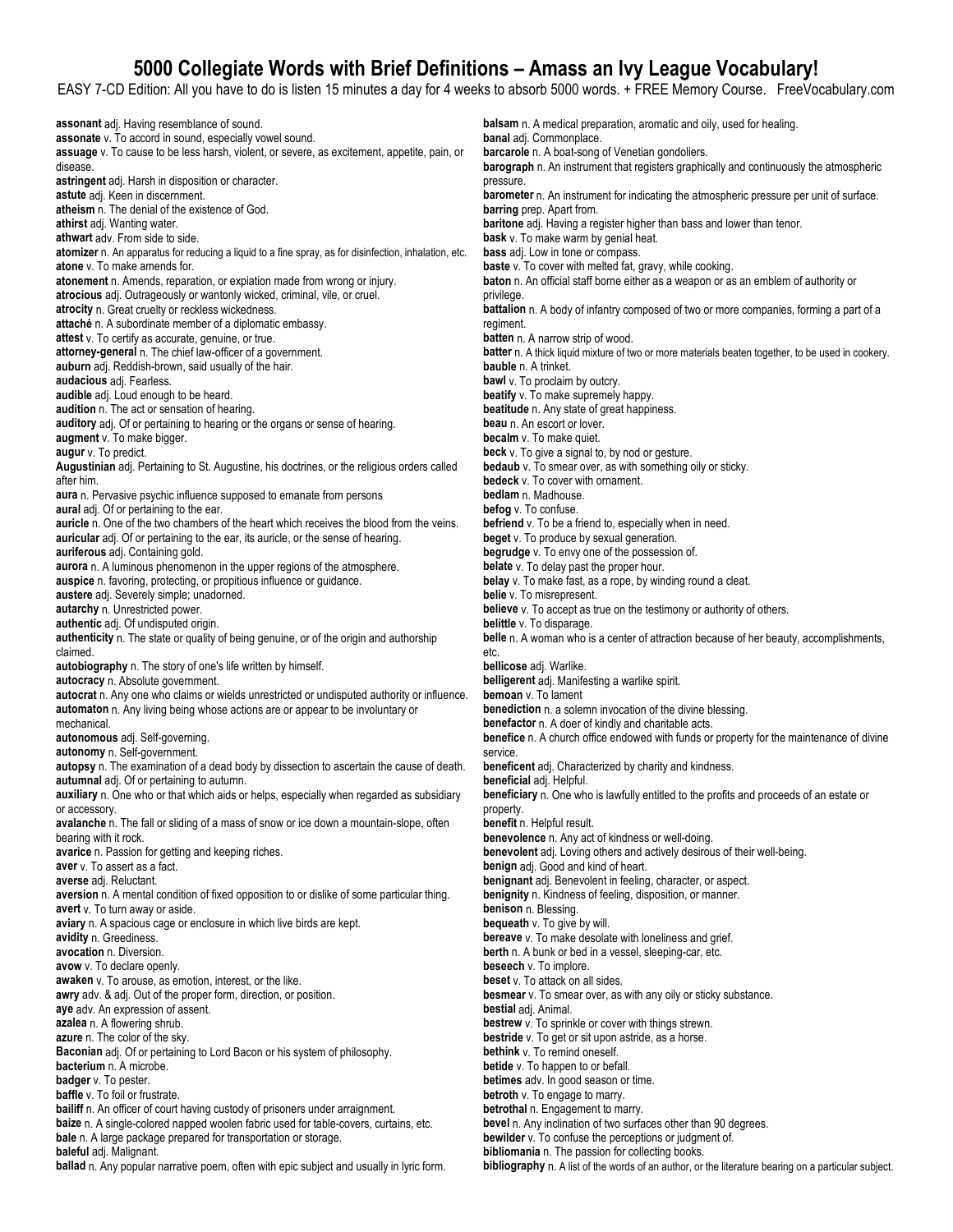EASY 7-CD Edition: All you have to do is listen 15 minutes a day for 4 weeks to absorb 5000 words. + FREE Memory Course. FreeVocabulary.com

**bibliophile** n. One who loves books. **bibulous** adj. Fond of drinking. **bide** v. To await. **biennial** n. A plant that produces leaves and roots the first year and flowers and fruit the second. **bier** n. A horizontal framework with two handles at each end for carrying a corpse to the grave. **bigamist** n. One who has two spouses at the same time. **bigamy** n. The crime of marrying any other person while having a legal spouse living. **bight** n. A slightly receding bay between headlands, formed by a long curve of a coast-line. **bilateral** adj. Two-sided. **bilingual** adj. Speaking two languages. **biograph** n. A bibliographical sketch or notice. **biography** n. A written account of one's life, actions, and character. **biology** n. The science of life or living organisms. **biped** n. An animal having two feet. **birthright** n. A privilege or possession into which one is born. **bitterness** n. Acridity, as to the taste. **blasé** adj. Sated with pleasure. **blaspheme** v. To indulge in profane oaths. **blatant** adj. Noisily or offensively loud or clamorous. **blaze** n. A vivid glowing flame. **blazon** v. To make widely or generally known. **bleak** adj. Desolate. **blemish** n. A mark that mars beauty. **blithe** adj. Joyous. **blithesome** adj. Cheerful. **blockade** n. The shutting up of a town, a frontier, or a line of coast by hostile forces. **boatswain** n. A subordinate officer of a vessel, who has general charge of the rigging, anchors, etc. **bodice** n. A women's ornamental corset-shaped laced waist. **bodily** adj. Corporeal. **boisterous** adj. Unchecked merriment or animal spirits. **bole** n. The trunk or body of a tree. **bolero** n. A Spanish dance, illustrative of the passion of love, accompanied by caste nets and singing. **boll** n. A round pod or seed-capsule, as a flax or cotton. **bolster** v. To support, as something wrong. **bomb** n. A hollow projectile containing an explosive material. **bombard** v. To assail with any missile or with abusive speech. **bombardier** n. A person who has charge of mortars, bombs, and shells. **bombast** n. Inflated or extravagant language, especially on unimportant subjects. **boorish** adj. Rude. **bore** v. To weary by tediousness or dullness. **borough** n. An incorporated village or town. **bosom** n. The breast or the upper front of the thorax of a human being, especially of a woman. **botanical** adj. Connected with the study or cultivation of plants. **botanize** v. To study plant-life. **botany** n. The science that treats of plants. **bountiful** adj. Showing abundance. **Bowdlerize** v. To expurgate in editing (a literary composition) by omitting words or passages. **bowler** n. In cricket, the player who delivers the ball. **boycott** v. To place the products or merchandise of under a ban. **brae** n. Hillside. **braggart** n. A vain boaster. **brandish** v. To wave, shake, or flourish triumphantly or defiantly, as a sword or spear. **bravado** n. An aggressive display of boldness. **bravo** interj. Well done. **bray** n. A loud harsh sound, as the cry of an ass or the blast of a horn. **braze** v. To make of or ornament with brass. **brazier** n. An open pan or basin for holding live coals. **breach** n. The violation of official duty, lawful right, or a legal obligation. **breaker** n. One who trains horses, dogs, etc. **breech** n. The buttocks. **brethren** n. pl. Members of a brotherhood, gild, profession, association, or the like. **brevity** n. Shortness of duration. **bric-a-brac** n. Objects of curiosity or for decoration. **bridle** n. The head-harness of a horse consisting of a head-stall, a bit, and the reins. **brigade** n. A body of troops consisting of two or more regiments. **brigadier** n. General officer who commands a brigade, ranking between a colonel and a major-general. **brigand** n. One who lives by robbery and plunder. **brimstone** n. Sulfur. **brine** n. Water saturated with salt. **bristle** n. One of the coarse, stiff hairs of swine: used in brush-making, etc. **Britannia** n. The United Kingdom of Great Britain. public business. Virginia. purpose. nation. tones. hardness. **cantata** n. A choral composition.

**Briticism** n. A word, idiom, or phrase characteristic of Great Britain or the British. **brittle** adj. Fragile. **broach** v. To mention, for the first time. **broadcast** adj. Disseminated far and wide. **brogan** n. A coarse, heavy shoe. **brogue** n. Any dialectic pronunciation of English, especially that of the Irish people. **brokerage** n. The business of making sales and purchases for a commission; a broker. **bromine** n. A dark reddish-brown, non-metallic liquid element with a suffocating odor. **bronchitis** n. Inflammation of the bronchial tubes. **bronchus** n. Either of the two subdivisions of the trachea conveying air into the lungs. **brooch** n. An article of jewelry fastened by a hinged pin and hook on the underside. **brotherhood** n. Spiritual or social fellowship or solidarity. **browbeat** v. To overwhelm, or attempt to do so, by stern, haughty, or rude address or manner. **brusque** adj. Somewhat rough or rude in manner or speech. **buffoon** n. A clown. **buffoonery** n. Low drollery, coarse jokes, etc. **bulbous** adj. Of, or pertaining to, or like a bulb. **bullock** n. An ox. **bulrush** n. Any one of various tall rush-like plants growing in damp ground or water. **bulwark** n. Anything that gives security or defense. **bumper** n. A cup or glass filled to the brim, especially one to be drunk as a toast or health. **bumptious** adj. Full of offensive and aggressive self-conceit. **bungle** v. To execute clumsily. **buoyancy** n. Power or tendency to float on or in a liquid or gas. **buoyant** adj. Having the power or tendency to float or keep afloat. **bureau** n. A chest of drawers for clothing, etc. **bureaucracy** n. Government by departments of men transacting particular branches of **burgess** n. In colonial times, a member of the lower house of the legislature of Maryland or **burgher** n. An inhabitant, citizen or freeman of a borough burgh, or corporate town. **burnish** v. To make brilliant or shining. **bursar** n. A treasurer. **bustle** v. To hurry. **butt** v. To strike with or as with the head, or horns. **butte** n. A conspicuous hill, low mountain, or natural turret, generally isolated. **buttress** n. Any support or prop. **by**-**law** n. A rule or law adopted by an association, a corporation, or the like. **cabal** n. A number of persons secretly united for effecting by intrigue some private **cabalism** n. Superstitious devotion to one's religion. **cabinet** n. The body of men constituting the official advisors of the executive head of a **cacophony** n. A disagreeable, harsh, or discordant sound or combination of sounds or **cadaverous** adj. Resembling a corpse. **cadence** n. Rhythmical or measured flow or movement, as in poetry or the time and pace of marching troops. **cadenza** n. An embellishment or flourish, prepared or improvised, for a solo voice or instrument. **caitiff** adj. Cowardly. **cajole** v. To impose on or dupe by flattering speech. **cajolery** n. Delusive speech. **calculable** adj. That may be estimated by reckoning. **calculus** n. A concretion formed in various parts of the body resembling a pebble in **callosity** n. The state of being hard and insensible. **callow** adj. Without experience of the world. **calorie** n. Amount of heat needed to raise the temperature of 1 kilogram of water 1 degree centigrade. **calumny** n. Slander. **Calvary** n. The place where Christ was crucified. **Calvinism** n. The system of doctrine taught by John Calvin. **Calvinize** v. To teach or imbue with the doctrines of Calvinism. **came** n. A leaden sash-bar or grooved strip for fastening panes in stained-glass windows. **cameo** n. Any small engraved or carved work in relief. **campaign** n. A complete series of connected military operations. **Canaanite** n. A member of one of the three tribes that dwelt in the land of Canaan, or western Palestine. **canary** adj. Of a bright but delicate yellow. **candid** adj. Straightforward. **candor** n. The quality of frankness or outspokenness. **canine** adj. Characteristic of a dog. **canon** n. Any rule or law. **cant** v. To talk in a singsong, preaching tone with affected solemnity.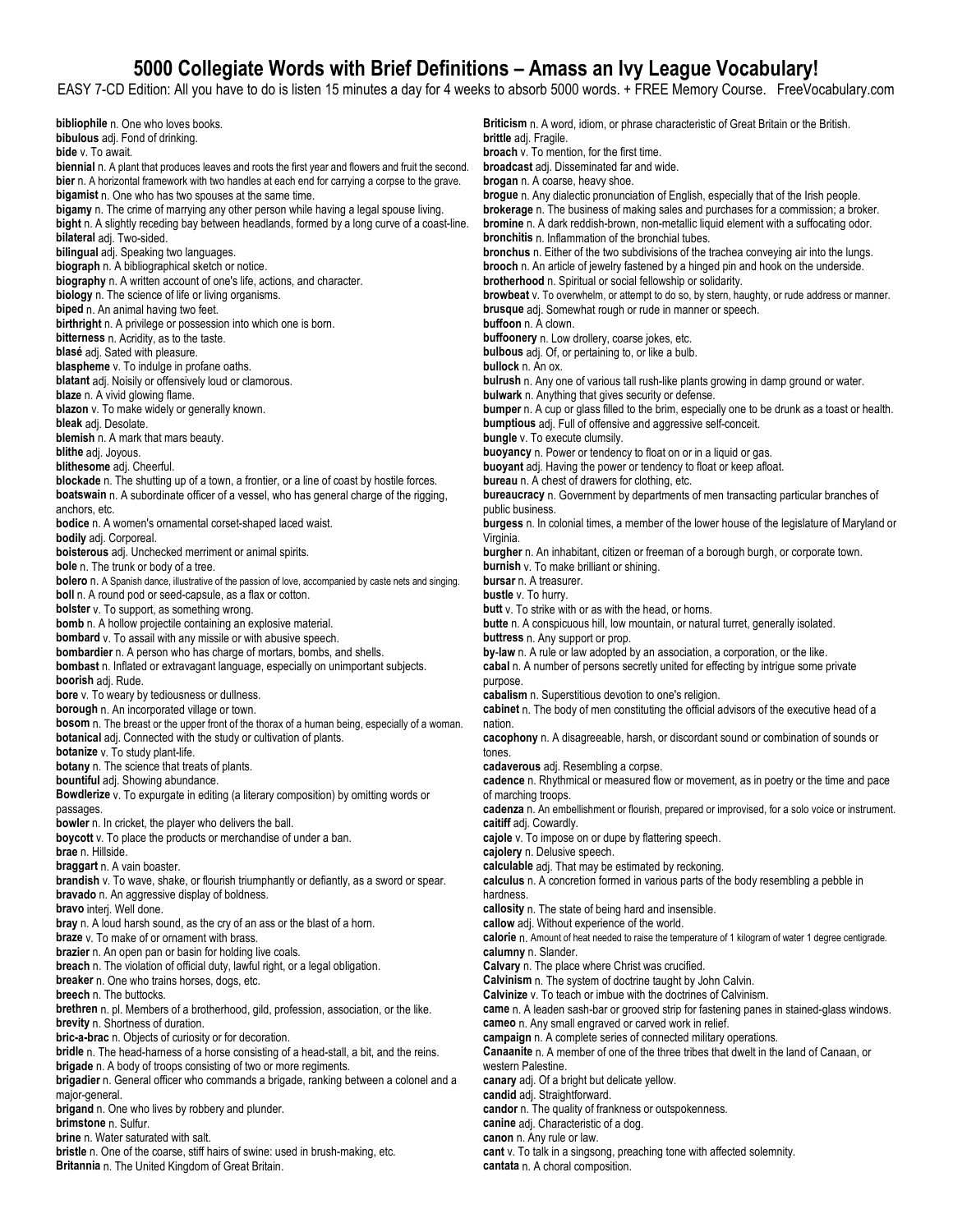EASY 7-CD Edition: All you have to do is listen 15 minutes a day for 4 weeks to absorb 5000 words. + FREE Memory Course. FreeVocabulary.com

**canto** n. One of the divisions of an extended poem. **cantonment** n. The part of the town or district in which the troops are quartered. **capacious** adj. Roomy. **capillary** n. A minute vessel having walls composed of a single layer of cells. **capitulate** v. To surrender or stipulate terms. **caprice** n. A whim. **caption** n. A heading, as of a chapter, section, document, etc. **captious** adj. Hypercritical. **captivate** v. To fascinate, as by excellence. eloquence, or beauty. **carcass** n. The dead body of an animal. **cardiac** adj. Pertaining to the heart. **cardinal** adj. Of prime or special importance. **caret** n. A sign (^) placed below a line, indicating where omitted words, etc., should be inserted. **caricature** n. a picture or description in which natural characteristics are exaggerated or distorted. **carnage** n. Massacre. **carnal** adj. Sensual. **carnivorous** adj. Eating or living on flesh. **carouse** v. To drink deeply and in boisterous or jovial manner. **carrion** n. Dead and putrefying flesh. **cartilage** n. An elastic animal tissue of firm consistence. **cartridge** n. A charge for a firearm, or for blasting. **caste** n. The division of society on artificial grounds. **castigate** v. To punish. **casual** adj. Accidental, by chance. **casualty** n. A fatal or serious accident or disaster. **cataclysm** n. Any overwhelming flood of water. **cataract** n. Opacity of the lens of the eye resulting in complete or partial blindness. **catastrophe** n. Any great and sudden misfortune or calamity. **cathode** n. The negative pole or electrode of a galvanic battery. **Catholicism** n. The system, doctrine, and practice of the Roman Catholic Church. **catholicity** n. Universal prevalence or acceptance. **cat**-**o**-**nine**-**tails** n. An instrument consisting of nine pieces of cord, formerly used for flogging in the army and navy. **caucus** n. A private meeting of members of a political party to select candidates. **causal** adj. Indicating or expressing a cause. **caustic** adj. Sarcastic and severe. **cauterize** v. To burn or sear as with a heated iron. **cede** v. To pass title to. **censor** n. An official examiner of manuscripts empowered to prohibit their publication. **censorious** adj. Judging severely or harshly. **census** n. An official numbering of the people of a country or district. **centenary** adj. Pertaining to a hundred years or a period of a hundred years. **centiliter** n. A hundredth of a liter. **centimeter** n. A length of one hundredth of a meter. **centurion** n. A captain of a company of one hundred infantry in the ancient Roman army. **cereal** adj. Pertaining to edible grain or farinaceous seeds. **ceremonial** adj. Characterized by outward form or ceremony. **ceremonious** adj. Observant of ritual. **cessation** n. Discontinuance, as of action or motion. **cession** n. Surrender, as of possessions or rights. **chagrin** n. Keen vexation, annoyance, or mortification, as at one's failures or errors. **chameleon** adj. Changeable in appearance. **chancery** n. A court of equity, as distinguished from a common-law court. **chaos** n. Any condition of which the elements or parts are in utter disorder and confusion. **characteristic** n. A distinctive feature. **characterize** v. To describe by distinctive marks or peculiarities. **charlatan** n. A quack. **chasm** n. A yawning hollow, as in the earth's surface. **chasten** v. To purify by affliction. **chastise** v. To subject to punitive measures. **chastity** n. Sexual or moral purity. **chateau** n. A castle or manor-house. **chattel** n. Any article of personal property. **check** v. To hold back. **chiffon** n. A very thin gauze used for trimmings, evening dress, etc. **chivalry** n. The knightly system of feudal times with its code, usages and practices. **cholera** n. An acute epidemic disease. **choleric** adj. Easily provoked to anger. **choral** adj. Pertaining to, intended for, or performed by a chorus or choir. **Christ** n. A title of Jesus **christen** v. To name in baptism. **Christendom** n. That part of the world where Christianity is generally professed. **chromatic** adj. Belonging, relating to, or abounding in color.

**chronology** n. The science that treats of computation of time or of investigation and arrangement of events. **chronometer** n. A portable timekeeper of the highest attainable precision. **cipher** v. To calculate arithmetically. (also a noun meaning zero or nothing) **circulate** v. To disseminate. **circumference** n. The boundary-line of a circle. **circumlocution** n. Indirect or roundabout expression. **circumnavigate** v. To sail quite around. **circumscribe** v. To confine within bounds. **circumspect** adj. Showing watchfulness, caution, or careful consideration. **citadel** n. Any strong fortress. **cite** v. To refer to specifically. **claimant** n. One who makes a claim or demand, as of right. **clairvoyance** n. Intuitive sagacity or perception. **clamorous** adj. Urgent in complaint or demand. **clan** n. A tribe. **clandestine** adj. Surreptitious. **clangor** n. Clanking or a ringing, as of arms, chains, or bells; clamor. **clarify** v. To render intelligible. **clarion** n. A small shrill trumpet or bugle. **classify** v. To arrange in a class or classes on the basis of observed resemblance; and differences. **clearance** n. A certificate from the proper authorities that a vessel has complied with the law and may sail. **clemency** n. Mercy. **clement** adj. Compassionate. **close-hauled** adj. Having the sails set for sailing as close to the wind as possible. **clothier** n. One who makes or sells cloth or clothing. **clumsy** adj. Awkward of movement. **coagulate** v. To change into a clot or a jelly, as by heat, by chemical action, or by a ferment. **coagulant** adj. Producing coagulation. **coalescence** n. The act or process of coming together so as to form one body, combination, or product. **coalition** n. Combination in a body or mass. **coddle** v. To treat as a baby or an invalid. **codicil** n. A supplement adding to, revoking, or explaining in the body of a will. **coerce** v. To force. **coercion** n. Forcible constraint or restraint, moral or physical. **coercive** adj. Serving or tending to force. **cogent** adj. Appealing strongly to the reason or conscience. **cognate** adj. Akin. **cognizant** adj. Taking notice. **cohere** v. To stick together. **cohesion** n. Consistency. **cohesive** adj. Having the property of consistency. **coincide** v. To correspond. **coincidence** n. A circumstance so agreeing with another: often implying accident. **coincident** adj. Taking place at the same time. **collaborate** v. To labor or cooperate with another or others, especially in literary or scientific pursuits. **collapse** v. To cause to shrink, fall in, or fail. **collapsible** adj. That may or can collapse. **colleague** n. An associate in professional employment. **collective** adj. Consisting of a number of persons or objects considered as gathered into a mass, or sum. **collector** n. One who makes a collection, as of objects of art, books, or the like. **collegian** n. A college student. **collide** v. To meet and strike violently. **collier** n. One who works in a coal-mine. **collision** n. Violent contact. **colloquial** adj. Pertaining or peculiar to common speech as distinguished from literary. **colloquialism** n. Form of speech used only or chiefly in conversation. **colloquy** n. Conversation. **collusion** n. A secret agreement for a wrongful purpose. **colossus** n. Any strikingly great person or object. **comely** adj. Handsome. **comestible** adj. Fit to be eaten. **comical** adj. Funny. **commemorate** v. To serve as a remembrance of. **commentary** n. A series of illustrative or explanatory notes on any important work. **commingle** v. To blend. **commissariat** n. The department of an army charged with the provision of its food and water and daily needs. **commission** v. To empower. **commitment** n. The act or process of entrusting or consigning for safe-keeping.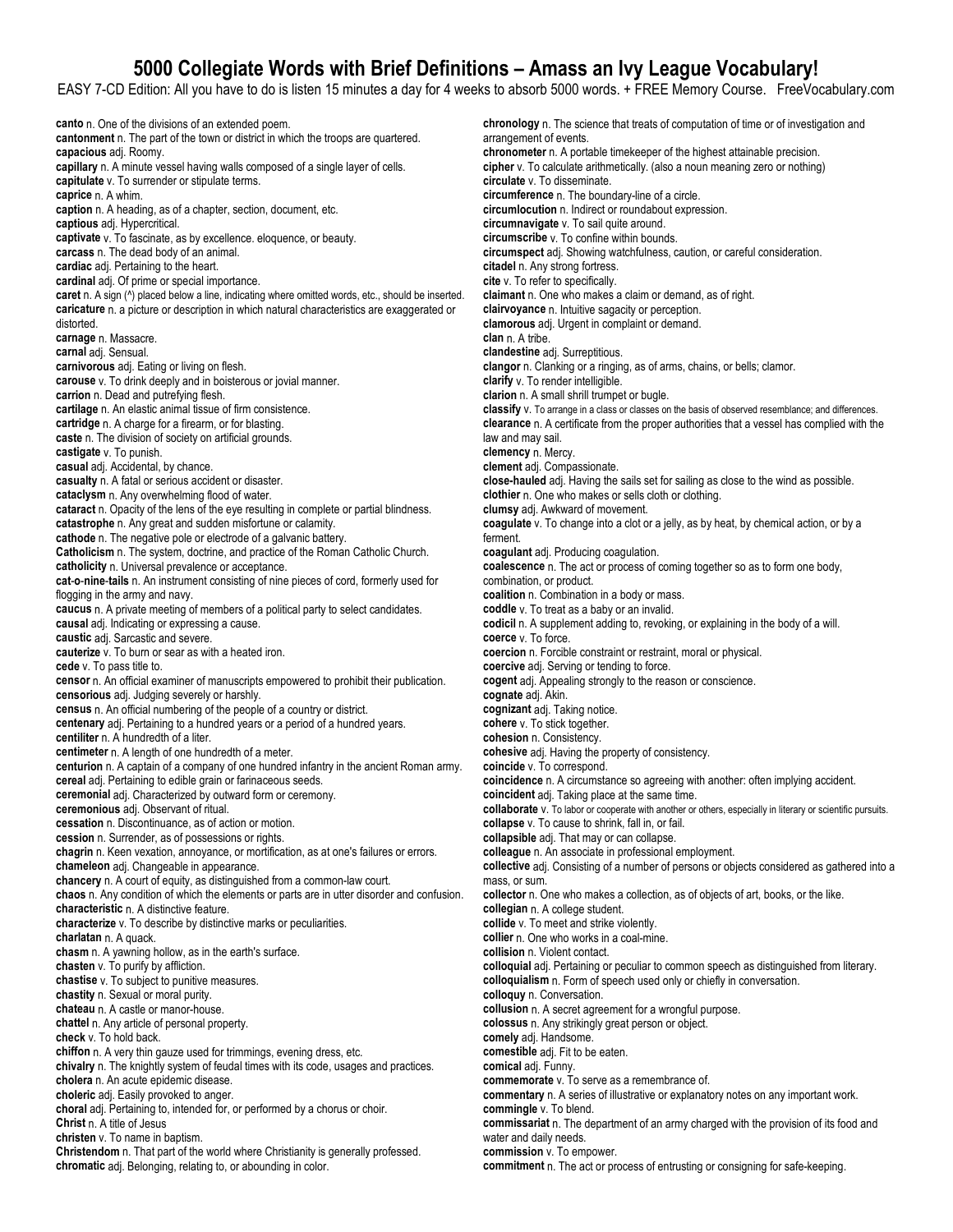EASY 7-CD Edition: All you have to do is listen 15 minutes a day for 4 weeks to absorb 5000 words. + FREE Memory Course. FreeVocabulary.com

**committal** n. The act, fact, or result of committing, or the state of being **commodity** n. Something that is bought and sold. **commotion** n. A disturbance or violent agitation. **commute** v. To put something, especially something less severe, in place of. **comparable** adj. Fit to be compared. **comparative** adj. Relative. **comparison** n. Examination of two or more objects with reference to their likeness or unlikeness. **compensate** v. To remunerate. **competence** n. Adequate qualification or capacity. **competent** adj. Qualified. **competitive** adj. characterized by rivalry. **competitor** n. A rival. **complacence** n. Satisfaction with one's acts or surroundings. **complacent** adj. Pleased or satisfied with oneself. **complaisance** n. Politeness. **complaisant** adj. Agreeable. **complement** v. To make complete. **complex** adj. Complicated. **compliant** adj. Yielding. **complicate** v. To make complex, difficult, or hard to deal with. **complication** n. An intermingling or combination of things or parts, especially in a perplexing manner. **complicity** n. Participation or partnership, as in wrong-doing or with a wrong-doer. **compliment** v. To address or gratify with expressions of delicate praise. **component** n. A constituent element or part. **comport** v. To conduct or behave (oneself). **composure** n. Calmness. **comprehensible** adj. Intelligible. **comprehension** n. Ability to know. **comprehensive** adj. Large in scope or content. **compress** v. To press together or into smaller space. **compressible** adj. Capable of being pressed into smaller compass. **compression** n. Constraint, as by force or authority. **comprise** v. To consist of. **compulsion** n. Coercion. **compulsory** adj. Forced. **compunction** n. Remorseful feeling. **compute** v. To ascertain by mathematical calculation. **concede** v. To surrender. **conceit** n. Self-flattering opinion. **conceive** v. To form an idea, mental image or thought of. **concerto** n. A musical composition. **concession** n. Anything granted or yielded, or admitted in response to a demand, petition, or claim. **conciliate** v. To obtain the friendship of. **conciliatory** adj. Tending to reconcile. **conclusive** adj. Sufficient to convince or decide. **concord** n. Harmony. **concordance** n. Harmony. **concur** v. To agree. **concurrence** n. Agreement. **concurrent** adj. Occurring or acting together. **concussion** n. A violent shock to some organ by a fall or a sudden blow. **condensation** n. The act or process of making dense or denser. **condense** v. To abridge. **condescend** v. To come down voluntarily to equal terms with inferiors. **condolence** n. Expression of sympathy with a person in pain, sorrow, or misfortune. **conduce** v. To bring about. **conducive** adj. Contributing to an end. **conductible** adj. Capable of being conducted or transmitted. **conduit** n. A means for conducting something, particularly a tube, pipe, or passageway for a fluid. **confectionery** n. The candy collectively that a confectioner makes or sells, as candy. **confederacy** n. A number of states or persons in compact or league with each other, as for mutual aid. **confederate** n. One who is united with others in a league, compact, or agreement. **confer** v. To bestow. **conferee** n. A person with whom another confers. **confessor** n. A spiritual advisor. **confidant** n. One to whom secrets are entrusted. **confide** v. To reveal in trust or confidence. **confidence** n. The state or feeling of trust in or reliance upon another. **confident** adj. Assured. **confinement** n. Restriction within limits or boundaries.

**confiscate** v. To appropriate (private property) as forfeited to the public use or treasury. **conflagration** n. A great fire, as of many buildings, a forest, or the like. **confluence** n. The place where streams meet. **confluent** n. A stream that unites with another. **conformance** n. The act or state or conforming. **conformable** adj. Harmonious. **conformation** n. General structure, form, or outline. **conformity** n. Correspondence in form, manner, or use. **confront** v. To encounter, as difficulties or obstacles. **congeal** v. To coagulate. **congenial** adj. Having kindred character or tastes. **congest** v. To collect into a mass. **congregate** v. To bring together into a crowd. **coniferous** adj. Cone-bearing trees. **conjecture** n. A guess. **conjoin** v. To unite. **conjugal** adj. Pertaining to marriage, marital rights, or married persons. **conjugate** adj. Joined together in pairs. **conjugation** n. The state or condition of being joined together. **conjunction** n. The state of being joined together, or the things so joined. **connive** v. To be in collusion. **connoisseur** n. A critical judge of art, especially one with thorough knowledge and sound judgment of art. **connote** v. To mean; signify. **connubial** adj. Pertaining to marriage or matrimony. **conquer** v. To overcome by force. **consanguineous** adj. Descended from the same parent or ancestor. **conscience** n. The faculty in man by which he distinguishes between right and wrong in character and conduct. **conscientious** adj. Governed by moral standard. **conscious** adj. Aware that one lives, feels, and thinks. **conscript** v. To force into military service. **consecrate** v. To set apart as sacred. **consecutive** adj. Following in uninterrupted succession. **consensus** n. A collective unanimous opinion of a number of persons. **conservatism** n. Tendency to adhere to the existing order of things. **conservative** adj. Adhering to the existing order of things. **conservatory** n. An institution for instruction and training in music and declamation. **consign** v. To entrust. **consignee** n. A person to whom goods or other property has been entrusted. **consignor** n. One who entrusts. **consistency** n. A state of permanence. **console** v. To comfort. **consolidate** v. To combine into one body or system. **consonance** n. The state or quality of being in accord with. **consonant** adj. Being in agreement or harmony with. **consort** n. A companion or associate. **conspicuous** adj. Clearly visible. **conspirator** n. One who agrees with others to cooperate in accomplishing some unlawful purpose. **conspire** v. To plot. **constable** n. An officer whose duty is to maintain the peace. **constellation** n. An arbitrary assemblage or group of stars. **consternation** n. Panic. **constituency** n. The inhabitants or voters in a district represented in a legislative body. **constituent** n. One who has the right to vote at an election. **constrict** v. To bind. **consul** n. An officer appointed to reside in a foreign city, chiefly to represent his country. **consulate** n. The place in which a consul transacts official business. **consummate** v. To bring to completion. **consumption** n. Gradual destruction, as by burning, eating, etc., or by using up, wearing out, etc. **consumptive** adj. Designed for gradual destruction. **contagion** n. The communication of disease from person to person. **contagious** adj. Transmitting disease. **contaminate** v. To pollute. **contemplate** v. To consider thoughtfully. **contemporaneous** adj. Living, occurring, or existing at the same time. **contemporary** adj. Living or existing at the same time. **contemptible** adj. Worthy of scorn or disdain. **contemptuous** adj. Disdainful. **contender** n. One who exerts oneself in opposition or rivalry. **contiguity** n. Proximity. **contiguous** adj. Touching or joining at the edge or boundary. **continence** n. Self-restraint with respect to desires, appetites, and passion.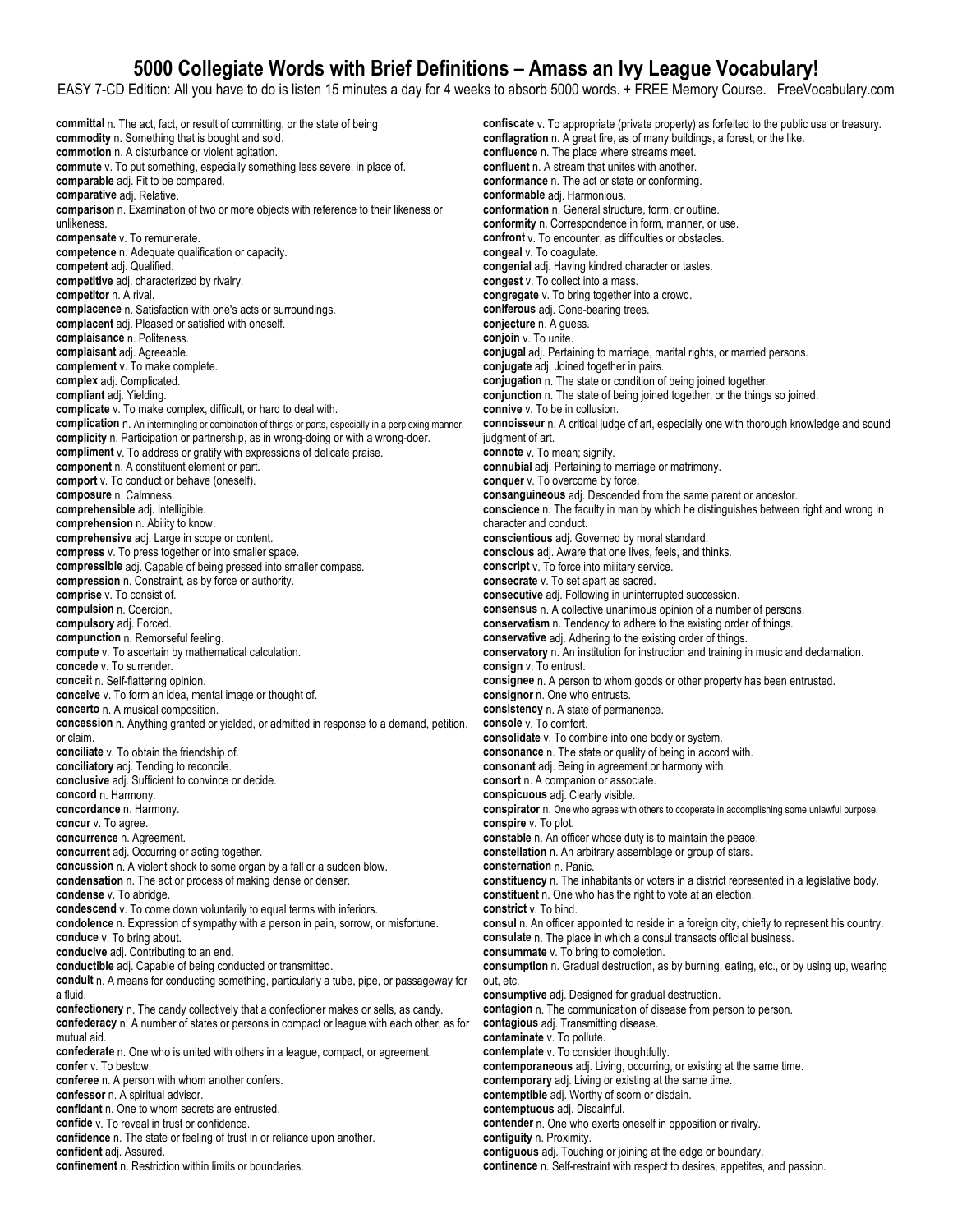EASY 7-CD Edition: All you have to do is listen 15 minutes a day for 4 weeks to absorb 5000 words. + FREE Memory Course. FreeVocabulary.com

**contingency** n. Possibility of happening. **contingent** adj. Not predictable. **continuance** n. Permanence. **continuation** n. Prolongation. **continuity** n. Uninterrupted connection in space, time, operation, or development. **continuous** adj. Connected, extended, or prolonged without separation or interruption of sequence. **contort** v. To twist into a misshapen form. **contraband** n. Trade forbidden by law or treaty. **contradiction** n. The assertion of the opposite of that which has been said. **contradictory** adj. Inconsistent with itself. **contraposition** n. A placing opposite. **contravene** v. To prevent or obstruct the operation of. **contribution** n. The act of giving for a common purpose. **contributor** n. One who gives or furnishes, in common with others, for a common purpose. **contrite** adj. Broken in spirit because of a sense of sin. **contrivance** n. The act planning, devising, inventing, or adapting something to or for a special purpose. **contrive** v. To manage or carry through by some device or scheme. **control** v. To exercise a directing, restraining, or governing influence over. **controller** n. One who or that which regulates or directs. **contumacious** adj. Rebellious. **contumacy** n. Contemptuous disregard of the requirements of rightful authority. **contuse** v. To bruise by a blow, either with or without the breaking of the skin. **contusion** n. A bruise. **convalesce** v. To recover after a sickness. **convalescence** n. The state of progressive restoration to health and strength after the cessation of disease. **convalescent** adj. Recovering health after sickness. **convene** v. To summon or cause to assemble. **convenience** n. Fitness, as of time or place. **converge** v. To cause to incline and approach nearer together. **convergent** adj. Tending to one point. **conversant** adj. Thoroughly informed. **conversion** n. Change from one state or position to another, or from one form to another. **convertible** adj. Interchangeable. **convex** adj. Curving like the segment of the globe or of the surface of a circle. **conveyance** n. That by which anything is transported. **convivial** adj. Devoted to feasting, or to good-fellowship in eating or drinking. **convolution** n. A winding motion. **convolve** v. To move with a circling or winding motion. **convoy** n. A protecting force accompanying property in course of transportation. **convulse** v. To cause spasms in. **convulsion** n. A violent and abnormal muscular contraction of the body. **copious** adj. Plenteous. **coquette** n. A flirt. **cornice** n. An ornamental molding running round the walls of a room close to the ceiling. **cornucopia** n. The horn of plenty, symbolizing peace and prosperity. **corollary** n. A proposition following so obviously from another that it requires little demonstration. **coronation** n. The act or ceremony of crowning a monarch. **coronet** n. Inferior crown denoting, according to its form, various degrees of noble rank less than sovereign. **corporal** adj. Belonging or relating to the body as opposed to the mind. **corporate** adj. Belonging to a corporation. **corporeal** adj. Of a material nature; physical. **corps** n. A number or body of persons in some way associated or acting together. **corpse** n. A dead body. **corpulent** adj. Obese. **corpuscle** n. A minute particle of matter. **correlate** v. To put in some relation of connection or correspondence. **correlative** adj. Mutually involving or implying one another. **corrigible** adj. Capable of reformation. **corroborate** v. To strengthen, as proof or conviction. **corroboration** n. Confirmation. corrode v. To ruin or destroy little by little. **corrosion** n. Gradual decay by crumbling or surface disintegration. **corrosive** n. That which causes gradual decay by crumbling or surface disintegration. **corruptible** adj. Open to bribery. **corruption** n. Loss of purity or integrity. **cosmetic** adj. Pertaining to the art of beautifying, especially the complexion. **cosmic** adj. Pertaining to the universe. **cosmogony** n. A doctrine of creation or of the origin of the universe.

**cosmography** n. The science that describes the universe, including astronomy, geography, and geology. **cosmology** n. The general science of the universe. **cosmopolitan** adj. Common to all the world. **cosmopolitanism** n. A cosmopolitan character. **cosmos** n. The world or universe considered as a system, perfect in order and arrangement. **counter-claim** n. A cross-demand alleged by a defendant in his favor against the plaintiff. **counteract** v. To act in opposition to. **counterbalance** v. To oppose with an equal force. **countercharge** v. To accuse in return. **counterfeit** adj. Made to resemble something else. **counterpart** n. Something taken with another for the completion of either. **countervail** v. To offset. **counting-house** n. A house or office used for transacting business, bookkeeping, correspondence, etc. **countryman** n. A rustic. **courageous** adj. Brave. **course** n. Line of motion or direction. **courser** n. A fleet and spirited horse. **courtesy** n. Politeness originating in kindness and exercised habitually. **covenant** n. An agreement entered into by two or more persons or parties. **covert** adj. Concealed, especially for an evil purpose. **covey** n. A flock of quails or partridges. **cower** v. To crouch down tremblingly, as through fear or shame. **coxswain** n. One who steers a rowboat, or one who has charge of a ship's boat and its crew under an officer. **crag** n. A rugged, rocky projection on a cliff or ledge. **cranium** n. The skull of an animal, especially that part enclosing the brain. **crass** adj. Coarse or thick in nature or structure, as opposed to thin or fine. **craving** n. A vehement desire. **creak** n. A sharp, harsh, squeaking sound. **creamery** n. A butter-making establishment. **creamy** adj. Resembling or containing cream. **credence** n. Belief. **credible** adj. Believable. **credulous** adj. Easily deceived. **creed** n. A formal summary of fundamental points of religious belief. **crematory** adj. A place for cremating dead bodies. **crevasse** n. A deep crack or fissure in the ice of a glacier. **crevice** n. A small fissure, as between two contiguous surfaces. **criterion** n. A standard by which to determine the correctness of a judgment or conclusion. **critique** n. A criticism or critical review. **crockery** n. Earthenware made from baked clay. **crucible** n. A trying and purifying test or agency. **crusade** n. Any concerted movement, vigorously prosecuted, in behalf of an idea or principle. **crustacean** adj. Pertaining to a division of arthropods, containing lobsters, crabs, crawfish, etc. **crustaceous** adj. Having a crust-like shell. **cryptogram** n. Anything written in characters that are secret or so arranged as to have hidden meaning. **crystallize** v. To bring together or give fixed shape to. **cudgel** n. A short thick stick used as a club. **culinary** adj. Of or pertaining to cooking or the kitchen. **cull** v. To pick or sort out from the rest. **culpable** adj. Guilty. **culprit** n. A guilty person. **culvert** n. Any artificial covered channel for the passage of water through a bank or under a road, canal. **cupidity** n. Avarice. **curable** adj. Capable of being remedied or corrected. **curator** n. A person having charge as of a library or museum. **curio** n. A piece of bric-a-brac. **cursive** adj. Writing in which the letters are joined together. **cursory** adj. Rapid and superficial. **curt** adj. Concise, compressed, and abrupt in act or expression. **curtail** v. To cut off or cut short. **curtsy** n. A downward movement of the body by bending the knees. **cycloid** adj. Like a circle. **cygnet** n. A young swan. **cynical** adj. Exhibiting moral skepticism. **cynicism** n. Contempt for the opinions of others and of what others value.

**cynosure** n. That to which general interest or attention is directed.

**daring** adj. Brave.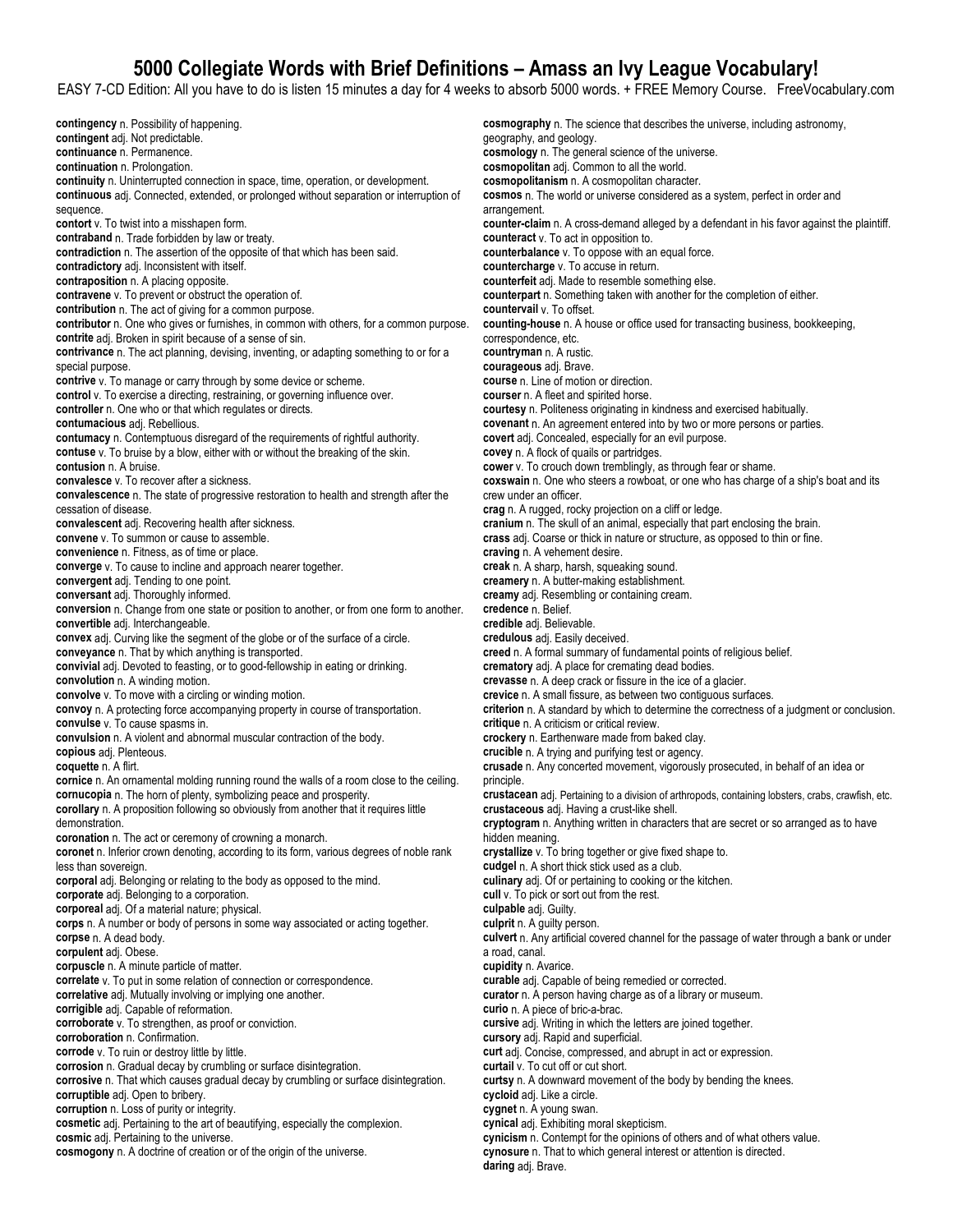EASY 7-CD Edition: All you have to do is listen 15 minutes a day for 4 weeks to absorb 5000 words. + FREE Memory Course. FreeVocabulary.com

**darkling** adv. Blindly. **Darwinism** n. The doctrine that natural selection has been the prime cause of evolution of higher forms. **dastard** n. A base coward. **datum** n. A premise, starting-point, or given fact. **dauntless** adj. Fearless. **day**-**man** n. A day-laborer. **dead-heat** n. A race in which two or more competitors come out even, and there is no winner. **dearth** n. Scarcity, as of something customary, essential ,or desirable. **death's-head** n. A human skull as a symbol of death. **debase** v. To lower in character or virtue. **debatable** adj. Subject to contention or dispute. **debonair** adj. Having gentle or courteous bearing or manner. **debut** n. A first appearance in society or on the stage. **decagon** n. A figure with ten sides and ten angles. **decagram** n. A weight of 10 grams. **decaliter** n. A liquid and dry measure of 10 liters. **decalogue** n. The ten commandments. **Decameron** n. A volume consisting of ten parts or books. **decameter** n. A length of ten meters. **decamp** v. To leave suddenly or unexpectedly. **decapitate** v. To behead. **decapod** adj. Ten-footed or ten-armed. **decasyllable** n. A line of ten syllables. **deceit** n. Falsehood. **deceitful** adj. Fraudulent. **deceive** v. To mislead by or as by falsehood. **decency** n. Moral fitness. **decent** adj. Characterized by propriety of conduct, speech, manners, or dress. **deciduous** adj. Falling off at maturity as petals after flowering, fruit when ripe, etc. **decimal** adj. Founded on the number 10. **decimate** v. To destroy a measurable or large proportion of. **decipher** v. To find out the true words or meaning of, as something hardly legible. **decisive** ad. Conclusive. **declamation** n. A speech recited or intended for recitation from memory in public. **declamatory** adj. A full and formal style of utterance. **declarative** adj. Containing a formal, positive, or explicit statement or affirmation. **declension** n. The change of endings in nouns and adj. to express their different relations of gender. **decorate** v. To embellish. **decorous** adj. Suitable for the occasion or circumstances. **decoy** n. Anything that allures, or is intended to allures into danger or temptation. **decrepit** adj. Enfeebled, as by old age or some chronic infirmity. **dedication** n. The voluntary consecration or relinquishment of something to an end or cause. **deduce** v. To derive or draw as a conclusion by reasoning from given premises or principles. **deface** v. To mar or disfigure the face or external surface of. **defalcate** v. To cut off or take away, as a part of something. **defamation** n. Malicious and groundless injury done to the reputation or good name of another. **defame** v. To slander. **default** n. The neglect or omission of a legal requirement. **defendant** n. A person against whom a suit is brought. **defensible** adj. Capable of being maintained or justified. **defensive** adj. Carried on in resistance to aggression. **defer** v. To delay or put off to some other time. **deference** n. Respectful submission or yielding, as to another's opinion, wishes, or judgment. **defiant** adj. Characterized by bold or insolent opposition. **deficiency** n. Lack or insufficiency. **deficient** adj. Not having an adequate or proper supply or amount. **definite** adj. Having an exact signification or positive meaning. **deflect** v. To cause to turn aside or downward. **deforest** v. To clear of forests. **deform** v. To disfigure. **deformity** n. A disfigurement. **defraud** v. To deprive of something dishonestly. **defray** v. To make payment for. **degeneracy** n. A becoming worse. **degenerate** v. To become worse or inferior. **degradation** n. Diminution, as of strength or magnitude. **degrade** v. To take away honors or position from. **dehydrate** v. To deprive of water. **deify** v. To regard or worship as a god.

**deign** v. To deem worthy of notice or account. **deist** n. One who believes in God, but denies supernatural revelation. **deity** n. A god, goddess, or divine person. **deject** v. To dishearten. **dejection** n. Melancholy. **delectable** adj. Delightful to the taste or to the senses. **delectation** n. Delight. **deleterious** adj. Hurtful, morally or physically. **delicacy** n. That which is agreeable to a fine taste. **delineate** v. To represent by sketch or diagram. **deliquesce** v. To dissolve gradually and become liquid by absorption of moisture from the air. **delirious** adj. Raving. **delude** v. To mislead the mind or judgment of. **deluge** v. To overwhelm with a flood of water. **delusion** n. Mistaken conviction, especially when more or less enduring. **demagnetize** v. To deprive (a magnet) of magnetism. **demagogue** n. An unprincipled politician. **demeanor** n. Deportment. **demented** adj. Insane. **demerit** n. A mark for failure or bad conduct. **demise** n. Death. **demobilize** v. To disband, as troops. **demolish** v. To annihilate. **demonstrable** adj. Capable of positive proof. **demonstrate** v. To prove indubitably. **demonstrative** adj. Inclined to strong exhibition or expression of feeling or thoughts. **demonstrator** n. One who proves in a convincing and conclusive manner. **demulcent** n. Any application soothing to an irritable surface **demurrage** n. the detention of a vessel beyond the specified time of sailing. **dendroid** adj. Like a tree. **dendrology** n. The natural history of trees. **denizen** n. Inhabitant. **denominate** v. To give a name or epithet to. **denomination** n. A body of Christians united by a common faith and form of worship and discipline. **denominator** n. Part of a fraction which expresses the number of equal parts into which the unit is divided. **denote** v. To designate by word or mark. **denouement** n. That part of a play or story in which the mystery is cleared up. **denounce** v. To point out or publicly accuse as deserving of punishment, censure, or odium. **dentifrice** n. Any preparation used for cleaning the teeth. **denude** v. To strip the covering from. **denunciation** n. The act of declaring an action or person worthy of reprobation or punishment. **deplete** v. To reduce or lessen, as by use, exhaustion, or waste. **deplorable** adj. Contemptible. **deplore** v. To regard with grief or sorrow. **deponent** adj. Laying down. **depopulate** v. To remove the inhabitants from. **deport** v. To take or send away forcibly, as to a penal colony. **deportment** n. Demeanor. **deposition** n. Testimony legally taken on interrogatories and reduced to writing, for use as evidence in court. **depositor** n. One who makes a deposit, or has an amount deposited. **depository** n. A place where anything is kept in safety. **deprave** v. To render bad, especially morally bad. **deprecate** v. To express disapproval or regret for, with hope for the opposite. **depreciate** v. To lessen the worth of. **depreciation** n. A lowering in value or an underrating in worth. **depress** v. To press down. **depression** n. A falling of the spirits. **depth** n. Deepness. **derelict** adj. Neglectful of obligation. **deride** v. To ridicule. **derisible** adj. Open to ridicule. **derision** n. Ridicule. **derivation** n. That process by which a word is traced from its original root or primitive form and meaning. **derivative** adj. Coming or acquired from some origin. **derive** v. To deduce, as from a premise. **dermatology** n. The branch of medical science which relates to the skin and its diseases. **derrick** n. An apparatus for hoisting and swinging great weights.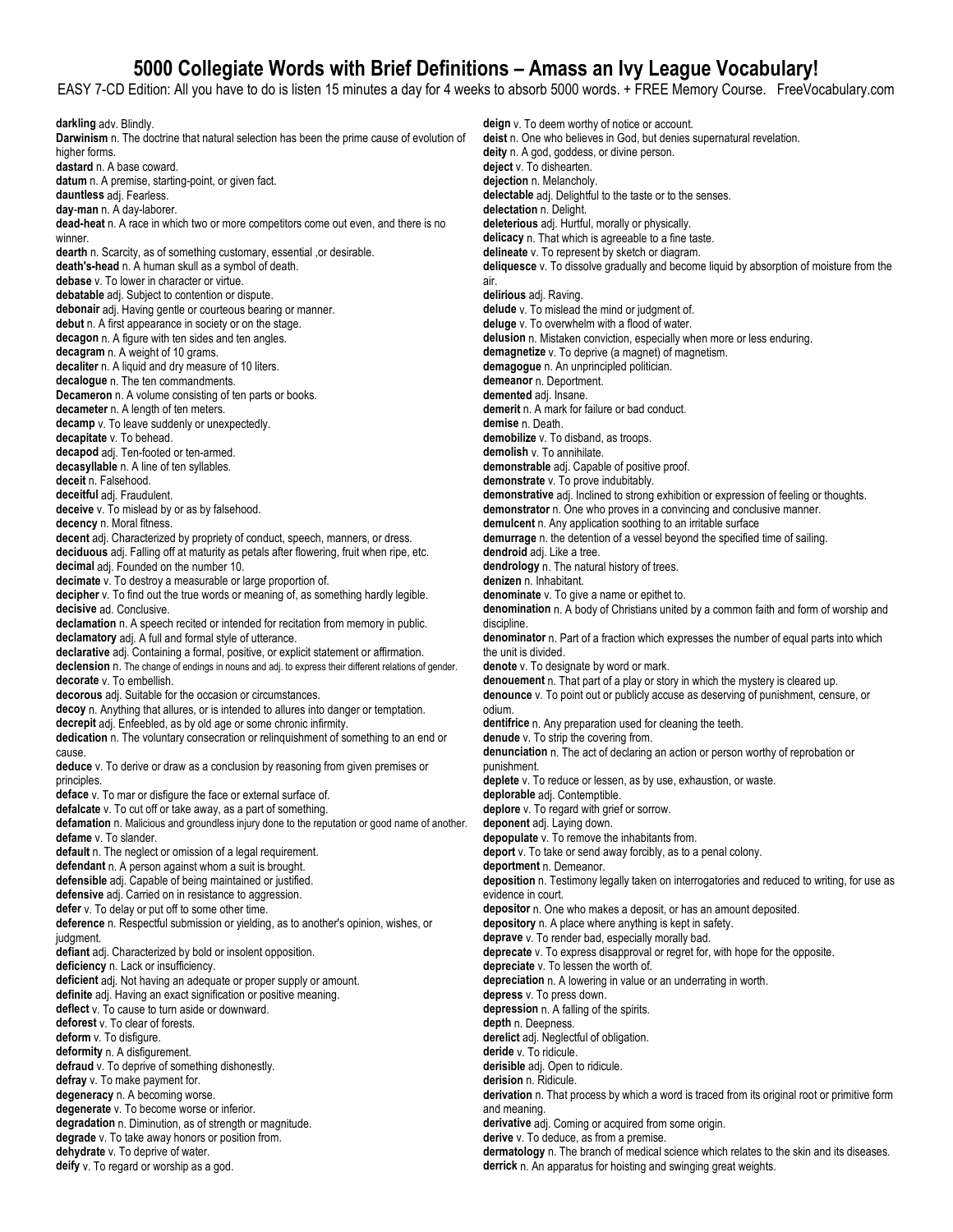EASY 7-CD Edition: All you have to do is listen 15 minutes a day for 4 weeks to absorb 5000 words. + FREE Memory Course. FreeVocabulary.com

**descendant** n. One who is descended lineally from another, as a child, grandchild, etc. **descendent** adj. Proceeding downward. **descent** n. The act of moving or going downward. **descry** v. To discern. **desert** v. To abandon without regard to the welfare of the abandoned **desiccant** n. Any remedy which, when applied externally, dries up or absorbs moisture, as that of wounds. **designate** v. To select or appoint, as by authority. **desist** v. To cease from action. **desistance** n. Cessation. **despair** n. Utter hopelessness and despondency. **desperado** n. One without regard for law or life. **desperate** adj. Resorted to in a last extremity, or as if prompted by utter despair. **despicable** adj. Contemptible. **despite** prep. In spite of. **despond** v. To lose spirit, courage, or hope. **despondent** adj. Disheartened. **despot** n. An absolute and irresponsible monarch. **despotism** n. Any severe and strict rule in which the judgment of the governed has little or no part. **destitute** adj. Poverty-stricken. **desultory** adj. Not connected with what precedes. **deter** v. To frighten away. **deteriorate** v. To grow worse. **determinate** adj. Definitely limited or fixed. **determination** n. The act of deciding. **deterrent** adj. Hindering from action through fear. **detest** v. To dislike or hate with intensity. **detract** v. To take away in such manner as to lessen value or estimation. **detriment** n. Something that causes damage, depreciation, or loss. **detrude** v. To push down forcibly. **deviate** v. To take a different course. **devilry** n. Malicious mischief. **deviltry** n. Wanton and malicious mischief. **devious** adj. Out of the common or regular track. **devise** v. To invent. **devout** adj. Religious. **dexterity** n. Readiness, precision, efficiency, and ease in any physical activity or in any mechanical work. **diabolic** adj. Characteristic of the devil. **diacritical** adj. Marking a difference. **diagnose** v. To distinguish, as a disease, by its characteristic phenomena. **diagnosis** n. Determination of the distinctive nature of a disease. **dialect** n. Forms of speech collectively that are peculiar to the people of a particular district. **dialectician** n. A logician. **dialogue** n. A formal conversation in which two or more take part. **diaphanous** adj. Transparent. **diatomic** adj. Containing only two atoms. **diatribe** n. A bitter or malicious criticism. **dictum** n. A positive utterance. **didactic** adj. Pertaining to teaching. **difference** n. Dissimilarity in any respect. **differentia** n. Any essential characteristic of a species by reason of which it differs from other species. **differential** adj. Distinctive. **differentiate** v. To acquire a distinct and separate character. **diffidence** n. Self-distrust. **diffident** adj. Affected or possessed with self-distrust. **diffusible** adj. Spreading rapidly through the system and acting quickly. **diffusion** n. Dispersion. **dignitary** n. One who holds high rank. **digraph** n. A union of two characters representing a single sound. **digress** v. To turn aside from the main subject and for a time dwell on some incidental matter. **dilapidated** pa. Fallen into decay or partial ruin. **dilate** v. To enlarge in all directions. **dilatory** adj. Tending to cause delay. **dilemma** n. A situation in which a choice between opposing modes of conduct is necessary. **dilettante** n. A superficial amateur. **diligence** n. Careful and persevering effort to accomplish what is undertaken. **dilute** v. To make more fluid or less concentrated by admixture with something. **diminution** n. Reduction. **dimly** adv. Obscurely.

**diphthong** n. The sound produced by combining two vowels in to a single syllable or running together the sounds. **diplomacy** n. Tact, shrewdness, or skill in conducting any kind of negotiations or in social matters. **diplomat** n. A representative of one sovereign state at the capital or court of another. **diplomatic** adj. Characterized by special tact in negotiations. **diplomatist** n. One remarkable for tact and shrewd management. **disagree** v. To be opposite in opinion. **disallow** v. To withhold permission or sanction. **disappear** v. To cease to exist, either actually or for the time being. **disappoint** v. To fail to fulfill the expectation, hope, wish, or desire of. **disapprove** v. To regard with blame. **disarm** v. To deprive of weapons. **disarrange** v. To throw out of order. **disavow** v. To disclaim responsibility for. **disavowal** n. Denial. **disbeliever** n. One who refuses to believe. **disburden** v. To disencumber. **disburse** v. To pay out or expend, as money from a fund. **discard** v. To reject. **discernible** adj. Perceivable. **disciple** n. One who believes the teaching of another, or who adopts and follows some doctrine. **disciplinary** adj. Having the nature of systematic training or subjection to authority. **discipline** v. To train to obedience. **disclaim** v. To disavow any claim to, connection with, or responsibility to. **discolor** v. To stain. **discomfit** v. To put to confusion. **discomfort** n. The state of being positively uncomfortable. **disconnect** v. To undo or dissolve the connection or association of. **disconsolate** adj. Grief-stricken. **discontinuance** n. Interruption or intermission. **discord** n. Absence of harmoniousness. **discountenance** v. To look upon with disfavor. **discover** v. To get first sight or knowledge of, as something previously unknown or unperceived. **discredit** v. To injure the reputation of. **discreet** adj. Judicious. **discrepant** adj. Opposite. **discriminate** v. To draw a distinction. **discursive** adj. Passing from one subject to another. **discussion** n. Debate. **disenfranchise** v. To deprive of any right privilege or power **disengage** v. To become detached. **disfavor** n. Disregard. **disfigure** v. To impair or injure the beauty, symmetry, or appearance of. **dishabille** n. Undress or negligent attire. **dishonest** adj. Untrustworthy. **disillusion** v. To disenchant. **disinfect** v. To remove or destroy the poison of infectious or contagious diseases. **disinfectant** n. A substance used to destroy the germs of infectious diseases. **disinherit** v. To deprive of an inheritance. **disinterested** adj. Impartial. **disjunctive** adj. Helping or serving to disconnect or separate. **dislocate** v. To put out of proper place or order. **dismissal** n. Displacement by authority from an office or an employment. **dismount** v. To throw down, push off, or otherwise remove from a horse or the like. **disobedience** n. Neglect or refusal to comply with an authoritative injunction. **disobedient** adj. Neglecting or refusing to obey. **disown** v. To refuse to acknowledge as one's own or as connected with oneself. **disparage** v. To regard or speak of slightingly. **disparity** n. Inequality. **dispel** v. To drive away by or as by scattering in different directions. **dispensation** n. That which is bestowed on or appointed to one from a higher power. **displace** v. To put out of the proper or accustomed place. **dispossess** v. To deprive of actual occupancy, especially of real estate. **disputation** n. Verbal controversy. **disqualify** v. To debar. **disquiet** v. To deprive of peace or tranquility. **disregard** v. To take no notice of. **disreputable** adj. Dishonorable or disgraceful. **disrepute** n. A bad name or character. **disrobe** v. To unclothe. **disrupt** v. To burst or break asunder. **dissatisfy** v. To displease. **dissect** v. To cut apart or to pieces.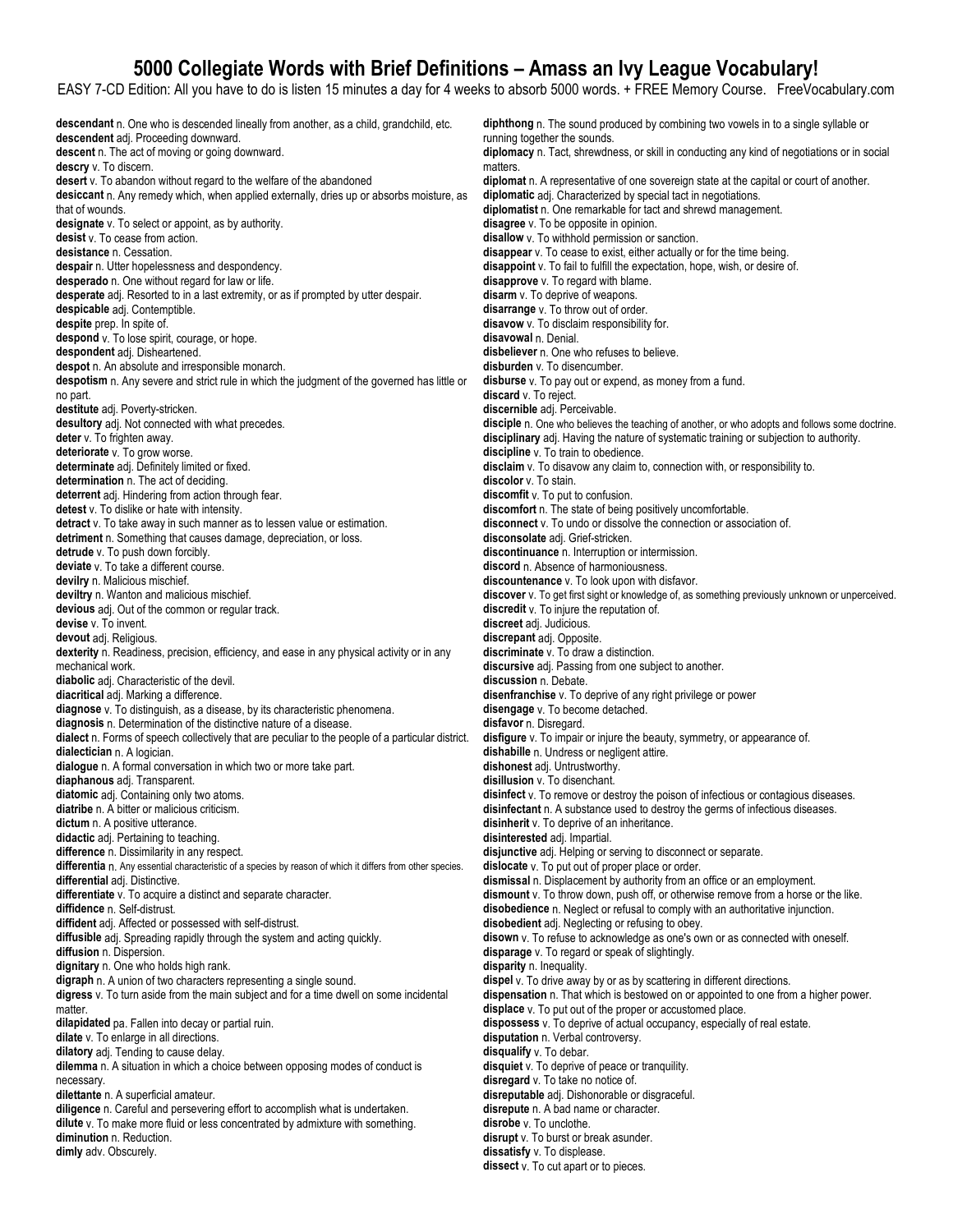EASY 7-CD Edition: All you have to do is listen 15 minutes a day for 4 weeks to absorb 5000 words. + FREE Memory Course. FreeVocabulary.com

experiences.

**dissection** n. The act or operation of cutting in pieces, specifically of a plant or an animal. **dissemble** v. To hide by pretending something different. **disseminate** v. To sow or scatter abroad, as seed is sown. **dissension** n. Angry or violent difference of opinion. **dissent** n. Disagreement. **dissentient** n. One who disagrees. **dissentious** adj. Contentious. **dissertation** n. Thesis. **disservice** n. An ill turn. **dissever** v. To divide. **dissimilar** adj. Different. **dissipate** v. To disperse or disappear. **dissipation** n. The state of being dispersed or scattered. **dissolute** adj. Lewd. **dissolution** n. A breaking up of a union of persons. **dissolve** v. To liquefy or soften, as by heat or moisture. **dissonance** n. Discord. **dissonant** adj. Harsh or disagreeable in sound. **dissuade** v. To change the purpose or alter the plans of by persuasion, counsel, or pleading. **dissuasion** n. The act of changing the purpose of or altering the plans of through persuasion, or pleading. **disyllable** n. A word of two syllables. **distemper** n. A disease or malady. **distend** v. To stretch out or expand in every direction. **distensible** adj. Capable of being stretched out or expanded in every direction. **distention** n. Expansion. **distill** v. To extract or produce by vaporization and condensation. **distillation** n. Separation of the more volatile parts of a substance from those less volatile. **distiller** n. One occupied in the business of distilling alcoholic liquors. **distinction** n. A note or designation of honor, officially recognizing superiority or success in studies. **distort** v. To twist into an unnatural or irregular form. **distrain** v. To subject a person to distress. **distrainor** n. One who subjects a person to distress. **distraught** adj. Bewildered. **distrust** n. Lack of confidence in the power, wisdom, or good intent of any person. **disunion** n. Separation of relations or interests. **diurnal** adj. Daily. **divagation** n. Digression. **divergent** adj. Tending in different directions. **diverse** adj. Capable of various forms. **diversion** n. Pastime. **diversity** n. Dissimilitude. **divert** v. To turn from the accustomed course or a line of action already established. **divertible** adj. Able to be turned from the accustomed course or a line of action already established. **divest** v. To strip, specifically of clothes, ornaments, or accouterments or disinvestment. **divination** n. The pretended forecast of future events or discovery of what is lost or hidden. **divinity** n. The quality or character of being godlike. **divisible** adj. Capable of being separated into parts. **divisor** n. That by which a number or quantity is divided. **divulge** v. To tell or make known, as something previously private or secret. **divulgence** n. A divulging. **docile** adj. Easy to manage. **docket** n. The registry of judgments of a court. **doe** n. The female of the deer. **dogma** n. A statement of religious faith or duty formulated by a body claiming authority. **dogmatic** adj. Making statements without argument or evidence. **dogmatize** v. To make positive assertions without supporting them by argument or evidence. **doleful** adj. Melancholy. **dolesome** adj. Melancholy. **dolor** n. Lamentation. **dolorous** adj. Expressing or causing sorrow or pain. **domain** n. A sphere or field of action or interest. **domesticity** n. Life in or fondness for one's home and family. **domicile** n. The place where one lives. **dominance** n. Ascendancy. **dominant** adj. Conspicuously prominent. **dominate** v. To influence controllingly. **domination** n. Control by the exercise of power or constituted authority. **domineer** v. To rule with insolence or unnecessary annoyance. **donate** v. To bestow as a gift, especially for a worthy cause. **donator** n. One who makes a donation or present.

**donee** n. A person to whom a donation is made. **donor** n. One who makes a donation or present. **dormant** adj. Being in a state of or resembling sleep. **doublet** n. One of a pair of like things. **doubly** adv. In twofold degree or extent. **dowry** n. The property which a wife brings to her husband in marriage. **drachma** n. A modern and an ancient Greek coin. **dragnet** n. A net to be drawn along the bottom of the water. **dragoon** n. In the British army, a cavalryman. **drainage** n. The means of draining collectively, as a system of conduits, trenches, pipes, etc. **dramatist** n. One who writes plays. **dramatize** v. To relate or represent in a dramatic or theatrical manner. **drastic** adj. Acting vigorously. **drought** n. Dry weather, especially when so long continued as to cause vegetation to wither. **drowsy** adj. Heavy with sleepiness. **drudgery** n. Hard and constant work in any menial or dull occupation. **dubious** adj. Doubtful. **duckling** n. A young duck. **ductile** adj. Capable of being drawn out, as into wire or a thread. **duet** n. A composition for two voices or instruments. **dun** v. To make a demand or repeated demands on for payment. **duplex** adj. Having two parts. **duplicity** n. Double-dealing. **durance** n. Confinement. **duration** n. The period of time during which anything lasts. **duteous** adj. Showing submission to natural superiors. **dutiable** adj. Subject to a duty, especially a customs duty. **dutiful** adj. Obedient. **dwindle** v. To diminish or become less. **dyne** n. The force which, applied to a mass of one gram for 1 second, would give it a velocity of 1 cm/s. **earnest** adj. Ardent in spirit and speech. **earthenware** n. Anything made of clay and baked in a kiln or dried in the sun. **eatable** adj. Edible. **ebullient** adj. Showing enthusiasm or exhilaration of feeling. **eccentric** adj. Peculiar. **eccentricity** n. Idiosyncrasy. **eclipse** n. The obstruction of a heavenly body by its entering into the shadow of another body. **economize** v. To spend sparingly. **ecstasy** n. Rapturous excitement or exaltation. **ecstatic** adj. Enraptured. **edible** adj. Suitable to be eaten. **edict** n. That which is uttered or proclaimed by authority as a rule of action. **edify** v. To build up, or strengthen, especially in morals or religion. **editorial** n. An article in a periodical written by the editor and published as an official argument. **educe** v. To draw out. **efface** v. To obliterate. **effect** n. A consequence. **effective** adj. Fit for a destined purpose. **effectual** adj. Efficient. **effeminacy** n. Womanishness. **effeminate** adj. Having womanish traits or qualities. **effervesce** v. To bubble up. **effervescent** adj. Giving off bubbles of gas. **effete** adj. Exhausted, as having performed its functions. **efficacious** adj. Effective. **efficacy** n. The power to produce an intended effect as shown in the production of it. **efficiency** n. The state of possessing adequate skill or knowledge for the performance of a duty. **efficient** adj. Having and exercising the power to produce effects or results. **efflorescence** n. The state of being flowery, or a flowery appearance. **efflorescent** adj. Opening in flower. **effluvium** n. A noxious or ill-smelling exhalation from decaying or putrefying matter. **effrontery** n. Unblushing impudence. **effulgence** n. Splendor. **effuse** v. To pour forth. **effusion** n. an outpouring. **egoism** n. The theory that places man's chief good in the completeness of self. **egoist** n. One who advocates or practices egoism. **egotism** n. Self-conceit. **egotist** n. One given to self-mention or who is constantly telling of his own views and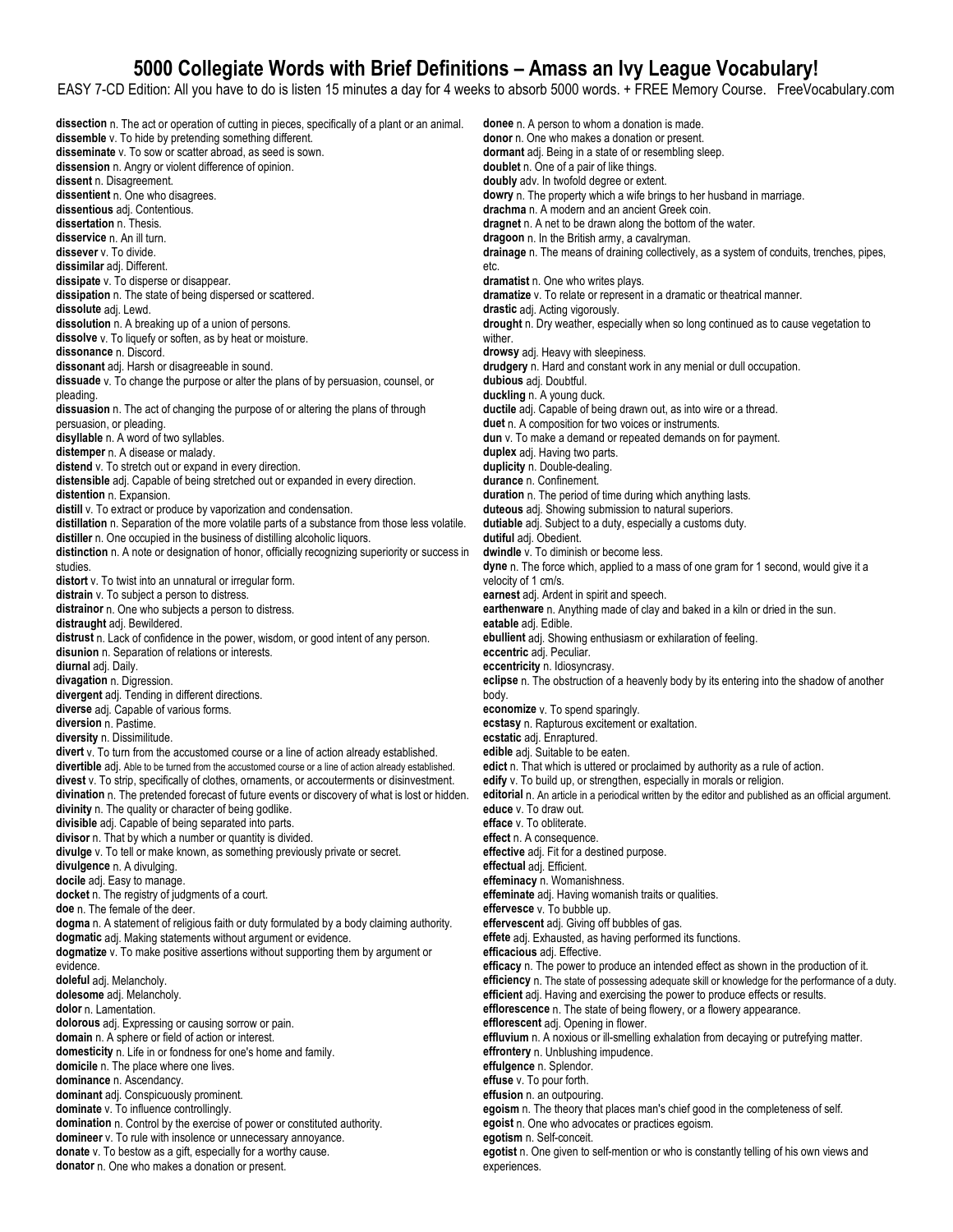EASY 7-CD Edition: All you have to do is listen 15 minutes a day for 4 weeks to absorb 5000 words. + FREE Memory Course. FreeVocabulary.com

**egregious** adj. Extreme. **egress** n. Any place of exit. **eject** v. To expel. **elapse** v. To quietly terminate: said of time. **elasticity** n. That property of matter by which a body tends to return to a former shape after being changed. **electrolysis** n. The process of decomposing a chemical compound by the passage of an electric current. **electrotype** n. A metallic copy of any surface, as a coin. **elegy** n. A lyric poem lamenting the dead. **element** n. A component or essential part. **elicit** v. To educe or extract gradually or without violence. **eligible** adj. Qualified for selection. **eliminate** v. To separate and cast aside. **Elizabethan** adj. Relating to Elizabeth, queen of England, or to her era. **elocution** n. The art of correct intonation, inflection, and gesture in public speaking or reading. **eloquent** adj. Having the ability to express emotion or feeling in lofty and impassioned speech. **elucidate** v. To bring out more clearly the facts concerning. **elude** v. To evade the search or pursuit of by dexterity or artifice. **elusion** n. Evasion. **emaciate** v. To waste away in flesh. **emanate** v. To flow forth or proceed, as from some source. **emancipate** v. To release from bondage. **embargo** n. Authoritative stoppage of foreign commerce or of any special trade. **embark** v. To make a beginning in some occupation or scheme. **embarrass** v. To render flustered or agitated. **embellish** v. To make beautiful or elegant by adding attractive or ornamental features. **embezzle** v. To misappropriate secretly. **emblazon** v. To set forth publicly or in glowing terms. **emblem** n. A symbol. **embody** v. To express, formulate, or exemplify in a concrete, compact or visible form. **embolden** v. To give courage to. **embolism** n. An obstruction or plugging up of an artery or other blood-vessel. **embroil** v. To involve in dissension or strife. **emerge** v. To come into view or into existence. **emergence** n. A coming into view. **emergent** adj. Coming into view. **emeritus** adj. Retired from active service but retained to an honorary position. **emigrant** n. One who moves from one place to settle in another. **emigrate** v. To go from one country, state, or region for the purpose of settling or residing in another. **eminence** n. An elevated position with respect to rank, place, character, condition, etc. **eminent** adj. High in station, merit, or esteem. **emit** v. To send or give out. **emphasis** n. Any special impressiveness added to an utterance or act, or stress laid upon some word. **emphasize** v. To articulate or enunciate with special impressiveness upon a word, or a group of words. **emphatic** adj. Spoken with any special impressiveness laid upon an act, word, or set of words. **employee** n. One who works for wages or a salary. **employer** n. One who uses or engages the services of other persons for pay. **emporium** n. A bazaar or shop. **empower** v. To delegate authority to. **emulate** v. To imitate with intent to equal or surpass. **enact** v. To make into law, as by legislative act. **enamor** v. To inspire with ardent love. **encamp** v. To pitch tents for a resting-place. **encomium** n. A formal or discriminating expression of praise. **encompass** v. To encircle. **encore** n. The call for a repetition, as of some part of a play or performance. **encourage** v. To inspire with courage, hope, or strength of mind. **encroach** v. To invade partially or insidiously and appropriate the possessions of another. **encumber** v. To impede with obstacles. **encyclical** adj. Intended for general circulation. **encyclopedia** n. A work containing information on subjects, or exhaustive of one subject. **endanger** v. To expose to peril. **endear** v. To cause to be loved. **endemic** adj. Peculiar to some specified country or people. **endue** v. To endow with some quality, gift, or grace, usually spiritual. **endurable** adj. Tolerable. **endurance** n. The ability to suffer pain, distress, hardship, or stress of any kind without succumbing. **energetic** adj. Working vigorously. **enervate** v. To render ineffective or inoperative. **enfeeble** v. To debilitate. **enfranchise** v. To endow with a privilege, especially with the right to vote.

**engender** v. To produce. **engrave** v. To cut or carve in or upon some surface. **engross** v. To occupy completely. **enhance** v. To intensify. **enigma** n. A riddle. **enjoin** v. To command. **enkindle** v. To set on fire. **enlighten** v. To cause to see clearly. **enlist** v. To enter voluntarily the military service by formal enrollment. **enmity** n. Hatred. **ennoble** v. To dignify. **enormity** n. Immensity. **enormous** adj. Gigantic. **enrage** v. To infuriate. **enrapture** v. To delight extravagantly or intensely. **enshrine** v. To keep sacred. **ensnare** v. To entrap. **entail** v. To involve; necessitate. **entangle** v. To involve in difficulties, confusion, or complications. **enthrall** v. To bring or hold under any overmastering influence. **enthrone** v. To invest with sovereign power. **enthuse** v. To yield to or display intense and rapturous feeling. **enthusiastic** adj. Full of zeal and fervor. **entirety** n. A complete thing. **entomology** n. The branch of zoology that treats of insects. **entrails** n. pl. The internal parts of an animal. **entreaty** n. An earnest request. **entree** n. The act of entering. **entrench** v. To fortify or protect, as with a trench or ditch and wall. **entwine** v. To interweave. **enumerate** v. To name one by one. **epic** n. A poem celebrating in formal verse the mythical achievements of great personages, heroes, etc. **epicure** n. One who cultivates a delicate taste for eating and drinking. **Epicurean** adj. Indulging, ministering, or pertaining to daintiness of appetite. **epicycle** n. A circle that rolls upon the external or internal circumference of another circle. **epicycloid** n. A curve traced by a point on the circumference of a circle which rolls upon another circle. **epidemic** n. Wide-spread occurrence of a disease in a certain region. **epidermis** n. The outer skin. **epigram** n. A pithy phrasing of a shrewd observation. **epilogue** n. The close of a narrative or dramatic poem. **epiphany** n. Any appearance or bodily manifestation of a deity. **episode** n. An incident or story in a literary work, separable from yet growing out of it. **epitaph** n. An inscription on a tomb or monument in honor or in memory of the dead. **epithet** n. Word used adjectivally to describe some quality or attribute of is objects, as in "Father Aeneas." **epitome** n. A simplified representation. **epizootic** adj. Prevailing among animals. **epoch** n. A interval of time, memorable for extraordinary events. **epode** n. A species of lyric poems. **equalize** v. To render uniform. **equanimity** n. Evenness of mind or temper. **equestrian** adj. Pertaining to horses or horsemanship. **equilibrium** n. A state of balance. **equitable** adj. Characterized by fairness. **equity** n. Fairness or impartiality. **equivalent** adj. Equal in value, force, meaning, or the like. **equivocal** adj. Ambiguous. **equivocate** v. To use words of double meaning. **eradicate** v. To destroy thoroughly. **errant** adj. Roving or wandering, as in search of adventure or opportunity for gallant deeds. **erratic** adj. Irregular. **erroneous** adj. Incorrect. **erudite** adj. Very-learned. **erudition** n. Extensive knowledge of literature, history, language, etc. **eschew** v. To keep clear of. **espy** v. To keep close watch. **esquire** n. A title of dignity, office, or courtesy. **essence** n. That which makes a thing to be what it is. **esthetic** adj. Pertaining to beauty, taste, or the fine arts. **estimable** adj. Worthy of respect.

**estrange** v. To alienate.

**estuary** n. A wide lower part of a tidal river.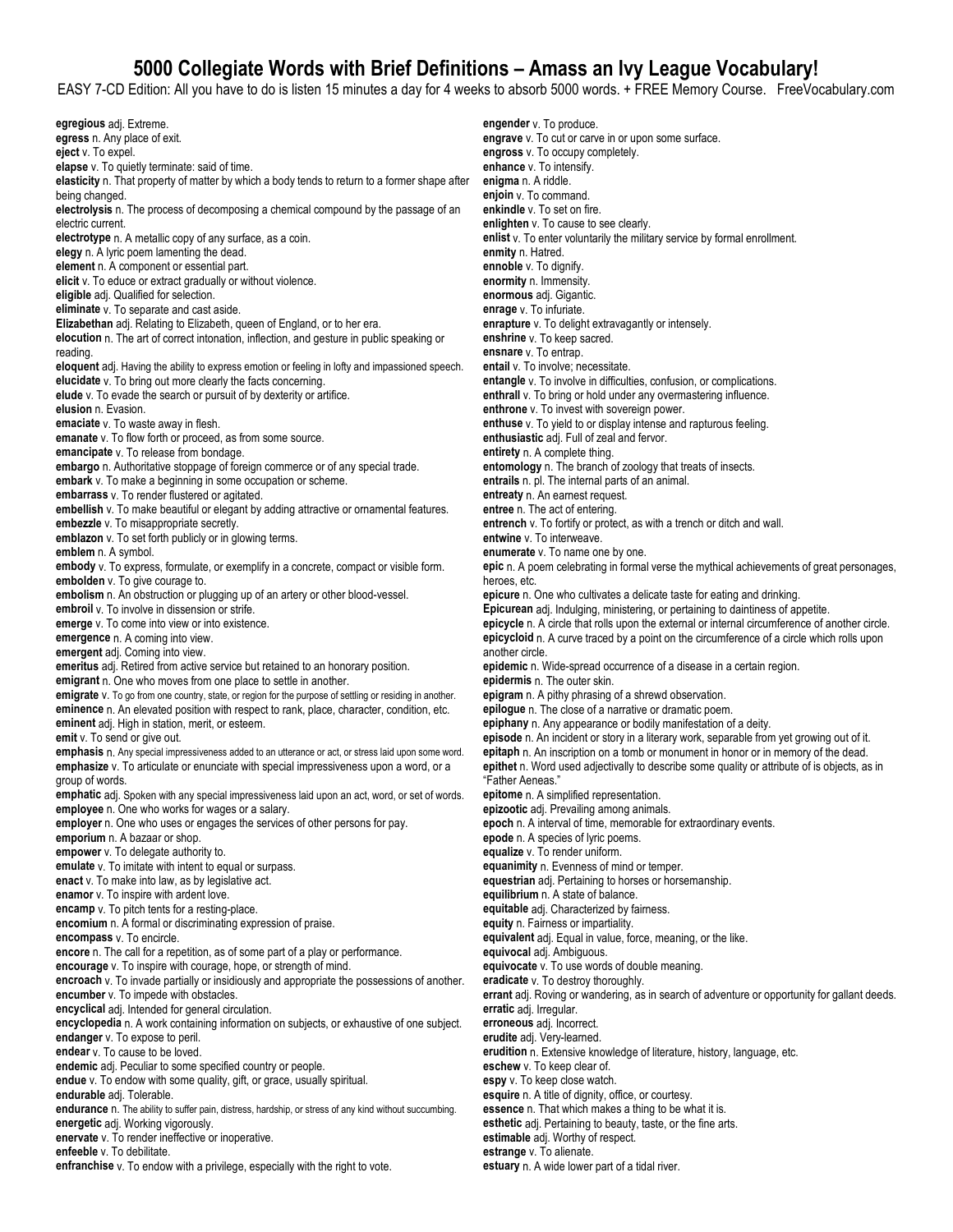EASY 7-CD Edition: All you have to do is listen 15 minutes a day for 4 weeks to absorb 5000 words. + FREE Memory Course. FreeVocabulary.com

**et cetera** Latin. And so forth. **eugenic** adj. Relating to the development and improvement of race. **eulogize** v. To speak or write a laudation of a person's life or character. **eulogy** n. A spoken or written laudation of a person's life or character. **euphemism** n. A figure of speech by which a phrase less offensive is substituted. **euphonious** adj. Characterized by agreeableness of sound. **euphony** n. Agreeableness of sound. **eureka** Greek. I have found it. **evade** v. To avoid by artifice. **evanesce** v. To vanish gradually. **evanescent** adj. Fleeting. **evangelical** adj. Seeking the conversion of sinners. **evangelist** n. A preacher who goes from place to place holding services. **evasion** n. Escape. **eventual** adj. Ultimate. **evert** v. To turn inside out. **evict** v. To dispossess pursuant to judicial decree. **evidential** adj. Indicative. **evince** v. To make manifest or evident. **evoke** v. To call or summon forth. **evolution** n. Development or growth. **evolve** v. To unfold or expand. **exacerbate** v. To make more sharp, severe, or virulent. **exaggerate** v. To overstate. **exasperate** v. To excite great anger in. **excavate** v. To remove by digging or scooping out. **exceed** v. To go beyond, as in measure, quality, value, action, power, skill, etc. **excel** v. To be superior or distinguished. **excellence** n. Possession of eminently or unusually good qualities. **excellency** n. A title of honor bestowed upon various high officials. **excellent** adj. Possessing distinguished merit. **excerpt** n. An extract or selection from written or printed matter. **excess** n. That which passes the ordinary, proper, or required limit, measure, or experience. **excitable** adj. Nervously high-strung. **excitation** n. Intensified emotion or action. **exclamation** n. An abrupt or emphatic expression of thought or of feeling. **exclude** v. To shut out purposely or forcibly. **exclusion** n. Non-admission. **excrescence** n. Any unnatural addition, outgrowth, or development. **excretion** n. The getting rid of waste matter. **excruciate** v. To inflict severe pain or agony upon. **excursion** n. A journey. **excusable** adj. Justifiable. **execrable** adj. Abominable. **execration** n. An accursed thing. **executor** n. A person nominated by the will of another to execute the will. **exegesis** n. Biblical exposition or interpretation. **exemplar** n. A model, pattern, or original to be copied or imitated. **exemplary** adj. Fitted to serve as a model or example worthy of imitation. **exemplify** v. To show by example. **exempt** adj. Free, clear, or released, as from some liability, or restriction affecting others. **exert** v. To make an effort. **exhale** v. To breathe forth. **exhaust** v. To empty by draining off the contents. **exhaustible** adj. Causing or tending to cause exhaustion. **exhaustion** n. Deprivation of strength or energy. **exhaustive** adj. Thorough and complete in execution. **exhilarate** v. To fill with high or cheerful spirits. **exhume** v. To dig out of the earth (what has been buried). **exigency** n. A critical period or condition. **exigent** adj. Urgent. **existence** n. Possession or continuance of being. **exit** n. A way or passage out. **exodus** n. A going forth or departure from a place or country, especially of many people. **exonerate** v. To relieve or vindicate from accusation, imputation, or blame. **exorbitance** n. Extravagance or enormity. **exorbitant** adj. Going beyond usual and proper limits. **exorcise** v. To cast or drive out by religious or magical means. **exotic** adj. Foreign. **expand** v. To increase in range or scope. **expanse** n. A continuous area or stretch. **expansion** n. Increase of amount, size, scope, or the like. **expatriate** v. To drive from one's own country.

**expect** v. To look forward to as certain or probable. **expectancy** n. The act or state of looking forward to as certain or probable. **expectorate** v. To cough up and spit forth. **expediency** n. Fitness to meet the requirements of a particular case. **expedient** adj. Contributing to personal advantage. **expedite** v. To hasten the movement or progress of. **expeditious** adj. Speedy. **expend** v. To spend. **expense** n. The laying out or expending or money or other resources, as time or strength. **expiate** v. To make satisfaction or amends for. **explicate** v. To clear from involvement. **explicit** adj. Definite. **explode** v. To cause to burst in pieces by force from within. **explosion** n. A sudden and violent outbreak. **explosive** adj. Pertaining to a sudden and violent outbreak. **exposition** n. Formal presentation. **expository** adj. Pertaining to a formal presentation. **expostulate** v. To discuss. **exposure** n. An open situation or position in relation to the sun, elements, or points of the compass. **expressive** adj. Full of meaning. **expulsion** n. Forcible ejection. **extant** adj. Still existing and known. **extemporaneous** adj. Done or made without much or any preparation. **extempore** adv. Without studied or special preparation. **extensible** adj. Capable of being thrust out. **extension** n. A reaching or stretching out, as in space, time or scope. **extensive** adj. Extended widely in space, time, or scope. **extensor** n. A muscle that causes extension. **extenuate** v. To diminish the gravity or importance of. **exterior** n. That which is outside. **external** n. Anything relating or belonging to the outside. **extinct** adj. Being no longer in existence. **extinguish** v. To render extinct. **extol** v. To praise in the highest terms. **extort** v. To obtain by violence, threats, compulsion, or the subjection of another to some necessity. **extortion** n. The practice of obtaining by violence or compulsion. **extradite** v. To surrender the custody of. **extradition** n. The surrender by a government of a person accused of crime to the justice of another government. **extrajudicial** adj. Happening out of court. **extraneous** adj. Having no essential relation to a subject. **extraordinary** adj. Unusual. **extravagance** n. Undue expenditure of money. **extravagant** adj. Needlessly free or lavish in expenditure. **extremist** n. One who supports extreme measures or holds extreme views. **extremity** n. The utmost point, side, or border, or that farthest removed from a mean position. **extricate** v. Disentangle. **extrude** v. To drive out or away. **exuberance** n. Rich supply. **exuberant** adj. Marked by great plentifulness. **fabricate** v. To invent fancifully or falsely. **fabulous** adj. Incredible. **facet** n. One of the small triangular plane surfaces of a diamond or other gem. **facetious** adj. Amusing. **facial** adj. Pertaining to the face. **facile** adj. Not difficult to do. **facilitate** v. To make more easy. **facility** n. Ease. **facsimile** n. An exact copy or reproduction. **faction** n. A number of persons combined for a common purpose. **factious** adj. Turbulent. **fallacious** adj. Illogical. **fallacy** n. Any unsound or delusive mode of reasoning, or anything based on such reasoning. **fallible** adj. Capable of erring. **fallow** n. Land broken up and left to become mellow or to rest. **famish** v. To suffer extremity of hunger or thirst. **fanatic** n. A religious zealot. **fancier** n. One having a taste for or interest in special objects. **fanciless** adj. Unimaginative. **fastidious** adj. Hard to please.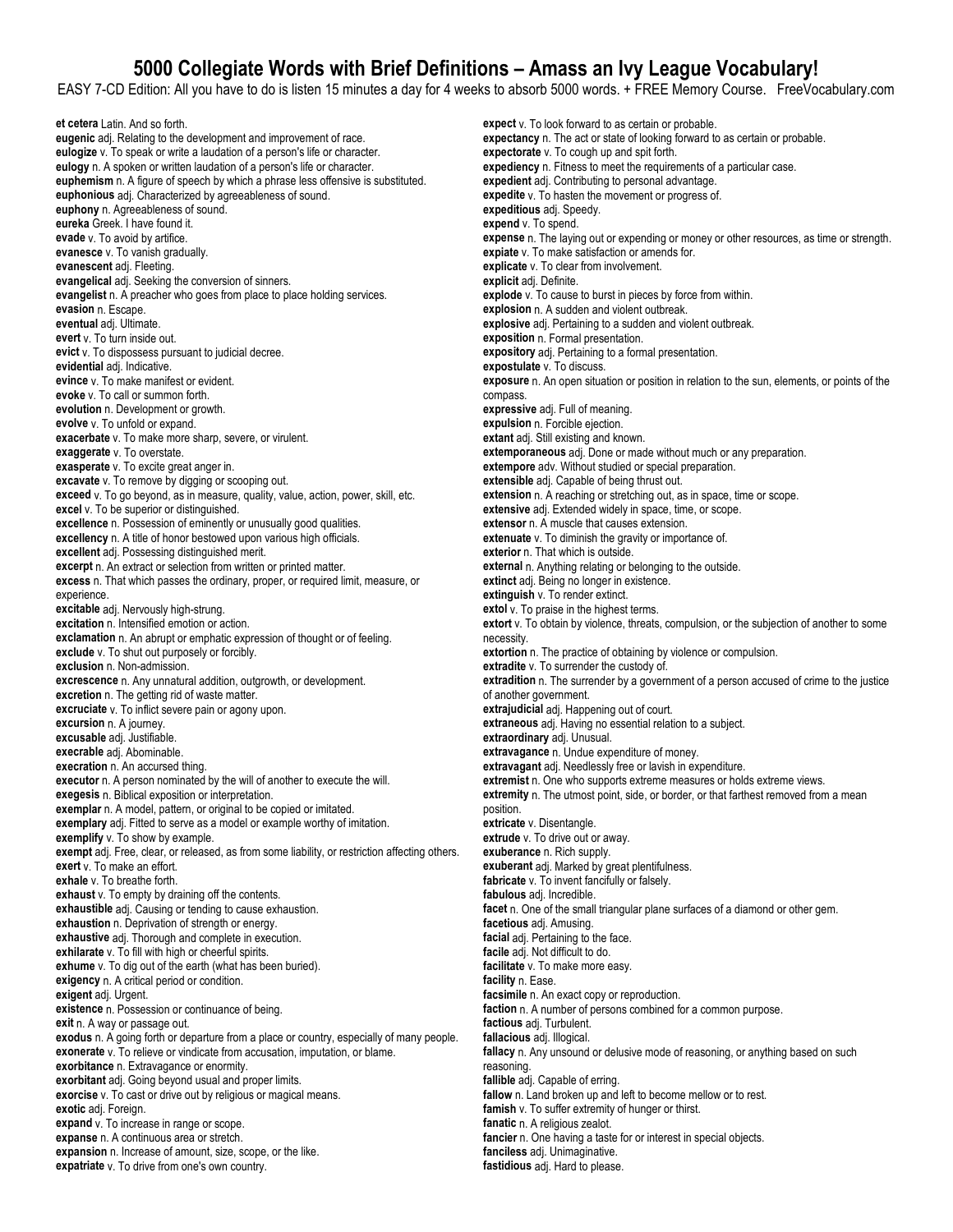EASY 7-CD Edition: All you have to do is listen 15 minutes a day for 4 weeks to absorb 5000 words. + FREE Memory Course. FreeVocabulary.com

fathom n. A measure of length, 6 feet. **fatuous** adj. Idiotic **faulty** adj. Imperfect. **faun** n. One of a class of deities of the woods and herds represented as half human, with goats feet. **fawn** n. A young deer. **fealty** n. Loyalty. **feasible** adj. That may be done, performed, or effected; practicable. **federate** v. To league together. **feint** n. Any sham, pretense, or deceptive movement. **felicitate** v. To wish joy or happiness to, especially in view of a coming event. **felicity** n. A state of well-founded happiness. **felon** n. A criminal or depraved person. felonious adj. Showing criminal or evil purpose. **felony** n. One of the highest class of offenses, and punishable with death or imprisonment. **feminine** adj. Characteristic of woman or womankind. **fernery** n. A place in which ferns are grown. **ferocious** adj. Of a wild, fierce, and savage nature. **ferocity** n. Savageness. **fervent** adj. Ardent in feeling. **fervid** adj. Intense. **fervor** n. Ardor or intensity of feeling. **festal** adj. Joyous. **festive** adj. Merry. **fete** n. A festival or feast. **fetus** n. The young in the womb or in the egg. **feudal** adj. Pertaining to the relation of lord and vassal. **feudalism** n. The feudal system. **fez** n. A brimless felt cap in the shape of a truncated cone, usually red with a black tassel. **fiasco** n. A complete or humiliating failure. **fickle** adj. Unduly changeable in feeling, judgment, or purpose. **fictitious** adj. Created or formed by the imagination. **fidelity** n. Loyalty. **fiducial** adj. Indicative of faith or trust. **fief** n. A landed estate held under feudal tenure. **filibuster** n. One who attempts to obstruct legislation. **finale** n. Concluding performance. **finality** n. The state or quality of being final or complete. **finally** adv. At last. **financial** adj. Monetary. **financier** n. One skilled in or occupied with financial affairs or operations. **finery** n. That which is used to decorate the person or dress. **finesse** n. Subtle contrivance used to gain a point. **finite** adj. Limited. **fiscal** adj. Pertaining to the treasury or public finances of a government. **fishmonger** n. One who sells fish. **fissure** n. A crack or crack-like depression. **fitful** adj. Spasmodic. fixture n. One who or that which is expected to remain permanently in its position. **flag-officer** n. The captain of a flag-ship. **flagrant** adj. Openly scandalous. **flamboyant** adj. Characterized by extravagance and in general by want of good taste. **flatulence** n. Accumulation of gas in the stomach and bowels. **flection** n. The act of bending. **fledgling** n. A young bird. **flexible** adj. Pliable. **flimsy** adj. Thin and weak. **flippant** adj. Having a light, pert, trifling disposition. **floe** n. A collection of tabular masses of floating polar ice. flora n. The aggregate of plants growing without cultivation in a district. **floral** adj. Pertaining to flowers. **florid** adj. Flushed with red. **florist** n. A dealer in flowers. **fluctuate** v. To pass backward and forward irregularly from one state or degree to another. **fluctuation** n. Frequent irregular change back and forth from one state or degree to another. **flue** n. A smoke-duct in a chimney. **fluent** adj. Having a ready or easy flow of words or ideas. **fluential** adj. Pertaining to streams. **flux** n. A state of constant movement, change, or renewal. **foggy** adj. Obscure. **foible** n. A personal weakness or failing. **foist** v. To palm off. **foliage** n. Any growth of leaves.

**folio** n. A sheet of paper folded once, or of a size adapted to folding once. **folklore** n. The traditions, beliefs, and customs of the common people. **fondle** v. To handle tenderly and lovingly. **foolery** n. Folly. **foot**-**note** n. A note of explanation or comment at the foot of a page or column. **foppery** n. Dandyism. **foppish** adj. Characteristic of one who is unduly devoted to dress and the niceties of manners. **forbearance** n. Patient endurance or toleration of offenses. **forby** adv. Besides. **forcible** adj. Violent. **forecourt** n. A court opening directly from the street. **forejudge** v. To judge of before hearing evidence. **forepeak** n. The extreme forward part of a ship's hold, under the lowest deck. **foreshore** n. That part of a shore uncovered at low tide. **forebode** v. To be an omen or warning sign of, especially of evil. **forecast** v. To predict. **forecastle** n. That part of the upper deck of a ship forward of the after fore-shrouds. **foreclose** v. To bar by judicial proceedings the equitable right of a mortgagor to redeem property. **forefather** n. An ancestor. **forego** v. To deny oneself the pleasure or profit of. **foreground** n. That part of a landscape or picture situated or represented as nearest the spectator. **forehead** n. The upper part of the face, between the eyes and the hair. **foreign** adj. Belonging to, situated in, or derived from another country. **foreigner** n. A citizen of a foreign country. **foreknowledge** n. Prescience. **foreman** n. The head man. **foreordain** v. To predetermine. **foreordination** n. Predestination. **forerun** v. To go before as introducing or ushering in. **foresail** n. A square sail. **foresee** v. To discern beforehand. **foresight** n. Provision against harm or need. **foretell** v. To predict. **forethought** n. Premeditation. **forfeit** v. To lose possession of through failure to fulfill some obligation. **forfend** v. To ward off. **forgery** n. Counterfeiting. **forgo** v. To deny oneself. **formation** n. Relative disposition of parts. **formidable** adj. Difficult to accomplish. **formula** n. Fixed rule or set form. **forswear** v. To renounce upon oath. **forte** n. A strong point. **forth** adv. Into notice or view. **forthright** adv. With directness. **fortify** v. To provide with defensive works. **fortitude** n. Patient courage. **foursome** adj. Consisting of four. **fracture** n. A break. **fragile** adj. Easily broken. **frailty** n. Liability to be broken or destroyed. **fragile** adj. Capable of being broken. frankincense n. A gum or resin which on burning yields aromatic fumes. **frantic** adj. Frenzied. **fraternal** adj. Brotherly. **fraudulence** n. Deceitfulness. **fraudulent** adj. Counterfeit. **fray** v. To fret at the edge so as to loosen or break the threads. **freemason** n. A member of an ancient secret fraternity originally confined to skilled artisans. **freethinker** n. One who rejects authority or inspiration in religion. **free trade** n. Commerce unrestricted by tariff or customs. **frequency** n. The comparative number of any kind of occurrences within a given time or space. **fresco** n. The art of painting on a surface of plaster, particularly on walls and ceilings. **freshness** n. The state, quality, or degree of being fresh. **fretful** adj. Disposed to peevishness. **frightful** adj. Apt to induce terror or alarm. **frigid** adj. Lacking warmth. **frigidarium** n. A room kept at a low temperature for preserving fruits, meat, etc. **frivolity** n. A trifling act, thought, saying, or practice. **frivolous** adj. Trivial.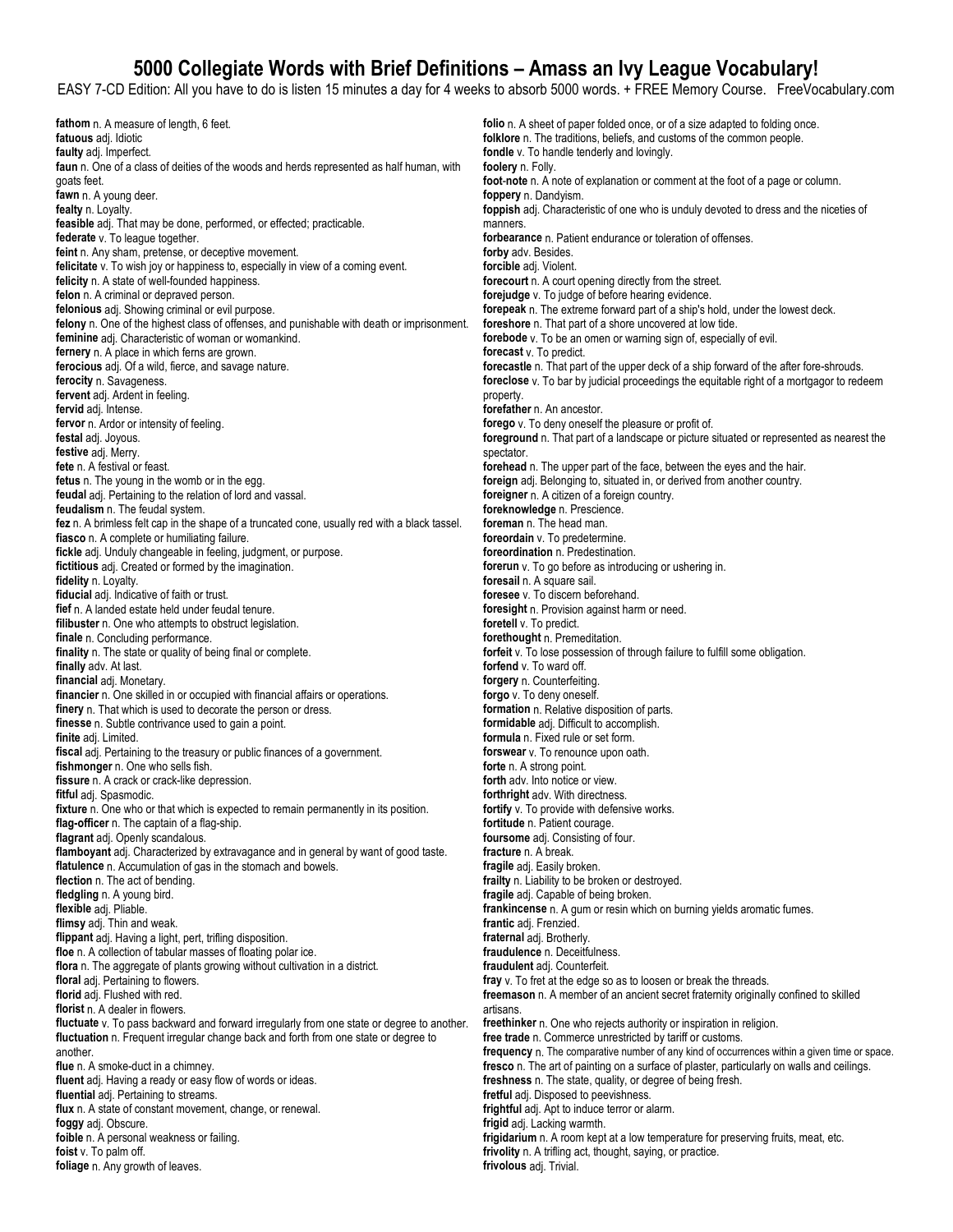EASY 7-CD Edition: All you have to do is listen 15 minutes a day for 4 weeks to absorb 5000 words. + FREE Memory Course. FreeVocabulary.com

**frizz** v. To give a crinkled, fluffy appearance to. **frizzle** v. To cause to crinkle or curl, as the hair. **frolicsome** adj. Prankish. **frontier** n. The part of a nation's territory that abuts upon another country. **frowzy** adj. Slovenly in appearance. **frugal** adj. Economical. **fruition** n. Fulfillment. **fugacious** adj. Fleeting. fulcrum n. The support on or against which a lever rests, or the point about which it turns. **fulminate** v. To cause to explode. **fulsome** adj. Offensive from excess of praise or commendation. **fumigate** v. To subject to the action of smoke or fumes, especially for disinfection. **functionary** n. An official. **fundamental** adj. Basal. **fungible** adj. That may be measured, counted, or weighed. **fungous** adj. Spongy. **fungus** n. A plant destitute of chlorophyll, as a mushroom. **furbish** v. To restore brightness or beauty to. **furlong** n. A measure, one-eighth of a mile. furlough n. A temporary absence of a soldier or sailor by permission of the commanding officer. **furrier** n. A dealer in or maker of fur goods. **further** adj. More distant or advanced. **furtherance** n. Advancement. **furtive** adj. Stealthy or sly, like the actions of a thief. **fuse** v. To unite or blend as by melting together. **fusible** adj. Capable of being melted by heat. **futile** adj. Of no avail or effect. **futurist** n. A person of expectant temperament. **gauge** n. An instrument for measuring. **gaiety** n. Festivity. **gaily** adv. Merrily. **gait** n. Carriage of the body in going. **gallant** adj. Possessing a brave or chivalrous spirit. **galore** adj. Abundant. **galvanic** adj. Pertaining or relating to electricity produced by chemical action. **galvanism** n. Current electricity, especially that arising from chemical action. **galvanize** v. To imbue with life or animation. **gamble** v. To risk money or other possession on an event, chance, or contingency. **gambol** n. Playful leaping or frisking. **gamester** n. A gambler. **gamut** n. The whole range or sequence. **garnish** v. In cookery, to surround with additions for embellishment. **garrison** n. The military force stationed in a fort, town, or other place for its defense. **garrote** v. To execute by strangling. **garrulous** adj. Given to constant trivial talking. **gaseous** adj. Light and unsubstantial. **gastric** adj. Of, pertaining to, or near the stomach. **gastritis** n. Inflammation of the stomach. **gastronomy** n. The art of preparing and serving appetizing food. **gendarme** n. In continental Europe, particularly in France, a uniformed and armed police officer. **genealogy** n. A list, in the order of succession, of ancestors and their descendants. **genealogist** n. A tracer of pedigrees. **generality** n. The principal portion. **generalize** v. To draw general inferences. **generally** adv. Ordinarily. **generate** v. To produce or cause to be. **generic** adj. Noting a genus or kind; opposed to specific. **generosity** n. A disposition to give liberally or to bestow favors heartily. **genesis** n. Creation. **geniality** n. Warmth and kindliness of disposition. **genital** adj. Of or pertaining to the animal reproductive organs. **genitive** adj. Indicating source, origin, possession, or the like. **genteel** adj. Well-bred or refined. **gentile** adj. Belonging to a people not Jewish. **geology** n. The department of natural science that treats of the constitution and structure of the earth. **germane** adj. Relevant. **germinate** v. To begin to develop into an embryo or higher form. **gestation** n. Pregnancy. **gesticulate** v. To make gestures or motions, as in speaking, or in place of speech. **gesture** n. A movement or action of the hands or face, expressive of some idea or emotion. **ghastly** adj. Hideous. **gibe** v. To utter taunts or reproaches. **giddy** adj. Affected with a whirling or swimming sensation in the head.

**gigantic** adj. Tremendous. **giver** n. One who gives, in any sense. **glacial** adj. Icy, or icily cold. **glacier** n. A field or stream of ice. **gladden** v. To make joyous. **glazier** n. One who cuts and fits panes of glass, as for windows. **glimmer** n. A faint, wavering, unsteady light. **glimpse** n. A momentary look. **globose** adj. Spherical. **globular** adj. Spherical. **glorious** adj. Of excellence and splendor. **glutinous** adj. Sticky. **gluttonous** adj. Given to excess in eating. **gnash** v. To grind or strike the teeth together, as from rage. **Gordian** knot n. Any difficulty the only issue out of which is by bold or unusual manners. **gourmand** n. A connoisseur in the delicacies of the table. **gosling** n. A young goose. **gossamer** adj. Flimsy. **gourd** n. A melon, pumpkin, squash, or some similar fruit having a hard rind. **graceless** adj. Ungracious. **gradation** n. A step, degree, rank, or relative position in an order or series. **gradient** adj. Moving or advancing by steps. **granary** n. A storehouse for grain after it is thrashed or husked. **grandeur** n. The quality of being grand or admirably great. **grandiloquent** adj. Speaking in or characterized by a pompous or bombastic style. **grandiose** adj. Having an imposing style or effect. **grantee** n. The person to whom property is transferred by deed. **grantor** n. The maker of a deed. **granular** adj. Composed of small grains or particles. **granulate** v. To form into grains or small particles. **granule** n. A small grain or particle. **grapple** v. To take hold of. **gratification** n. Satisfaction. **gratify** v. To please, as by satisfying a physical or mental desire or need. **gratuitous** adj. Voluntarily. **gratuity** n. That which is given without demand or claim. Tip. **gravity** n. Seriousness. **gregarious** adj. Not habitually solitary or living alone. **grenadier** n. A member of a regiment composed of men of great stature. **grief** n. Sorrow. **grievance** n. That which oppresses, injures, or causes grief and at the same time a sense of wrong. **grievous** adj. Creating affliction. **grimace** n. A distortion of the features, occasioned by some feeling of pain, disgust, etc. **grindstone** n. A flat circular stone, used for sharpening tools. **grisly** adj. Fear-inspiring. **grotesque** adj. Incongruously composed or ill-proportioned. **grotto** n. A small cavern. **ground** n. A pavement or floor or any supporting surface on which one may walk. **guess** n. Surmise. **guile** n. Duplicity. **guileless** adj. Frank. **guinea** n. An English monetary unit. **guise** n. The external appearance as produced by garb or costume. **gullible** adj. Credulous. **gumption** n. Common sense. **gusto** n. Keen enjoyment. **guy** n. Stay-rope. **guzzle** v. To swallow greedily or hastily; gulp. **gynecocracy** n. Female supremacy. **gynecology** n. The science that treats of the functions and diseases peculiar to women. **gyrate** v. To revolve. **gyroscope** n. An instrument for illustrating the laws of rotation. **habitable** adj. Fit to be dwelt in. **habitant** n. Dweller. **habitual** adj. According to usual practice. **habitude** n. Customary relation or association. **hackney** v. To make stale or trite by repetition. **haggard** adj. Worn and gaunt in appearance. **halcyon** adj. Calm. **hale** adj. Of sound and vigorous health. **handwriting** n. Penmanship. **hanger-on** n. A parasite. **happy-go-lucky** adj. Improvident.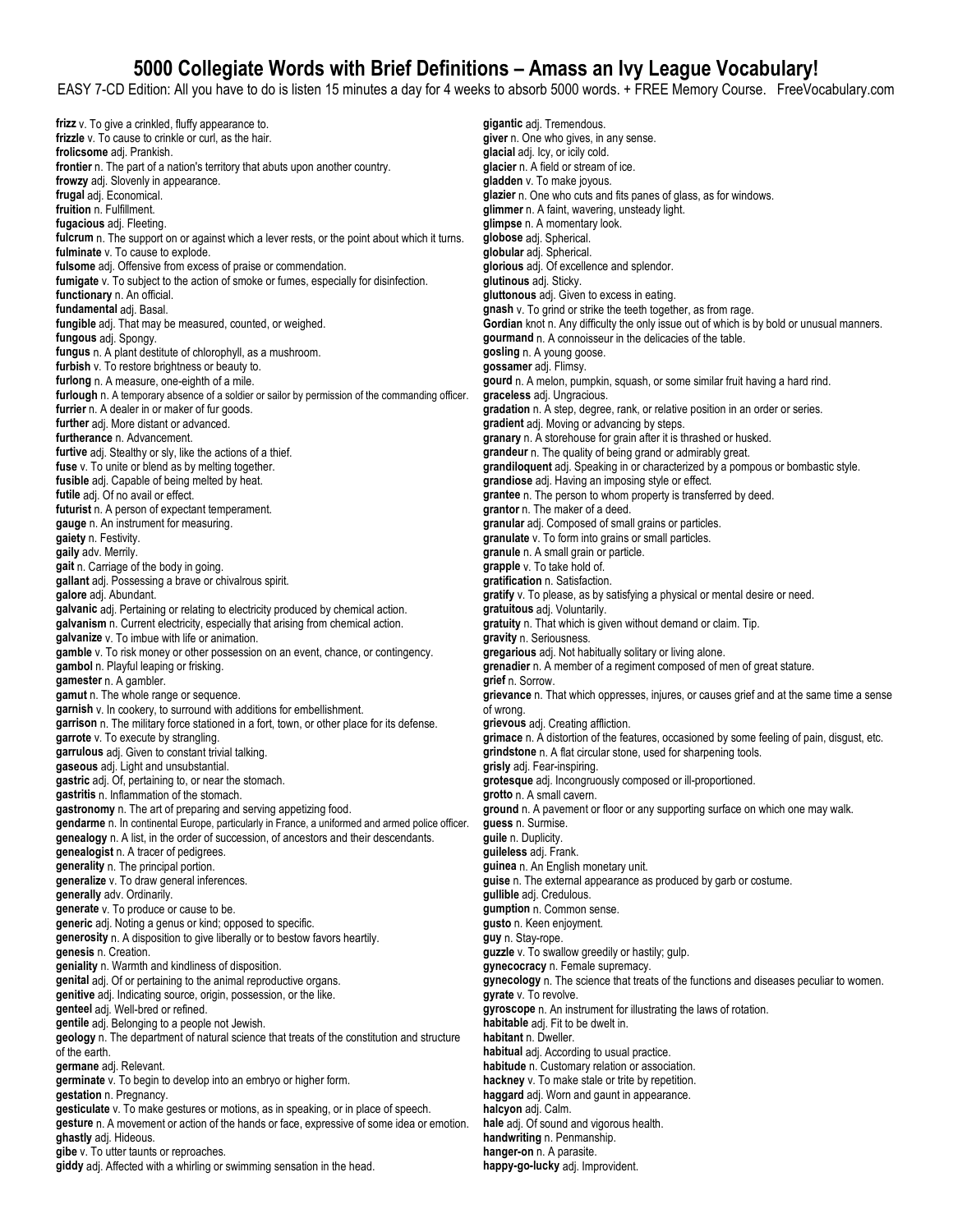EASY 7-CD Edition: All you have to do is listen 15 minutes a day for 4 weeks to absorb 5000 words. + FREE Memory Course. FreeVocabulary.com

**harangue** n. A tirade. **harass** v. To trouble with importunities, cares, or annoyances. **harbinger** n. One who or that which foreruns and announces the coming of any person or thing. **hard-hearted** adj. Lacking pity or sympathy. **hardihood** n. Foolish daring. **harmonious** adj. Concordant in sound. **havoc** n. Devastation. **hawthorn** n. A thorny shrub much used in England for hedges. **hazard** n. Risk. **head first** adv. Precipitately, as in diving. **head foremost** adv. Precipitately, as in diving. **heartrending** adj. Very depressing. **heathenish** adj. Irreligious. **heedless** adj. Thoughtless. **heifer** n. A young cow. **heinous** adj. Odiously sinful. **hemorrhage** n. Discharge of blood from a ruptured or wounded blood-vessel. **hemorrhoids** n. pl. Tumors composed of enlarged and thickened blood-vessels, at the lower end of the rectum. **henchman** n. A servile assistant and subordinate. **henpeck** v. To worry or harass by ill temper and petty annoyances. **heptagon** n. A figure having seven sides and seven angles. **heptarchy** n. A group of seven governments. **herbaceous** adj. Having the character of a herb. **herbarium** n. A collection of dried plants scientifically arranged for study. **herbivorous** adj. Feeding on herbs or other vegetable matter, as animals. **hereditary** adj. Passing naturally from parent to child. **heredity** n. Transmission of physical or mental qualities, diseases, etc., from parent to offspring. **heresy** n. An opinion or doctrine subversive of settled beliefs or accepted principles. **heretic** n. One who holds opinions contrary to the recognized standards or tenets of any philosophy. **heritage** n. Birthright. **hernia** n. Protrusion of any internal organ in whole or in part from its normal position. **hesitancy** n. A pausing to consider. **hesitant** adj. Vacillating. **hesitation** n. Vacillation. **heterodox** adj. At variance with any commonly accepted doctrine or opinion. **heterogeneity** n. Unlikeness of constituent parts. **heterogeneous** adj. Consisting of dissimilar elements or ingredients of different kinds. **heteromorphic** adj. Deviating from the normal form or standard type. **hexangular** adj. Having six angles. **hexapod** adj. Having six feet. **hexagon** n. A figure with six angles. **hiatus** n. A break or vacancy where something necessary to supply the connection is wanting. **hibernal** adj. Pertaining to winter. **Hibernian** adj. Pertaining to Ireland, or its people. **hideous** adj. Appalling. **hilarious** adj. Boisterously merry. **hillock** n. A small hill or mound. **hinder** v. To obstruct. **hindmost** adj. Farthest from the front. **hindrance** n. An obstacle. **hirsute** adj. Having a hairy covering. **hoard** v. To gather and store away for the sake of accumulation. **hoarse** adj. Having the voice harsh or rough, as from a cold or fatigue. **homage** n. Reverential regard or worship. **homogeneity** n. Congruity of the members or elements or parts. **homogeneous** adj. Made up of similar parts or elements. **homologous** adj. Identical in nature, make-up, or relation. **homonym** n. A word agreeing in sound with but different in meaning from another. **homophone** n. A word agreeing in sound with but different in meaning from another. **honorarium** n. A token fee or payment to a professional man for services. **hoodwink** v. To deceive. **horde** n. A gathered multitude of human beings. **hosiery** n. A stocking. **hospitable** adj. Disposed to treat strangers or guests with generous kindness. **hospitality** n. The practice of receiving and entertaining strangers and guests with kindness. **hostility** n. Enmity. **huckster** n. One who retails small wares. **humane** adj. Compassionate. **humanitarian** n. A philanthropist. **humanize** v. To make gentle or refined. **humbug** n. Anything intended or calculated to deceive or mislead.

**humiliate** v. To put to shame. **hussar** n. A light-horse trooper armed with saber and carbine. **hustle** v. To move with haste and promptness. **hybrid** adj. Cross-bred. **hydra** n. The seven- or nine-headed water-serpent slain by Hercules. **hydraulic** adj. Involving the moving of water, of the force exerted by water in motion. **hydrodynamics** n. The branch of mechanics that treats of the dynamics of fluids. **hydroelectric** adj. Pertaining to electricity developed water or steam. **hydromechanics** n. The mechanics of fluids. **hydrometer** n. An instrument for determining the density of solids and liquids by flotation. **hydrostatics** n. The branch of science that treats of the pressure and equilibrium of fluids. **hydrous** adj. Watery. **hygiene** n. The branch of medical science that relates to improving health. **hypercritical** adj. Faultfinding. **hypnosis** n. An artificial trance-sleep. **hypnotic** adj. Tending to produce sleep. **hypnotism** n. An artificially induced somnambulistic state in which the mind readily acts on suggestion. **hypnotize** v. To produce a somnambulistic state in which the mind readily acts on suggestions. **hypocrisy** n. Extreme insincerity. **hypocrite** n. One who makes false professions of his views or beliefs. **hypodermic** adj. Pertaining to the area under the skin. **hypotenuse** n. The side of a right-angled triangle opposite the right angle. **hypothesis** n. A proposition taken for granted as a premise from which to reach a conclusion. **hysteria** n. A nervous affection occurring typically in paroxysms of laughing and crying. **ichthyic** adj. Fish-like. **ichthyology** n. The branch of zoology that treats of fishes. **ichthyosaurs** n. A fossil reptile. **icily** adv. Frigidly. **iciness** n. The state of being icy. **icon** n. An image or likeness. **iconoclast** n. An image-breaker. **idealize** v. To make to conform to some mental or imaginary standard. **idiom** n. A use of words peculiar to a particular language. **idiosyncrasy** n. A mental quality or habit peculiar to an individual. **idolize** v. To regard with inordinate love or admiration. **ignoble** adj. Low in character or purpose. **ignominious** adj. Shameful. **Iliad** n. A Greek epic poem describing scenes from the siege of Troy. **illegal** adj. Not according to law. **illegible** adj. Undecipherable. **illegitimate** adj. Unlawfully begotten. **illiberal** adj. Stingy. **illicit** adj. Unlawful. **illimitable** adj. Boundless. **illiterate** adj. Having little or no book-learning. **ill**-**natured** adj. Surly. **illogical** adj. Contrary to the rules of sound thought. **illuminant** n. That which may be used to produce light. **illuminate** v. To supply with light. **illumine** v. To make bright or clear. **illusion** n. An unreal image presented to the senses. **illusive** adj. Deceptive. **illusory** adj. Deceiving or tending to deceive, as by false appearance. **imaginable** adj. That can be imagined or conceived in the mind. **imaginary** adj. Fancied. **imbibe** v. To drink or take in. **imbroglio** n. A misunderstanding attended by ill feeling, perplexity, or strife. **imbrue** v. To wet or moisten. **imitation** n. That which is made as a likeness or copy. **imitator** n. One who makes in imitation. **immaculate** adj. Without spot or blemish. **immaterial** adj. Of no essential consequence. **immature** adj. Not full-grown. **immeasurable** adj. Indefinitely extensive. **immense** adj. Very great in degree, extent, size, or quantity. **immerse** v. To plunge or dip entirely under water or other fluid. **immersion** n. The act of plunging or dipping entirely under water or another fluid. **immigrant** n. A foreigner who enters a country to settle there. **immigrate** v. To come into a country or region from a former habitat. **imminence** n. Impending evil or danger. **imminent** adj. Dangerous and close at hand. **immiscible** adj. Separating, as oil and water.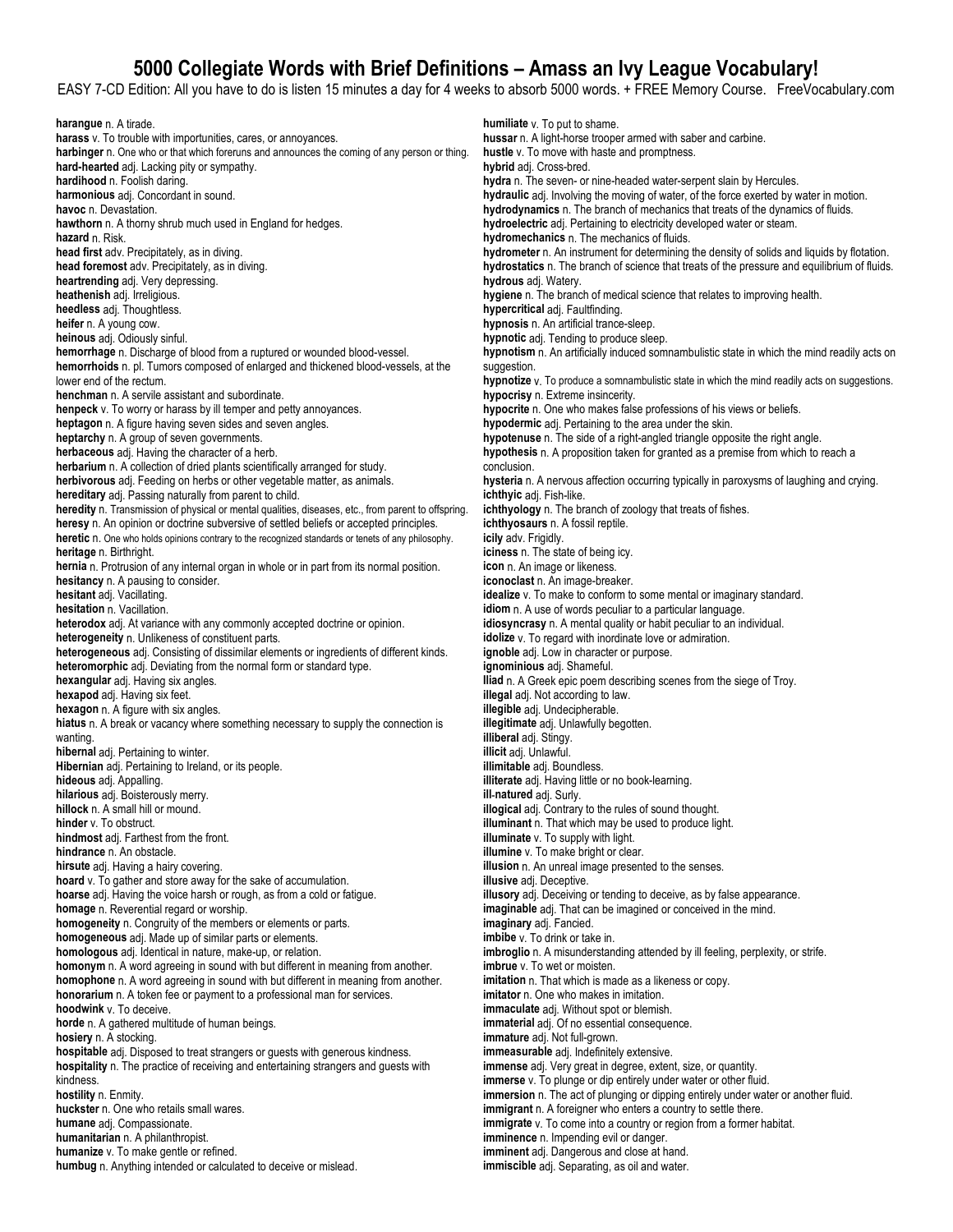EASY 7-CD Edition: All you have to do is listen 15 minutes a day for 4 weeks to absorb 5000 words. + FREE Memory Course. FreeVocabulary.com

**immoral** adj. Habitually engaged in licentious or lewd practices. **immortalize** v. To cause to last or to be known or remembered throughout a great or indefinite length of time. **immovable** adj. Steadfast. **immune** adj. Exempt, as from disease. **immutable** adj. Unchangeable. **impair** v. To cause to become less or worse. **impalpable** adj. Imperceptible to the touch. **impartial** adj. Unbiased. **impassable** adj. That can not be passed through or over. **impassible** adj. Not moved or affected by feeling. **impassive** adj. Unmoved by or not exhibiting feeling. **impatience** n. Unwillingness to brook delays or wait the natural course of things. **impeccable** adj. Blameless. **impecunious** adj. Having no money. **impede** v. To be an obstacle or to place obstacles in the way of. **impel** v. To drive or urge forward. **impend** v. To be imminent. **imperative** adj. Obligatory. **imperceptible** adj. Indiscernible. **imperfectible** adj. That can not be perfected. **imperil** v. To endanger. **imperious** adj. Insisting on obedience. **impermissible** adj. Not permissible. **impersonal** adj. Not relating to a particular person or thing. **impersonate** v. To appear or act in the character of. **impersuadable** adj. Unyielding. **impertinence** n. Rudeness. **imperturbable** adj. Calm. **impervious** adj. Impenetrable. **impetuosity** n. Rashness. **impetuous** adj. Impulsive. **impetus** n. Any impulse or incentive. **impiety** n. Irreverence toward God. **impious** adj. Characterized by irreverence or irreligion. **implausible** adj. Not plausible. **impliable** adj. Capable of being inferred. **implicate** v. To show or prove to be involved in or concerned **implicit** adj. Implied. **imply** v. To signify. **impolitic** adj. Inexpedient. **importation** n. The act or practice of bringing from one country into another. **importunate** adj. Urgent in character, request, or demand. **importune** v. To harass with persistent demands or entreaties. **impotent** adj. Destitute of or lacking in power, physical, moral, or intellectual. **impoverish** v. To make indigent or poor. **impracticable** adj. Not feasible. **impregnable** adj. That can not be taken by assault. **impregnate** v. To make pregnant. **impromptu** n. Anything done or said on the impulse of the moment. **improper** adj. Not appropriate, suitable, or becoming. **impropriety** n. The state or quality of being unfit, unseemly, or inappropriate. **improvident** adj. Lacking foresight or thrift. **improvise** v. To do anything extemporaneously or offhand. **imprudent** adj. Heedless. **impudence** n. Insolent disrespect. **impugn** v. To assail with arguments, insinuations, or accusations. **impulsion** n. Impetus. **impulsive** adj. Unpremeditated. **impunity** n. Freedom from punishment. **impure** adj. Tainted. **impute** v. To attribute. **inaccessible** adj. Difficult of approach. **inaccurate** adj. Not exactly according to the facts. **inactive** adj. Inert. **inadequate** adj. Insufficient. **inadmissible** adj. Not to be approved, considered, or allowed, as testimony. **inadvertent** adj. Accidental. **inadvisable** adj. Unadvisable. **inane** adj. Silly. **inanimate** adj. Destitute of animal life. **inapprehensible** adj. Not to be understood. **inapt** adj. Awkward or slow. **inarticulate** adj. Speechless.

**inaudible** adj. That can not be heard. **inborn** adj. Implanted by nature. **inbred** adj. Innate. **incandescence** n. The state of being white or glowing with heat. **incandescent** adj. White or glowing with heat. **incapacitate** v. To deprive of power, capacity, competency, or qualification. **incapacity** n. Want of power to apprehend, understand, and manage. **incarcerate** v. To imprison. **incendiary** n. Chemical or person who starts a fire-literally or figuratively. **incentive** n. That which moves the mind or inflames the passions. **inception** n. The beginning. **inceptive** adj. Beginning. **incessant** adj. Unceasing. **inchmeal** adv. Piecemeal. **inchoate** adj. Incipient. **inchoative** n. That which begins, or expresses beginning. **incidence** n. Casual occurrence. **incident** n. A happening in general, especially one of little importance. **incidentally** adv. Without intention. **incinerate** v. To reduce to ashes. **incipience** n. Beginning. **incipient** adj. Initial. **incisor** n. A front or cutting tooth. **incite** v. To rouse to a particular action. **incitement** n. That which moves to action, or serves as an incentive or stimulus. **incoercible** adj. Incapable of being forced, constrained, or compelled. **incoherence** n. Want of connection, or agreement, as of parts or ideas in thought, speech, etc. **incoherent** adj. Not logically coordinated, as to parts, elements, or details. **incombustible** adj. That can not be burned. **incomparable** adj. Matchless. **incompatible** adj. Discordant. **incompetence** n. General lack of capacity or fitness. **incompetent** adj. Not having the abilities desired or necessary for any purpose. **incomplete** adj. Lacking some element, part, or adjunct necessary or required. **incomprehensible** adj. Not understandable. **incompressible** adj. Resisting all attempts to reduce volume by pressure. **inconceivable** adj. Incomprehensible. **incongruous** adj. Unsuitable for the time, place, or occasion. **inconsequential** adj. Valueless. **inconsiderable** adj. Small in quantity or importance. **inconsistent** adj. Contradictory. **inconstant** adj. Changeable. **incontrovertible** adj. Indisputable. **inconvenient** adj. Interfering with comfort or progress. **indefensible** adj. Untenable. **indefinitely** adv. In a vague or uncertain way. **indelible** adj. That can not be blotted out, effaced, destroyed, or removed. **indescribable** adj. That can not be described. **indestructible** adj. That can not be destroyed. **indicant** adj. That which points out. **indicator** n. One who or that which points out. **indict** v. To find and declare chargeable with crime. **indigence** n. Poverty. **indigenous** adj. Native. **indigent** adj. Poor. **indigestible** adj. Not digestible, or difficult to digest. **indigestion** n. Difficulty or failure in the alimentary canal in changing food into absorptive nutriment. **indignant** adj. Having such anger and scorn as is aroused by meanness or wickedness. **indignity** n. Unmerited contemptuous conduct or treatment. **indiscernible** adj. Not perceptible. **indiscreet** adj. Lacking wise judgment. **indiscriminate** adj. Promiscuous. **indispensable** adj. Necessary or requisite for the purpose. **indistinct** adj. Vague. **indivertible** adj. That can not be turned aside. **indivisible** adj. Not separable into parts. **indolence** n. Laziness. **indolent** adj. Habitually inactive or idle. **indomitable** adj. Unconquerable. **induct** v. To bring in. **indulgence** n. The yielding to inclination, passion, desire, or propensity in oneself or another. **indulgent** adj. Yielding to the desires or humor of oneself or those under one's care.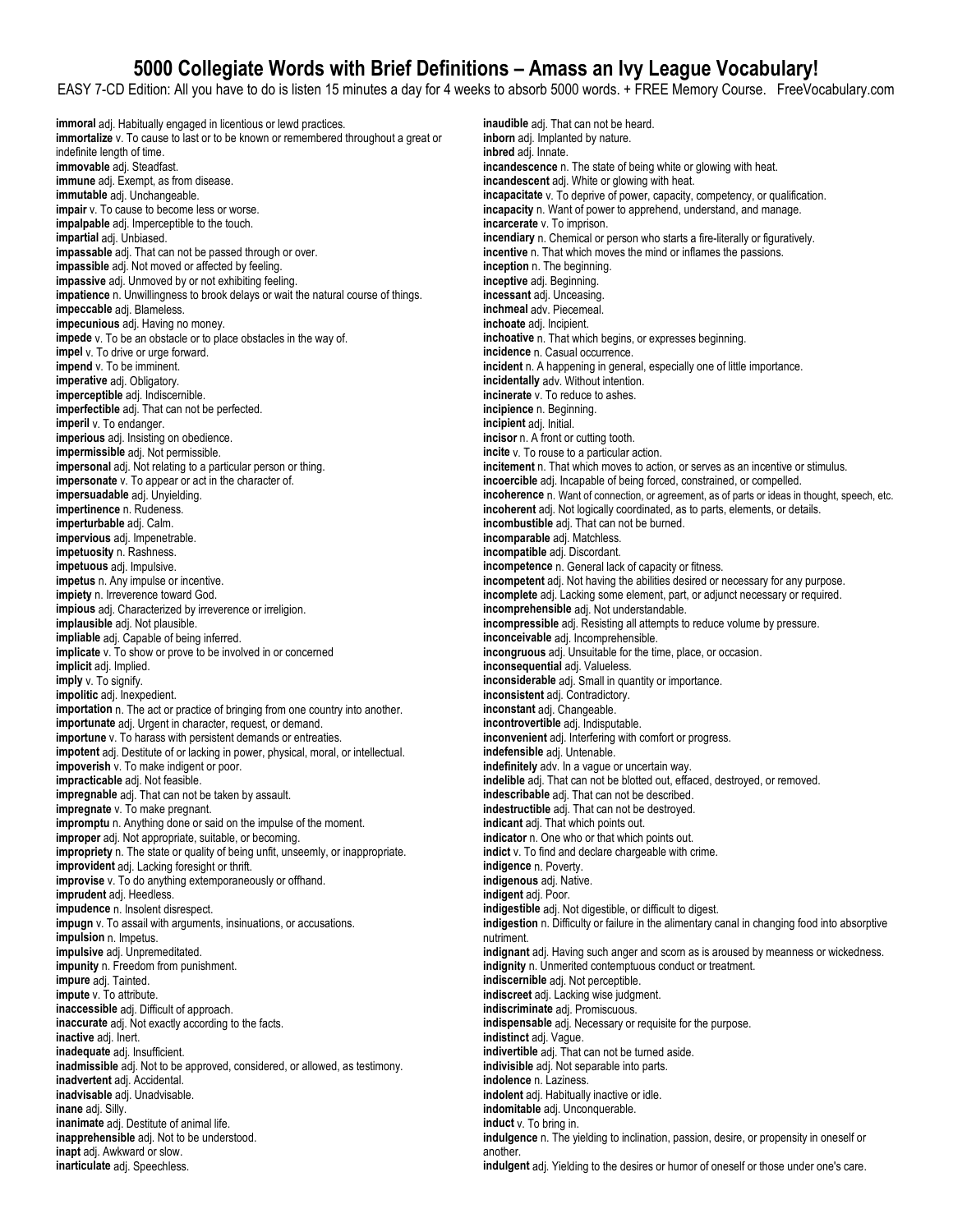EASY 7-CD Edition: All you have to do is listen 15 minutes a day for 4 weeks to absorb 5000 words. + FREE Memory Course. FreeVocabulary.com

**inebriate** v. To intoxicate. **inedible** adj. Not good for food. **ineffable** adj. Unutterable. **inefficient** adj. Not accomplishing an intended purpose. **inefficiency** n. That which does not accomplish an intended purpose. **ineligible** adj. Not suitable to be selected or chosen. **inept** adj. Not fit or suitable. **inert** adj. Inanimate. **inestimable** adj. Above price. **inevitable** adj. Unavoidable. **inexcusable** adj. Not to be justified. **inexhaustible** adj. So large or furnishing so great a supply as not to be emptied, wasted, or spent. **inexorable** adj. Unrelenting. **inexpedient** adj. Unadvisable. **inexpensive** adj. Low-priced. **inexperience** n. Lack of or deficiency in experience. **inexplicable** adj. Such as can not be made plain. **inexpressible** adj. Unutterable. **inextensible** adj. Of unchangeable length or area. **infallible** adj. Exempt from error of judgment, as in opinion or statement. **infamous** adj. Publicly branded or notorious, as for vice, or crime. **infamy** n. Total loss or destitution of honor or reputation. **inference** n. The derivation of a judgment from any given material of knowledge on the ground of law. **infernal** adj. Akin to or befitting hell or its occupants. **infest** v. To be present in such numbers as to be a source of annoyance, trouble, or danger. **infidel** n. One who denies the existence of God. **infidelity** n. Disloyalty. **infinite** adj. Measureless. **infinity** n. Boundless or immeasurable extension or duration. **infirm** adj. Lacking in bodily or mental strength. **infirmary** n. A place for the reception or treatment of the sick. **infirmity** n. A physical, mental, or moral weakness or flaw. **inflammable** adj. Easily set on fire or excited. **inflammation** n. A morbid process in some part of the body characterized by heat, swelling, and pain. **inflexible** adj. That can not be altered or varied. **influence** n. Ability to sway the will of another. **influential** adj. Having the power to sway the will of another. **influx** n. Infusion. **infrequence** n. Rareness. **infrequent** adj. Uncommon. **infringe** v. To trespass upon. **infuse** v. To instill, introduce, or inculcate, as principles or qualities. **infusion** n. The act of imbuing, or pouring in. **ingenious** adj. Evincing skill, originality, or cleverness, as in contrivance or arrangement. **ingenuity** n. Cleverness in contriving, combining, or originating. **ingenuous** adj. Candid, frank, or open in character or quality. **inglorious** adj. Shameful. **ingraft** v. To set or implant deeply and firmly. **ingratiate** v. To win confidence or good graces for oneself. **ingratitude** n. Insensibility to kindness. **ingredient** n. Component. **inherence** n. The state of being permanently existing in something. **inherent** adj. Intrinsic. **inhibit** v. To hold back or in. **inhospitable** adj. Not disposed to entertain strangers gratuitously. **inhuman** adj. Savage. **inhume** v. To place in the earth, as a dead body. **inimical** adj. Adverse. **iniquity** n. Gross wrong or injustice. **initiate** v. To perform the first act or rite. **inject** v. To introduce, as a fluid, by injection. **injunction** n. Mandate. **inkling** n. A hint. **inland** adj. Remote from the sea. **inlet** n. A small body of water leading into a larger. **inmost** adj. Deepest within. **innocuous** adj. Harmless. **innovate** v. To introduce or strive to introduce new things. **innuendo** n. Insinuation. **innumerable** adj. Countless.

**inoffensive** adj. Causing nothing displeasing or disturbing. **inopportune** adj. Unsuitable or inconvenient, especially as to time. **inquire** v. To ask information about. **inquisition** n. A court or tribunal for examination and punishment of heretics. **inquisitive** adj. Given to questioning, especially out of curiosity. **inquisitor** n. One who makes an investigation. **inroad** n. Forcible encroachment or trespass. **insatiable** adj. That desires or craves immoderately or unappeasably. **inscribe** v. To enter in a book, or on a list, roll, or document, by writing. **inscrutable** adj. Impenetrably mysterious or profound. **insecure** adj. Not assured of safety. **insensible** adj. Imperceptible. **insentient** adj. Lacking the power of feeling or perceiving. **inseparable** adj. That can not be separated. **insidious** adj. Working ill by slow and stealthy means. **insight** n. Intellectual discernment. **insignificance** n. Lack of import or of importance. **insignificant** adj. Without importance, force, or influence. **insinuate** v. To imply. **insipid** adj. Tasteless. **insistence** n. Urgency. **insistent** adj. Urgent. **insolence** n. Pride or haughtiness exhibited in contemptuous and overbearing treatment of others. **insolent** adj. Impudent. **insomnia** n. Sleeplessness. **inspector** n. An official appointed to examine or oversee any matter of public interest or importance. **instance** n. A single occurrence or happening of a given kind. **instant** n. A very brief portion of time. **instantaneous** adj. Done without perceptible lapse of time. **instigate** v. To provoke. **instigator** n. One who incites to evil. **instill** v. To infuse. **instructive** adj. Conveying knowledge. **insufficiency** n. Inadequacy. **insufficient** adj. Inadequate for some need, purpose, or use. **insular** adj. Pertaining to an island. **insulate** v. To place in a detached state or situation. **insuperable** adj. Invincible. **insuppressible** adj. Incapable of being concealed. **insurgence** n. Uprising. **insurgent** n. One who takes part in forcible opposition to the constituted authorities of a place. **insurrection** n. The state of being in active resistance to authority. **intangible** adj. Not perceptible to the touch. **integrity** n. Uprightness of character and soundness of moral principle. **intellect** n. The faculty of perception or thought. **intellectual** adj. Characterized by intelligence. **intelligence** n. Capacity to know or understand. **intelligible** adj. Comprehensible. **intemperance** n. Immoderate action or indulgence, as of the appetites. **intension** n. The act of stringing or stretching, or state of being strained. **intensive** adj. Adding emphasis or force. **intention** n. That upon which the mind is set. **interact** v. To act reciprocally. **intercede** v. To mediate between persons. **intercept** v. To interrupt the course of. **intercession** n. Entreaty in behalf of others. **intercessor** n. A mediator. **interdict** n. Authoritative act of prohibition. **interim** n. Time between acts or periods. **interlocutor** n. One who takes part in a conversation or oral discussion. **interlude** n. An action or event considered as coming between others of greater length. **intermediate** adj. Being in a middle place or degree or between extremes. **interminable** adj. Having no limit or end. **intermission** n. A recess. **intermit** v. To cause to cease temporarily. **intermittent** adj. A temporary discontinuance. **interpolation** n. Verbal interference. **interpose** v. To come between other things or persons. **interposition** n. A coming between. **interpreter** n. A person who makes intelligible the speech of a foreigner by oral translation. **interrogate** v. To examine formally by questioning.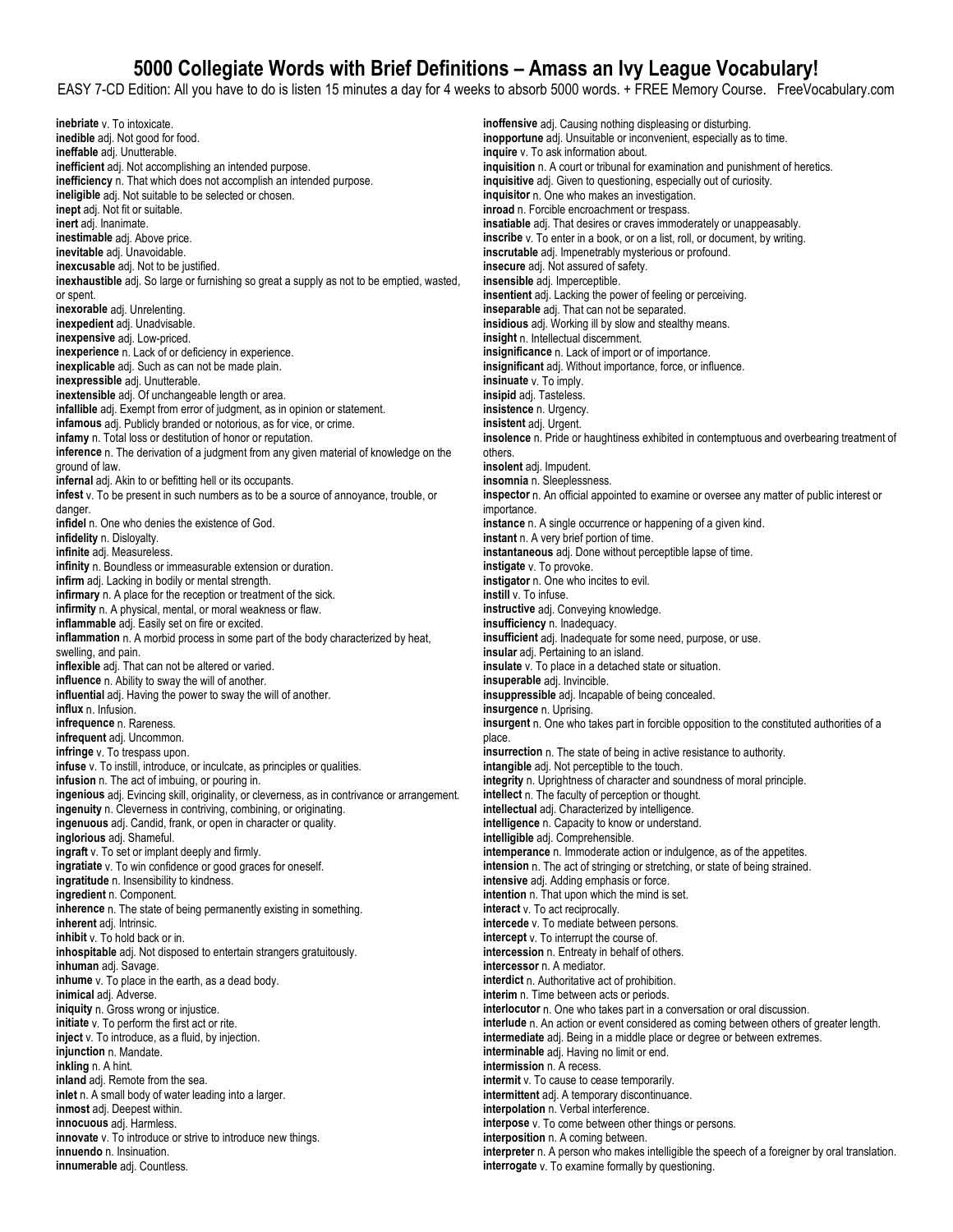EASY 7-CD Edition: All you have to do is listen 15 minutes a day for 4 weeks to absorb 5000 words. + FREE Memory Course. FreeVocabulary.com

**interrogative** adj. Having the nature or form of a question. **interrogatory** n. A question or inquiry. **interrupt** v. To stop while in progress. **intersect** v. To cut through or into so as to divide. **intervale** n. A low tract of land between hills, especially along a river. **intervene** v. To interfere for some end. **intestacy** n. The condition resulting from one's dying not having made a valid will. **intestate** adj. Not having made a valid will. **intestine** n. That part of the digestive tube below or behind the stomach, extending to the anus. **intimacy** n. Close or confidential friendship. **intimidate** v. To cause to become frightened. **intolerable** adj. Insufferable. **intolerance** n. Inability or unwillingness to bear or endure. **intolerant** adj. Bigoted. **intoxicant** n. Anything that unduly exhilarates or excites. **intoxicate** v. To make drunk. **intracellular** adj. Occurring or situated within a cell. **intramural** adj. Situated within the walls of a city. **intrepid** adj. Fearless and bold. **intricacy** n. Perplexity. **intricate** adj. Difficult to follow or understand. **intrigue** n. A plot or scheme, usually complicated and intended to accomplish something by secret ways. **intrinsic** adj. Inherent. **introductory** adj. Preliminary. **introgression** n. Entrance. **intromit** v. To insert. **introspect** v. To look into. **introspection** n. The act of observing and analyzing one's own thoughts and feelings. **introversion** n. The act of turning or directing inward, physically or mentally. **introvert** v. To turn within. **intrude** v. To come in without leave or license. **intrusion** n. The act of entering without warrant or invitation; encroachment. **intuition** n. Instinctive knowledge or feeling. **inundate** v. To fill with an overflowing abundance. **inundation** n. Flood. **inure** v. To harden or toughen by use, exercise, or exposure. **invalid** adj. Having no force, weight, or cogency. **invalid** n. One who is disabled by illness or injury. **invalidate** v. To render of no force or effect. **invaluable** adj. Exceedingly precious. **invariable** adj. Unchangeable. **invasion** n. Encroachment, as by an act of intrusion or trespass. **invective** n. An utterance intended to cast censure, or reproach. **inveigh** v. To utter vehement censure or invective. **inventive** adj. Quick at contrivance. **inverse** adj. Contrary in tendency or direction. **inversion** n. Change of order so that the first shall become last and the last first. **invert** v. To turn inside out, upside down, or in opposite direction. **investigator** n. One who investigates. **investor** n. One who invests money. **inveterate** adj. Habitual. **invidious** adj. Showing or feeling envy. **invigorate** v. To animate. **invincible** adj. Not to be conquered, subdued, or overcome. **inviolable** adj. Incapable of being injured or disturbed. **invoke** v. To call on for assistance or protection. **involuntary** adj. Unwilling. **involution** n. Complication. **involve** v. To draw into entanglement, literally or figuratively. **invulnerable** adj. That can not be wounded or hurt. **inwardly** adv. With no outward manifestation. **iota** n. A small or insignificant mark or part. **irascible** adj. Prone to anger. **irate** adj. Moved to anger. **ire** n. Wrath. **iridescence** n. A many-colored appearance. **iridescent** adj. Exhibiting changing rainbow-colors due to the interference of the light. **irk** v. To afflict with pain, vexation, or fatigue. **irksome** adj. Wearisome. **irony** n. Censure or ridicule under cover of praise or compliment. **irradiance** n. Luster. **irradiate** v. To render clear and intelligible. sacred things. things. things. **isle** n. An island. moment. **jovial** adj. Merry. criminal justice. neck.

**irrational** adj. Not possessed of reasoning powers or understanding. **irreducible** adj. That can not be lessened. **irrefragable** adj. That can not be refuted or disproved. **irrefrangible** adj. That can not be broken or violated. **irrelevant** adj. Inapplicable. **irreligious** adj. Indifferent or opposed to religion. **irreparable** adj. That can not be rectified or made amends for. **irrepressible** adj. That can not be restrained or kept down. **irresistible** adj. That can not be successfully withstood or opposed. **irresponsible** adj. Careless of or unable to meet responsibilities. **irreverence** n. The quality showing or expressing a deficiency of veneration, especially for **irreverent** adj. Showing or expressing a deficiency of veneration, especially for sacred **irreverential** adj. Showing or expressing a deficiency of veneration, especially for sacred **irreversible** adj. Irrevocable. **irrigant** adj. Serving to water lands by artificial means. **irrigate** v. To water, as land, by ditches or other artificial means. **irritable** adj. Showing impatience or ill temper on little provocation. **irritancy** n. The quality of producing vexation. **irritant** n. A mechanical, chemical, or pathological agent of inflammation, pain, or tension. **irritate** v. To excite ill temper or impatience in. **irruption** n. Sudden invasion. **islet** n. A little island. **isobar** n. A line joining points at which the barometric pressure is the same at a specified **isochronous** adj. Relating to or denoting equal intervals of time. **isolate** v. To separate from others of its kind. **isothermal** adj. Having or marking equality of temperature. **itinerant** adj. Wandering. **itinerary** n. A detailed account or diary of a journey. **itinerate** v. To wander from place to place. **jargon** n. Confused, unintelligible speech or highly technical speech. **jaundice** n. A morbid condition, due to obstructed excretion of bile or characterized by yellowing of the skin. **jeopardize** v. To imperil. **Jingo** n. One of a party in Great Britain in favor of spirited and demonstrative foreign policy. **jocose** adj. Done or made in jest. **jocular** adj. Inclined to joke. **joggle** n. A sudden irregular shake or a push causing such a shake. **journalize** v. To keep a diary. **jubilation** n. Exultation. **judgment** n. The faculty by the exercise of which a deliberate conclusion is reached. **judicature** n. Distribution and administration of justice by trial and judgment. **judicial** adj. Pertaining to the administration of justice. **judiciary** n. That department of government which administers the law relating to civil and **judicious** adj. Prudent. **juggle** v. To play tricks of sleight of hand. **jugglery** n. The art or practice of sleight of hand. **jugular** adj. Pertaining to the throat. **juicy** adj. Succulent. **junction** n. The condition of being joined. **juncture** n. An articulation, joint, or seam. **junta** n. A council or assembly that deliberates in secret upon the affairs of government. **juridical** adj. Assumed by law to exist. **jurisdiction** n. Lawful power or right to exercise official authority. **jurisprudence** n. The science of rights in accordance with positive law. **juror** n. One who serves on a jury or is sworn in for jury duty in a court of justice. **joust** v. To engage in a tilt with lances on horseback. **justification** n. Vindication. **juvenile** adj. Characteristic of youth. **juxtapose** v. To place close together. **keepsake** n. Anything kept or given to be kept for the sake of the giver. **kerchief** n. A square of linen, silk, or other material, used as a covering for the head or **kernel** n. A grain or seed. **kiln** n. An oven or furnace for baking, burning, or drying industrial products. **kiloliter** n. One thousand liters. **kilometer** n. A length of 1,000 meters. **kilowatt** n. One thousand watts.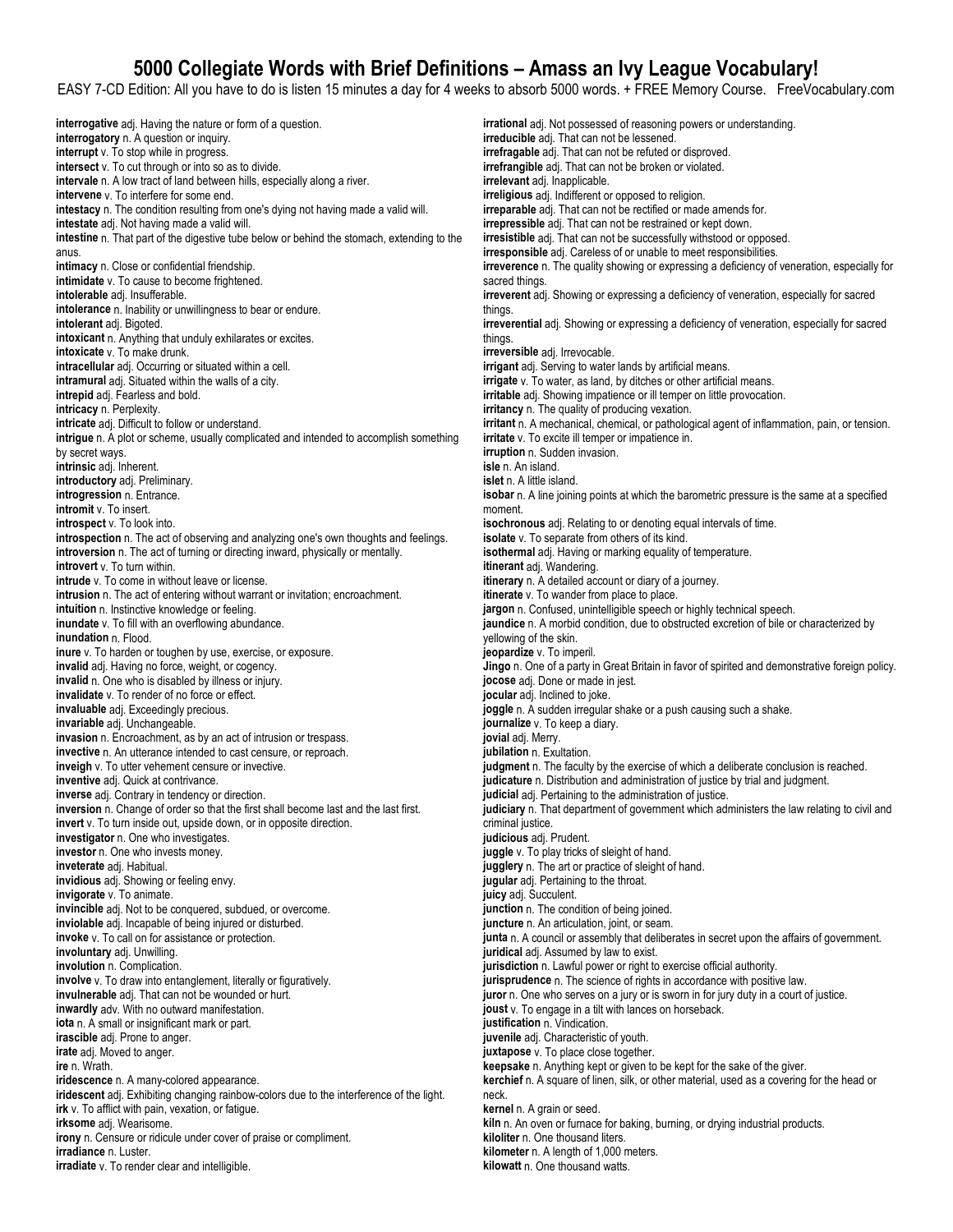EASY 7-CD Edition: All you have to do is listen 15 minutes a day for 4 weeks to absorb 5000 words. + FREE Memory Course. FreeVocabulary.com

**kimono** n. A loose robe, fastening with a sash, the principal outer garment in Japan. **kind-hearted** adj. Having a kind and sympathetic nature. **kingling** n. A petty king. **kingship** n. Royal state. **kinsfolk** n. pl. Relatives. **knavery** n. Deceitfulness in dealing. **knead** v. To mix and work into a homogeneous mass, especially with the hands. **knickknack** n. A small article, more for ornament that use. **knight errant** n. One of the wandering knights who in the middle ages went forth in search of adventure. **knighthood** n. Chivalry. **laborious** adj. Toilsome. **labyrinth** n. A maze. **lacerate** v. To tear rudely or raggedly. **lackadaisical** adj. Listless. **lactation** n. The secretion of milk. **lacteal** adj. Milky. **lactic** adj. Pertaining to milk. **laddie** n. A lad. **ladle** n. A cup-shaped vessel with a long handle, intended for dipping up and pouring liquids. **laggard** adj. Falling behind. **landholder** n. Landowner. landlord n. A man who owns and lets a tenement or tenements. **landmark** n. A familiar object in the landscape serving as a guide to an area otherwise easily lost track of. **landscape** n. A rural view, especially one of picturesque effect, as seen from a distance or an elevation. **languid** adj. Relaxed. **languor** n. Lassitude of body or depression. **lapse** n. A slight deviation from what is right, proper, or just. **lascivious** adj. Lustful. **lassie** n. A little lass. **latent** adj. Dormant. **latency** n. The state of being dormant. later adv. At a subsequent time. **lateral** adj. Directed toward the side. **latish** adj. Rather late. lattice n. Openwork of metal or wood, formed by crossing or interlacing strips or bars. **laud** v. To praise in words or song. **laudable** adj. Praiseworthy. **laudation** n. High praise. **laudatory** adj. Pertaining to, expressing, or containing praise. **laundress** n. Washerwoman. **laureate** adj. Crowned with laurel, as a mark of distinction. **lave** v. To wash or bathe. **lawgiver** n. A legislator. **lawmaker** n. A legislator. **lax** adj. Not stringent or energetic. **laxative** adj. Having power to open or loosen the bowels. **lea** n. A field. **leaflet** n. A little leaf or a booklet. **leaven** v. To make light by fermentation, as dough. **leeward** n. That side or direction toward which the wind blows. **left**-**handed** adj. Using the left hand or arm more dexterously than the right. **legacy** n. A bequest. **legalize** v. To give the authority of law to. **legging** n. A covering for the leg. **legible** adj. That may be read with ease. **legionary** n. A member of an ancient Roman legion or of the modern French Legion of Honor. **legislate** v. To make or enact a law or laws. **legislative** adj. That makes or enacts laws. **legislator** n. A lawgiver. **legitimacy** n. Accordance with law. **legitimate** adj. Having the sanction of law or established custom. **leisure** n. Spare time. **leniency** n. Forbearance. **lenient** adj. Not harsh. **leonine** adj. Like a lion. **lethargy** n. Prolonged sluggishness of body or mind. **levee** n. An embankment beside a river or stream or an arm of the sea, to prevent overflow. **lever** n. That which exerts, or through which one may exert great power. **leviathan** n. Any large animal, as a whale.

**levity** n. Frivolity. **levy** v. To impose and collect by force or threat of force. lewd adj. Characterized by lust or lasciviousness. **lexicographer** n. One who makes dictionaries. **lexicography** n. The making of dictionaries. **lexicon** n. A dictionary. **liable** adj. Justly or legally responsible. **libel** n. Defamation. **liberalism** n. Opposition to conservatism. **liberate** v. To set free or release from bondage. **licentious** adj. Wanton. **licit** adj. Lawful. **liege** adj. Sovereign. **lien** n. A legal claim or hold on property, as security for a debt or charge. **lieu** n. Stead. **lifelike** adj. Realistic. **lifelong** adj. Lasting or continuous through life. **lifetime** n. The time that life continues. **ligament** n. That which binds objects together. **ligature** n. Anything that constricts, or serves for binding or tying. **light-hearted** adj. Free from care. **ligneous** adj. Having the texture of appearance of wood. **likelihood** n. A probability. **likely** adj. Plausible. **liking** n. Fondness. **limitation** n. A restriction. **linear** adj. Of the nature of a line. **liner** n. A vessel belonging to a steamship-line. **lingo** n. Language. **lingua** n. The tongue. **lingual** adj. Pertaining to the use of the tongue in utterance. **linguist** n. One who is acquainted with several languages. **linguistics** n. The science of languages, or of the origin, history, and significance of words. **liniment** n. A liquid preparation for rubbing on the skin in cases of bruises, inflammation, etc. **liquefacient** adj. Possessing a liquefying nature or power. **liquefy** v. To convert into a liquid or into liquid form. **liqueur** n. An alcoholic cordial sweetened and flavored with aromatic substances. **liquidate** v. To deliver the amount or value of. **liquor** n. Any alcoholic or intoxicating liquid. **listless** adj. Inattentive. **literacy** n. The state or condition of knowing how to read and write. **literal** adj. Following the exact words. **literature** n. The written or printed productions of the human mind collectively. **lithe** adj. Supple. **lithesome** adj. Nimble. **lithograph** n. A print made by printing from stone. **lithotype** n. In engraving, an etched stone surface for printing. **litigant** n. A party to a lawsuit. **litigate** v. To cause to become the subject-matter of a suit at law. **litigious** adj. Quarrelsome. **littoral** adj. Of, pertaining to, or living on a shore. **liturgy** n. A ritual. **livelihood** n. Means of subsistence. **livid** adj. Black-and-blue, as contused flesh. **loam** n. A non-coherent mixture of sand and clay. **loath** adj. Averse. **loathe** v. To abominate. **locative** adj. Indicating place, or the place where or wherein an action occurs. **loch** n. A lake. **locomotion** n. The act or power of moving from one place to another. **lode** n. A somewhat continuous unstratified metal- bearing vein. **lodgment** n. The act of furnishing with temporary quarters. **logic** n. The science of correct thinking. **logical** adj. Capable of or characterized by clear reasoning. **logician** n. An expert reasoner. **loiterer** n. One who consumes time idly. **loneliness** n. Solitude. **longevity** n. Unusually prolonged life. **loot** v. To plunder. **loquacious** adj. Talkative. **lordling** n. A little lord. **lough** n. A lake or loch. **louse** n. A small insect parasitic on and sucking the blood of mammals.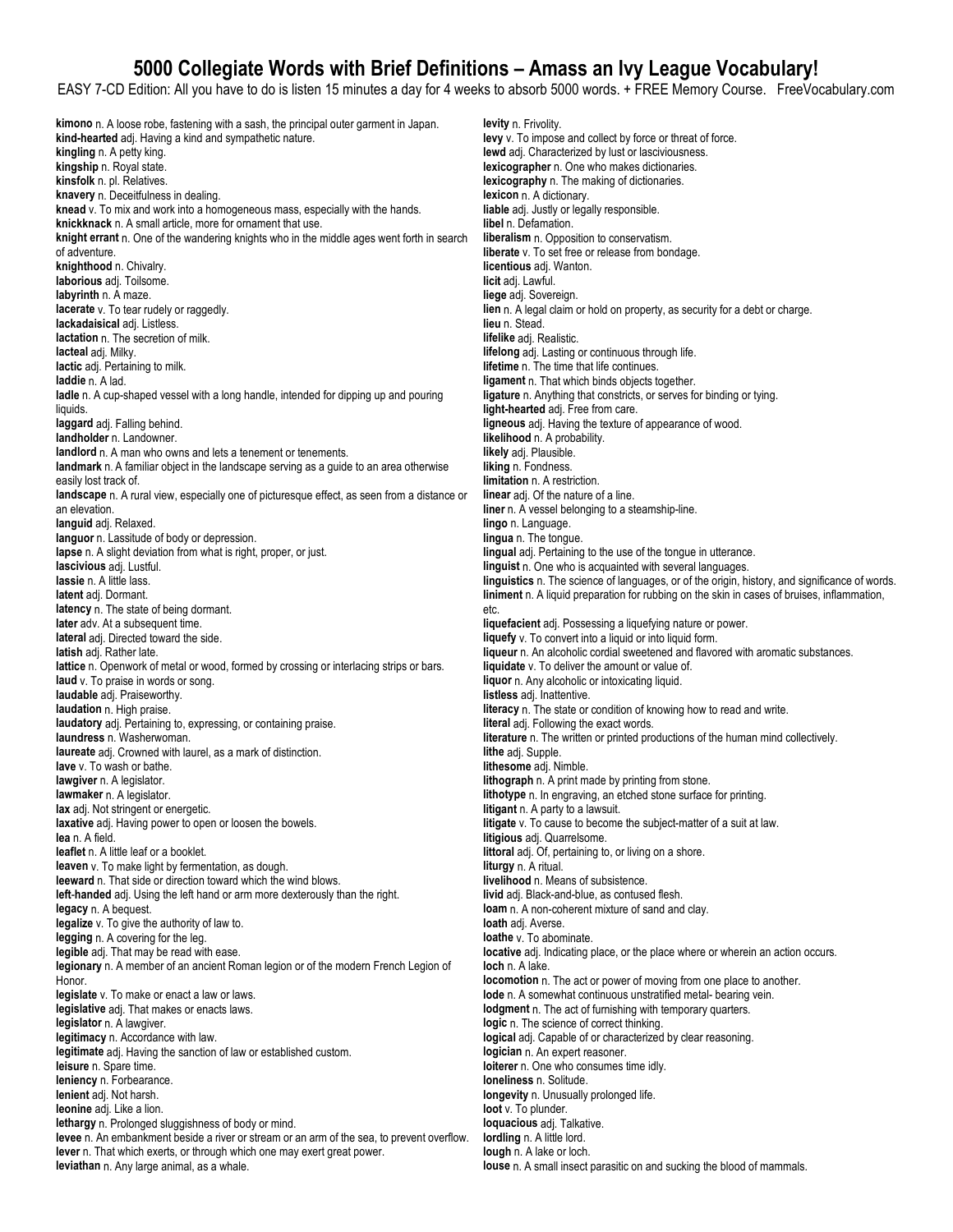EASY 7-CD Edition: All you have to do is listen 15 minutes a day for 4 weeks to absorb 5000 words. + FREE Memory Course. FreeVocabulary.com

**lovable** adj. Amiable. **low-spirited** adj. Despondent. **lowly** adv. Rudely. **lucid** adj. Mentally sound. **lucrative** adj. Highly profitable. **ludicrous** adj. Laughable. **luminary** n. One of the heavenly bodies as a source of light. **luminescent** adj. Showing increase of light. **luminescence** n. Showing increase. **luminosity** n. The quality of giving or radiating light. **luminous** adj. Giving or radiating light. **lunacy** n. Mental unsoundness. **lunar** adj. Pertaining to the moon. **lunatic** n. An insane person. **lune** n. The moon. **lurid** adj. Ghastly and sensational. **luscious** adj. Rich, sweet, and delicious. **lustrous** adj. Shining. **luxuriance** n. Excessive or superfluous growth or quantity. **luxuriant** adj. Abundant or superabundant in growth. **luxuriate** v. To live sumptuously. **lying** n. Untruthfulness. **lyre** n. One of the most ancient of stringed instruments of the harp class. **lyric** adj. Fitted for expression in song. **macadamize** v. To cover or pave, as a path or roadway, with small broken stone. **machinery** n. The parts of a machine or engine, taken collectively. **machinist** n. One who makes or repairs machines, or uses metal-working tools. **macrocosm** n. The whole of any sphere or department of nature or knowledge to which man is related. **madden** v. To inflame with passion. **Madonna** n. A painted or sculptured representation of the Virgin, usually with the infant Jesus. **magician** n. A sorcerer. **magisterial** adj. Having an air of authority. **magistracy** n. The office or dignity of a magistrate. **magnanimous** adj. Generous in treating or judging others. **magnate** n. A person of rank or importance. **magnet** n. A body possessing that peculiar form of polarity found in nature in the lodestone. **magnetize** v. To make a magnet of, permanently, or temporarily. **magnificence** n. The exhibition of greatness of action, character, intellect, wealth, or power. **magnificent** adj. Grand or majestic in appearance, quality, or action. **magnitude** n. Importance. **maharaja** n. A great Hindu prince. **maidenhood** n. Virginity. **maintain** v. To hold or preserve in any particular state or condition. **maintenance** n. That which supports or sustains. **maize** n. Indian corn: usually in the United States called simply corn. **makeup** n. The arrangements or combination of the parts of which anything is composed. **malady** n. Any physical disease or disorder, especially a chronic or deep-seated one. **malaria** n. A fever characterized by alternating chills, fever, and sweating. **malcontent** n. One who is dissatisfied with the existing state of affairs. **malediction** n. The calling down of a curse or curses. **malefactor** n. One who injures another. **maleficent** adj. Mischievous. **malevolence** n. Ill will. **malevolent** adj. Wishing evil to others. **malign** v. To speak evil of, especially to do so falsely and severely. **malignant** adj. Evil in nature or tending to do great harm or mischief. **malleable** adj. Pliant. **mallet** n. A wooden hammer. **maltreat** v. To treat ill, unkindly, roughly, or abusively. **man-trap** n. A place or structure dangerous to human life. **mandate** n. A command. **mandatory** adj. Expressive of positive command, as distinguished from merely directory. **mane** n. The long hair growing upon and about the neck of certain animals, as the horse and the lion. **man-eater** n. An animal that devours human beings. **maneuver** v. To make adroit or artful moves: manage affairs by strategy. **mania** n. Insanity. **maniac** n. a person raving with madness. disauised. forces. whole. incidents.

**manifesto** n. A public declaration, making announcement, explanation or defense of intentions, or motives.

**manlike** adj. Like a man. **manliness** n. The qualities characteristic of a true man, as bravery, resolution, etc. **mannerism** n. Constant or excessive adherence to one manner, style, or peculiarity, as of action or conduct. **manor** n. The landed estate of a lord or nobleman. **mantel** n. The facing, sometimes richly ornamented, about a fireplace, including the usual shelf above it. **mantle** n. A cloak. **manufacturer** n. A person engaged in manufacturing as a business. **manumission** n. Emancipation. **manumit** v. To set free from bondage. **marine** adj. Of or pertaining to the sea or matters connected with the sea. **maritime** adj. Situated on or near the sea. **maroon** v. To put ashore and abandon (a person) on a desolate coast or island. **martial** adj. Pertaining to war or military operations. **Martian** adj. Pertaining to Mars, either the Roman god of war or the planet. **martyrdom** n. Submission to death or persecution for the sake of faith or principle. **marvel** v. To be astonished and perplexed because of (something). **masonry** n. The art or work of constructing, as buildings, walls, etc., with regularly arranged stones. **masquerade** n. A social party composed of persons masked and costumed so as to be **massacre** n. The unnecessary and indiscriminate killing of human beings. **massive** adj. Of considerable bulk and weight. **masterpiece** n. A superior production. **mastery** n. The attainment of superior skill. **material** n. That of which anything is composed or may be constructed. **materialize** v. To take perceptible or substantial form. **maternal** adj. Pertaining or peculiar to a mother or to motherhood. **matinee** n. An entertainment (especially theatrical) held in the daytime. **matricide** n. The killing, especially the murdering, of one's mother. **matrimony** n. The union of a man and a woman in marriage. **matrix** n. That which contains and gives shape or form to anything. **matter** of fact n. Something that has actual and undeniable existence or reality. **maudlin** adj. Foolishly and tearfully affectionate. **mausoleum** n. A tomb of more than ordinary size or architectural pretensions. **mawkish** adj. Sickening or insipid. **maxim** n. A principle accepted as true and acted on as a rule or guide. **maze** n. A labyrinth. **mead** n. A meadow. **meager** adj. scanty. **mealy**-**mouthed** adj. Afraid to express facts or opinions plainly. **meander** v. To wind and turn while proceeding in a course. **mechanics** n. The branch of physics that treats the phenomena caused by the action of **medallion** n. A large medal. **meddlesome** adj. Interfering. **medial** adj. Of or pertaining to the middle. **mediate** v. To effect by negotiating as an agent between parties. **medicine** n. A substance possessing or reputed to possess curative or remedial properties. **medieval** adj. Belonging or relating to or descriptive of the middle ages. **mediocre** adj. Ordinary. **meditation** n. The turning or revolving of a subject in the mind. **medley** n. A composition of different songs or parts of songs arranged to run as a continuous **meliorate** v. To make better or improve, as in quality or social or physical condition. **mellifluous** adj. Sweetly or smoothly flowing. **melodious** adj. Characterized by a sweet succession of sounds. **melodrama** n. A drama with a romantic story or plot and sensational situation and **memento** n. A souvenir. **memorable** adj. Noteworthy. **menace** n. A threat. **menagerie** n. A collection of wild animals, especially when kept for exhibition. **mendacious** adj. Untrue. **mendicant** n. A beggar. **mentality** n. Intellectuality. **mentor** n. A wise and faithful teacher, guide, and friend. **mercantile** adj. Conducted or acting on business principles; commercial. **mercenary** adj. Greedy **merciful** adj. Disposed to pity and forgive. **merciless** adj. Cruel. **meretricious** adj. Alluring by false or gaudy show. **mesmerize** v. To hypnotize.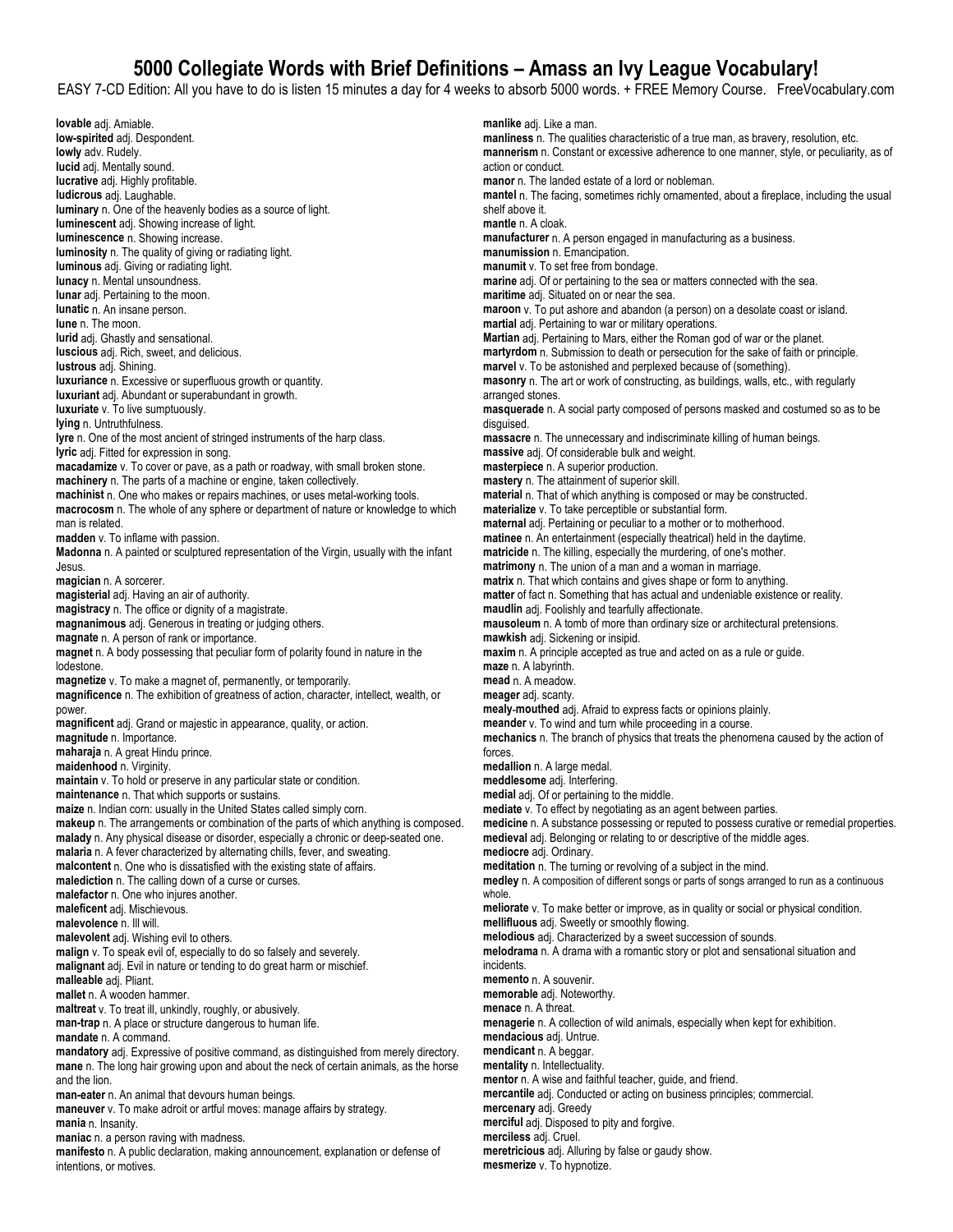EASY 7-CD Edition: All you have to do is listen 15 minutes a day for 4 weeks to absorb 5000 words. + FREE Memory Course. FreeVocabulary.com

**messieurs** n. pl. Gentlemen. **metal** n. An element that forms a base by combining with oxygen, is usually hard, heavy, and lustrous. **metallurgy** n. The art or science of extracting a metal from ores, as by smelting. **metamorphosis** n. A passing from one form or shape into another. **metaphor** n. A figure of speech in which one object is likened to another, by speaking as if the other. **metaphysical** adj. Philosophical. **metaphysician** n. One skilled in metaphysics. **metaphysics** n. The principles of philosophy as applied to explain the methods of any particular science. **mete** v. To apportion. **metempsychosis** n. Transition of the soul of a human being at death into another body, whether human or beast. **meticulous** adj. Over-cautious. **metonymy** n. A figure of speech that consists in the naming of a thing by one of its attributes. **metric** adj. Relating to measurement. **metronome** n. An instrument for indicating and marking exact time in music. **metropolis** n. A chief city, either the capital or the largest or most important city of a state. **metropolitan** adj. Pertaining to a chief city. **mettle** n. Courage. **mettlesome** adj. Having courage or spirit. **microcosm** n. The world or universe on a small scale. **micrometer** n. An instrument for measuring very small angles or dimensions. **microphone** n. An apparatus for magnifying faint sounds. **microscope** n. An instrument for assisting the eye in the vision of minute objects or features of objects. **microscopic** adj. Adapted to or characterized by minute observation. **microscopy** n. The art of examing objects with the microscope. **midsummer** n. The middle of the summer. **midwife** n. A woman who makes a business of assisting at childbirth. **mien** n. The external appearance or manner of a person. **migrant** adj. Wandering. **migrate** v. To remove or pass from one country, region, or habitat to another. **migratory** adj. Wandering. **mileage** n. A distance in miles. **militant** adj. Of a warlike or combative disposition or tendency. **militarism** n. A policy of maintaining great standing armies. **militate** v. To have weight or influence (in determining a question). **militia** n. Those citizens, collectively, who are enrolled and drilled in temporary military organizations. **Milky** Way n. The galaxy. **millet** n. A grass cultivated for forage and cereal. **mimic** v. To imitate the speech or actions of. **miniature** adj. Much smaller than reality or that the normal size. **minimize** v. To reduce to the smallest possible amount or degree. **minion** n. A servile favorite. **ministration** n. Any religious ceremonial. **ministry** n. A service. **minority** n. The smaller in number of two portions into which a number or a group is divided. **minute** adj. Exceedingly small in extent or quantity. **minutia** n. A small or unimportant particular or detail. **mirage** n. An optical effect looking like a sheet of water in the desert. **misadventure** n. An unlucky accident. **misanthropic** adj. Hating mankind. **misanthropy** n. Hatred of mankind. **misapprehend** v. To misunderstand. **misbehave** v. To behave ill. **misbehavior** n. Ill or improper behavior. **mischievous** adj. Fond of tricks. **miscount** v. To make a mistake in counting. **miscreant** n. A villain. **misdeed** n. A wrong or improper act. **misdemeanor** n. Evil conduct, small crime. **miser** n. A person given to saving and hoarding unduly. **mishap** n. Misfortune. **misinterpret** v. To misunderstand. **mislay** v. To misplace. **mismanage** v. To manage badly, improperly, or unskillfully. **misnomer** n. A name wrongly or mistakenly applied. **misogamy** n. Hatred of marriage. **misogyny** n. Hatred of women. **misplace** v. To put into a wrong place.

**misrepresent** v. To give a wrong impression. **misrule** v. To misgovern. **missal** n. The book containing the service for the celebration of mass. **missile** n. Any object, especially a weapon, thrown or intended to be thrown. **missive** n. A message in writing. **mistrust** v. To regard with suspicion or jealousy. **misty** adj. Lacking clearness **misunderstand** v. To Take in a wrong sense. **misuse** v. To maltreat. **mite** n. A very small amount, portion, or particle. **miter** n. The junction of two bodies at an equally divided angle. **mitigate** v. To make milder or more endurable. **mnemonics** n. A system of principles and formulas designed to assist the recollection in certain instances. **moat** n. A ditch on the outside of a fortress wall. **mobocracy** n. Lawless control of public affairs by the mob or populace. **moccasin** n. A foot-covering made of soft leather or buckskin. **mockery** n. Ridicule. **moderation** n. Temperance. **moderator** n. The presiding officer of a meeting. **modernity** n. The state or character of being modern. **modernize** v. To make characteristic of the present or of recent times. **modification** n. A change. **modify** v. To make somewhat different. **modish** adj. Fashionable. **modulate** v. To vary in tone, inflection, pitch or other quality of sound. **mollify** v. To soothe. **molt** v. To cast off, as hair, feathers, etc. **momentary** adj. Lasting but a short time. **momentous** adj. Very significant. **momentum** n. An impetus. **monarchy** n. Government by a single, sovereign ruler. **monastery** n. A dwelling-place occupied in common by persons under religious vows of seclusion. **monetary** adj. Financial. **mongrel** n. The progeny resulting from the crossing of different breeds or varieties. **monition** n. Friendly counsel given by way of warning and implying caution or reproof. **monitory** n. Admonition or warning. **monocracy** n. Government by a single person. **monogamy** n. The habit of pairing, or having but one mate. **monogram** n. A character consisting of two or more letters interwoven into one, usually initials of a name. **monograph** n. A treatise discussing a single subject or branch of a subject. **monolith** n. Any structure or sculpture in stone formed of a single piece. **monologue** n. A story or drama told or performed by one person. **monomania** n. The unreasonable pursuit of one idea. **monopoly** n. The control of a thing, as a commodity, to enable a person to raise its price. **monosyllable** n. A word of one syllable. **monotone** n. The sameness or monotony of utterance. **monotonous** adj. Unchanging and tedious. **monotony** n. A lack of variety. **monsieur** n. A French title of respect, equivalent to Mr. and sir. **monstrosity** n. Anything unnaturally huge or distorted. **moonbeam** n. A ray of moonlight. **morale** n. A state of mind with reference to confidence, courage, zeal, and the like. **moralist** n. A writer on ethics. **morality** n. Virtue. **moralize** v. To render virtuous. **moratorium** n. An emergency legislation authorizing a government suspend some action temporarily. **morbid** adj. Caused by or denoting a diseased or unsound condition of body or mind. **mordacious** adj. Biting or giving to biting. **mordant** adj. Biting. **moribund** adj. On the point of dying. **morose** adj. Gloomy. **morphology** n. the science of organic forms. **motley** adj. Composed of heterogeneous or inharmonious elements. **motto** n. An expressive word or pithy sentence enunciating some guiding rule of life, or faith. **mountaineer** n. One who travels among or climbs mountains for pleasure or exercise. **mountainous** adj. Full of or abounding in mountains. **mouthful** n. As much as can be or is usually put into the or exercise. **muddle** v. To confuse or becloud, especially with or as with drink. **muffle** v. To deaden the sound of, as by wraps.

**mulatto** n. The offspring of a white person and a black person.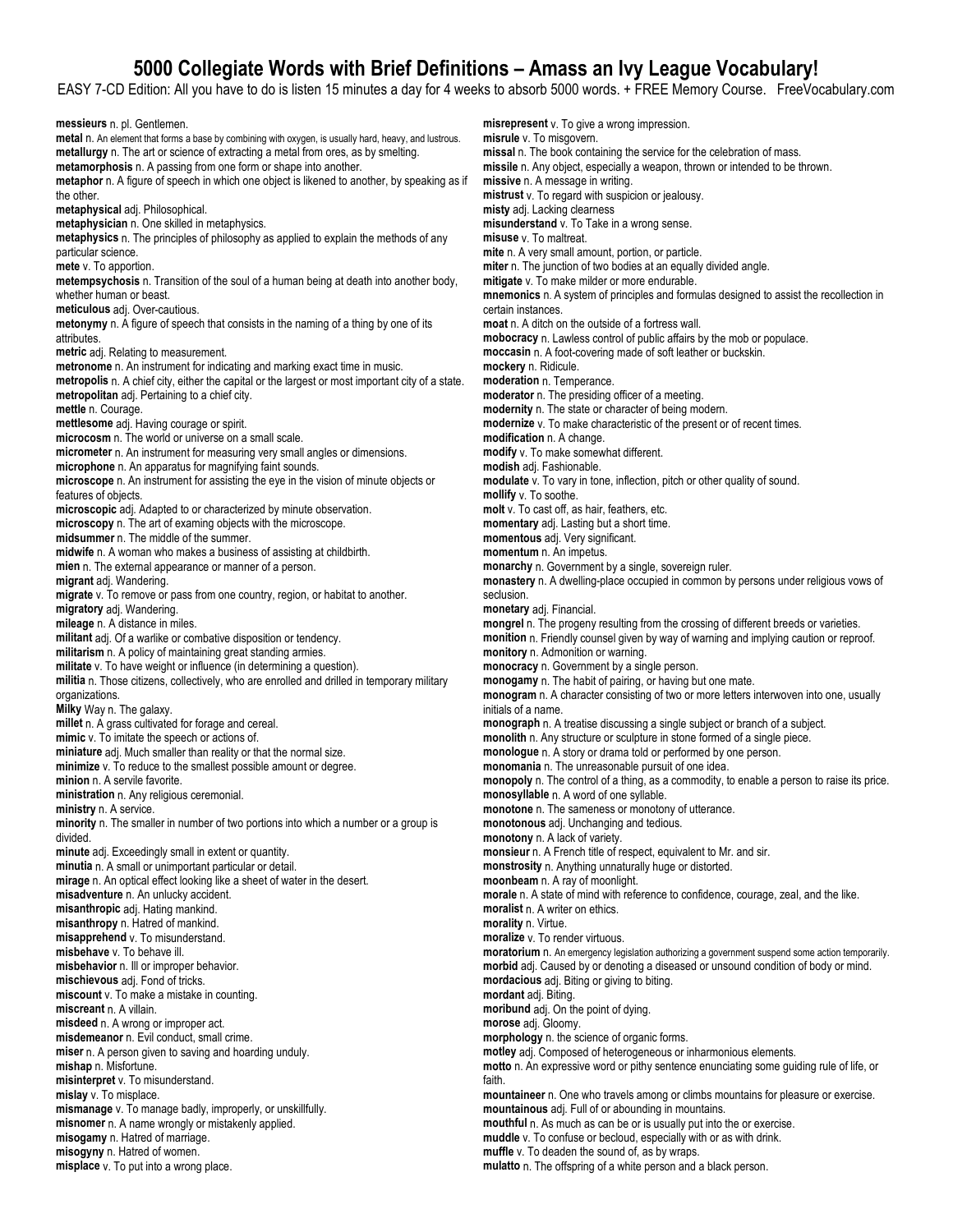EASY 7-CD Edition: All you have to do is listen 15 minutes a day for 4 weeks to absorb 5000 words. + FREE Memory Course. FreeVocabulary.com

**muleteer** n. A mule-driver. **multiform** adj. Having many shapes, or appearances. **multiplicity** n. the condition of being manifold or very various. **mundane** adj. Worldly, as opposed to spiritual or celestial. **municipal** adj. Of or pertaining to a town or city, or to its corporate or local government. **municipality** n. A district enjoying municipal government. **munificence** n. A giving characterized by generous motives and extraordinary liberality. **munificent** adj. Extraordinarily generous. **muster** n. An assemblage or review of troops for parade or inspection, or for numbering off. **mutation** n. The act or process of change. **mutilate** v. To disfigure. **mutiny** n. Rebellion against lawful or constituted authority. **myriad** n. A vast indefinite number. **mystic** n. One who professes direct divine illumination, or relies upon meditation to acquire truth. **mystification** n. The act of artfully perplexing. **myth** n. A fictitious narrative presented as historical, but without any basis of fact. **mythology** n. The whole body of legends cherished by a race concerning gods and heroes. **nameless** adj. Having no fame or reputation. **naphtha** n. A light, colorless, volatile, inflammable oil used as a solvent, as in manufacture of paints. **Narcissus** n. The son of the Athenian river-god Cephisus, fabled to have fallen in love with his reflection. **narrate** v. To tell a story. **narration** n. The act of recounting the particulars of an event in the order of time or occurrence. **narrative** n. An orderly continuous account of the successive particulars of an event. **narrator** n. One who narrates anything. **narrow-minded** adj. Characterized by illiberal views or sentiments. **nasal** adj. Pertaining to the nose. **natal** adj. Pertaining to one's birth. **nationality** n. A connection with a particular nation. **naturally** adv. According to the usual order of things. **nausea** n. An affection of the stomach producing dizziness and usually an impulse to vomit **nauseate** v. To cause to loathe. **nauseous** adj. Loathsome. **nautical** adj. Pertaining to ships, seamen, or navigation. **naval** adj. Pertaining to ships. **navel** n. The depression on the abdomen where the umbilical cord of the fetus was attached. **navigable** adj. Capable of commercial navigation. **navigate** v. To traverse by ship. **nebula** n. A gaseous body of unorganized stellar substance. **necessary** adj. Indispensably requisite or absolutely needed to accomplish a desired result. **necessitate** v. To render indispensable. **necessity** n. That which is indispensably requisite to an end desired. **necrology** n. A list of persons who have died in a certain place or time. **necromancer** n. One who practices the art of foretelling the future by means of communication with the dead. **necropolis** n. A city of the dead. **necrosis** n. the death of part of the body. **nectar** n. Any especially sweet and delicious drink. **nectarine** n. A variety of the peach. **needlework** n. Embroidery. **needy** adj. Being in need, want, or poverty. **nefarious** adj. Wicked in the extreme. **negate** v. To deny. **negation** n. The act of denying or of asserting the falsity of a proposition. **neglectful** adj. Exhibiting or indicating omission. **negligee** n. A loose gown worn by women. **negligence** n. Omission of that which ought to be done. **negligent** adj. Apt to omit what ought to be done. **negligible** adj. Transferable by assignment, endorsement, or delivery. **negotiable** v. To bargain with others for an agreement, as for a treaty or transfer of property. **Nemesis** n. A goddess; divinity of chastisement and vengeance. **neocracy** n. Government administered by new or untried persons. **neo**-**Darwinsim** n. Darwinism as modified and extended by more recent students. **neo**-**Latin** n. Modernized Latin. **neopaganism** n. A new or revived paganism. **Neolithic** adj. Pertaining to the later stone age. **neology** n. The coining or using of new words or new meanings of words. **neophyte** adj. Having the character of a beginner. **obsequious** adj. Showing a servile readiness to fall in with the wishes or will of another.

**nestle** v. To adjust cozily in snug quarters. **nestling** adj. Recently hatched. **nettle** v. To excite sensations of uneasiness or displeasure in. **network** n. Anything that presents a system of cross- lines. **neural** adj. Pertaining to the nerves or nervous system. **neurology** n. The science of the nervous system. **neuter** adj. Neither masculine nor feminine. **neutral** adj. Belonging to or under control of neither of two contestants. **nevertheless** conj. Notwithstanding. **Newtonian** adj. Of or pertaining to Sir Isaac Newton, the English philosopher. **niggardly** adj. Stingy. (no longer acceptable to use) **nihilist** n. An advocate of the doctrine that nothing either exists or can be known. **nil** n. Nothing **nimble** adj. Light and quick in motion or action. **nit** n. The egg of a louse or some other insect. **nocturnal** adj. Of or pertaining to the night. **noiseless** adj. Silent. **noisome** adj. Very offensive, particularly to the sense of smell. **noisy** adj. Clamorous. **nomad** adj. Having no fixed abode. **nomic** adj. Usual or customary. **nominal** adj. Trivial. **nominate** v. To designate as a candidate for any office. **nomination** n. The act or ceremony of naming a man or woman for office. **nominee** n. One who receives a nomination. **non**-**existent** n. That which does not exist. **non**-**resident** adj. Not residing within a given jurisdiction. **nonchalance** n. A state of mind indicating lack of interest. **non**-**combatant** n. One attached to the army or navy, but having duties other than that of fighting. **nondescript** adj. Indescribable. **nonentity** n. A person or thing of little or no account. **nonpareil** n. One who or that which is of unequaled excellence. **norm** n. A model. **normalcy** n. The state of being normal. **Norman** adj. Of or peculiar to Normandy, in northern France. **nostrum** n. Any scheme or recipe of a charlatan character. **noticeable** adj. Perceptible. **notorious** adj. Unfavorably known to the general public. **novellette** n. A short novel. **novice** n. A beginner in any business or occupation. **nowadays** adv. In the present time or age. **nowhere** adv. In no place or state. **noxious** adj. Hurtful. **nuance** n. A slight degree of difference in anything perceptible to the sense of the mind. **nucleus** n. A central point or part about which matter is aggregated. **nude** adj. Naked. **nugatory** adj. Having no power or force. **nuisance** n. That which annoys, vexes, or irritates. **numeration** n. The act or art of reading or naming numbers. **numerical** adj. Of or pertaining to number. **nunnery** n. A convent for nuns. **nuptial** adj. Of or pertaining to marriage, especially to the marriage ceremony. **nurture** n. The process of fostering or promoting growth. **nutriment** n. That which nourishes. **nutritive** adj. Having nutritious properties. **oaken** adj. Made of or from oak. **oakum** n. Hemp-fiber obtained by untwisting and picking out loosely the yarns of old hemp rope. **obdurate** adj. Impassive to feelings of humanity or pity. **obelisk** n. A square shaft with pyramidal top, usually monumental or commemorative. **obese** adj. Exceedingly fat. **obesity** n. Excessive fatness. **obituary** adj. A published notice of a death. **objective** adj. Grasping and representing facts as they are. **objector** n. One who objects, as to a proposition, measure, or ruling. **obligate** v. To hold to the fulfillment of duty. **obligatory** adj. Binding in law or conscience. **oblique** adj. Slanting; said of lines. **obliterate** v. To cause to disappear. **oblivion** n. The state of having passed out of the memory or of being utterly forgotten. **oblong** adj. Longer than broad: applied most commonly to rectangular objects considerably elongated **obnoxious** adj. Detestable. **obsequies** n. Funeral rites.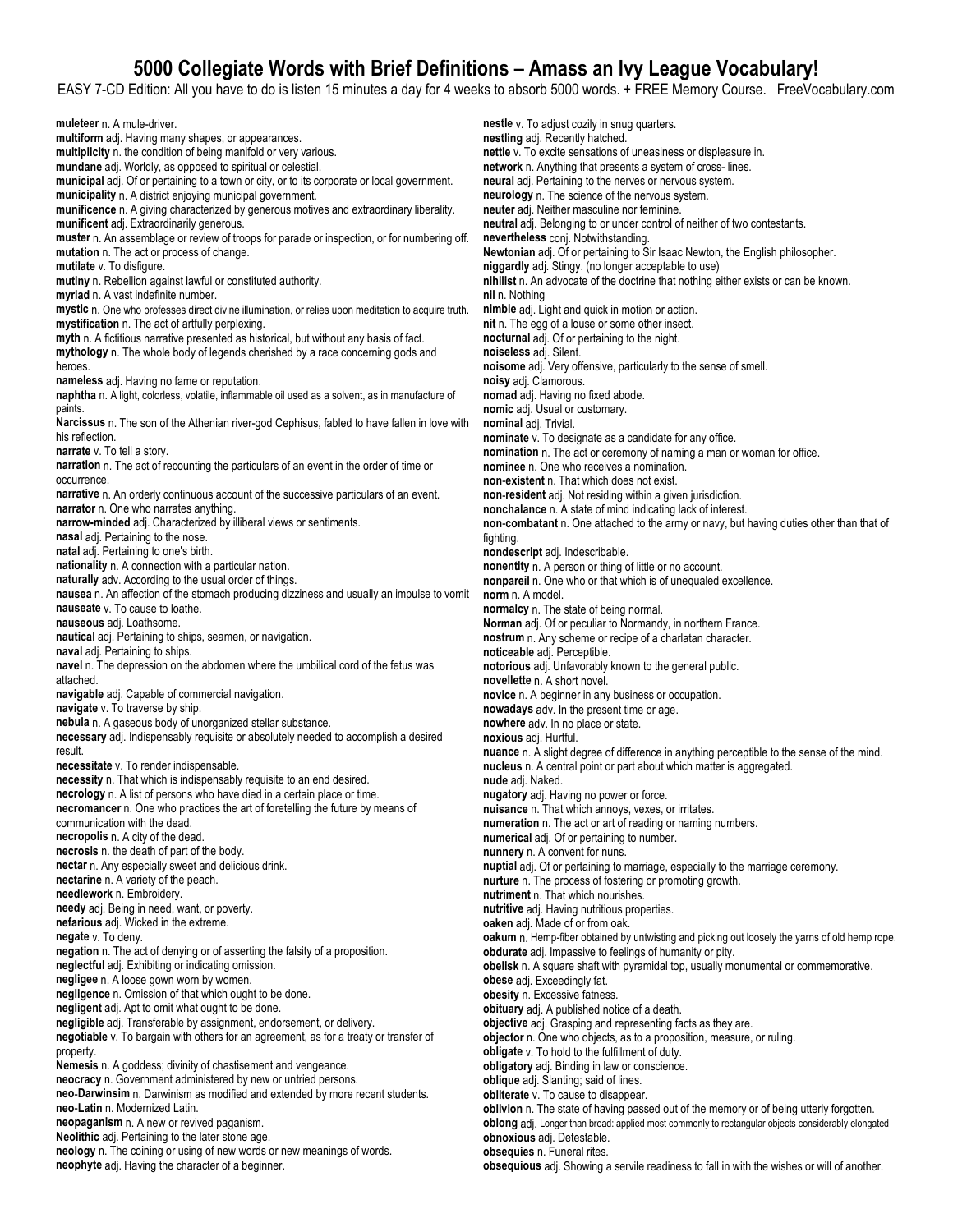EASY 7-CD Edition: All you have to do is listen 15 minutes a day for 4 weeks to absorb 5000 words. + FREE Memory Course. FreeVocabulary.com

**observance** n. A traditional form or customary act. **observant** adj. Quick to notice. **observatory** n. A building designed for systematic astronomical observations. **obsolescence** n. The condition or process of gradually falling into disuse. **obsolescent** adj. Passing out of use, as a word. **obsolete** adj. No longer practiced or accepted. **obstetrician** n. A practitioner of midwifery. **obstetrics** n. The branch of medical science concerned with the treatment and care of women during pregnancy. **obstinacy** n. Stubborn adherence to opinion, arising from conceit or the desire to have one's own way. **obstreperous** adj. Boisterous. **obstruct** v. To fill with impediments so as to prevent passage, either wholly or in part. **obstruction** n. Hindrance. **obtrude** v. To be pushed or to push oneself into undue prominence. **obtrusive** adj. Tending to be pushed or to push oneself into undue prominence. **obvert** v. To turn the front or principal side of (a thing) toward any person or object. **obviate** v. To clear away or provide for, as an objection or difficulty. **occasion** n. An important event or celebration. **Occident** n. The countries lying west of Asia and the Turkish dominions. **occlude** v. To absorb, as a gas by a metal. **occult** adj. Existing but not immediately perceptible. **occupant** n. A tenant in possession of property, as distinguished from the actual owner. **occurrence** n. A happening. **octagon** n. A figure with eight sides and eight angles. **octave** n. A note at this interval above or below any other, considered in relation to that other. **octavo** n. A book, or collection of paper in which the sheets are so folded as to make eight leaves. **octogenarian** adj. A person of between eighty and ninety years. **ocular** adj. Of or pertaining to the eye. **oculist** n. One versed or skilled in treating diseases of the eye. **oddity** n. An eccentricity. **ode** n. The form of lyric poetry anciently intended to be sung. **odious** adj. Hateful. **odium** n. A feeling of extreme repugnance, or of dislike and disgust. **odoriferous** adj. Having or diffusing an odor or scent, especially an agreeable one. **odorous** adj. Having an odor, especially a fragrant one. **off** adj. Farther or more distant. **offhand** adv. Without preparation. **officiate** v. To act as an officer or leader. **officious** adj. Intermeddling with what is not one's concern. **offshoot** n. Something that branches off from the parent stock. **ogre** n. A demon or monster that was supposed to devour human beings. **ointment** n. A fatty preparation with a butter-like consistency in which a medicinal substance exists. **olfactory** adj. of or pertaining to the sense of smell. **olive-branch** n. A branch of the olive-tree, as an emblem of peace. **ominous** adj. Portentous. **omission** n. Exclusion. **omnipotence** n. Unlimited and universal power. **Omnipotent** adj. Possessed of unlimited and universal power. **omniscience** n. Unlimited or infinite knowledge. **omniscient** adj. Characterized by unlimited or infinite knowledge. **omnivorous** adj. Eating or living upon food of all kinds indiscriminately. **onerous** adj. Burdensome or oppressive. **onrush** n. Onset. **onset** n. An assault, especially of troops, upon an enemy or fortification. **onslaught** n. A violent onset. **onus** n. A burden or responsibility. **opalescence** n. The property of combined refraction and reflection of light, resulting in smoky tints. **opaque** adj. Impervious to light. **operate** v. To put in action and supervise the working of. **operative** adj. Active. **operator** n. One who works with or controls some machine or scientific apparatus. **operetta** n. A humorous play in dialogue and music, of more than one act. **opinion** n. A conclusion or judgment held with confidence, but falling short of positive knowledge. **opponent** n. One who supports the opposite side in a debate, discussion, struggle, or sport. **opportune** adj. Especially fit as occurring, said, or done at the right moment. **opportunist** n. One who takes advantage of circumstances to gain his ends. **opportunity** n. Favorable or advantageous chance or opening. the best. Scriptures. toxic. **overproduction** n. Excessive production.

**opposite** adj. Radically different or contrary in action or movement. **opprobrium** n. The state of being scornfully reproached or accused of evil. **optic** n. Pertaining to the eye or vision. **optician** n. One who makes or deals in optical instruments or eye-glasses. **optics** n. The science that treats of light and vision, and all that is connected with sight. **optimism** n. The view that everything in nature and the history of mankind is ordered for **option** n. The right, power, or liberty of choosing. **optometry** n. Measurement of the powers of vision. **opulence** n. Affluence. **opulent** adj. Wealthy. **oral** adj. Uttered through the mouth. **orate** v. To deliver an elaborate or formal public speech. **oration** n. An elaborate or formal public speech. **orator** n. One who delivers an elaborate or formal speech. **oratorio** n. A composition for solo voices, chorus, and orchestra, generally taken from the **oratory** n. The art of public speaking. **ordeal** n. Anything that severely tests courage, strength, patience, conscience, etc. **ordinal** n. That form of the numeral that shows the order of anything in a series, as first, second, third. **ordination** n. A consecration to the ministry. **ordnance** n. A general name for all kinds of weapons and their appliances used in war. **orgies** n. Wild or wanton revelry. **origin** n. The beginning of that which becomes or is made to be. **original** adj. Not copied nor produced by imitation. **originate** v. To cause or constitute the beginning or first stage of the existence of. **ornate** adj. Ornamented to a marked degree. **orthodox** adj. Holding the commonly accepted faith. **orthodoxy** n. Acceptance of the common faith. **orthogonal** adj. Having or determined by right angles. **orthopedic** adj. Relating to the correcting or preventing of deformity **orthopedist** n. One who practices the correcting or preventing of deformity **oscillate** v. To swing back and forth. **osculate** v. To kiss. **ossify** v. to convert into bone. **ostentation** n. A display dictated by vanity and intended to invite applause or flattery. **ostracism** n. Exclusion from intercourse or favor, as in society or politics. **ostracize** v. To exclude from public or private favor. **ought** v. To be under moral obligation to be or do. **oust** v. To eject. **out-and-out** adv. Genuinely. **outbreak** n. A sudden and violent breaking forth, as of something that has been pent up or restrained. **outburst** n. A violent issue, especially of passion in an individual. **outcast** n. One rejected and despised, especially socially. **outcry** n. A vehement or loud cry or clamor. **outdo** v. To surpass. **outlandish** adj. Of barbarous, uncouth, and unfamiliar aspect or action. **outlast** v. To last longer than. **outlaw** n. A habitual lawbreaker. **outlive** v. To continue to exist after. **out**-**of**-**the**-**way** adj. Remotely situated. **outpost** n. A detachment of troops stationed at a distance from the main body to guard against surprise. **outrage** n. A gross infringement of morality or decency. **outrageous** adj. Shocking in conduct. **outreach** v. To reach or go beyond. **outride** v. To ride faster than. **outrigger** n. A part built or arranged to project beyond a natural outline for support. **outright** adv. Entirely. **outskirt** n. A border region. **outstretch** v. To extend. **outstrip** v. To go beyond. **outweigh** v. To surpass in importance or excellence. **overdo** v. To overtax the strength of. **overdose** n. An excessive dose, usually so large a dose of a medicine that its effect is **overeat** v. To eat to excess. **overhang** n. A portion of a structure which projects or hangs over. **overleap** v. To leap beyond. **overlord** n. One who holds supremacy over another. **overpass** v. To pass across or over, as a river. **overpay** v. To pay or reward in excess. **overpower** v. To gain supremacy or victory over by superior power.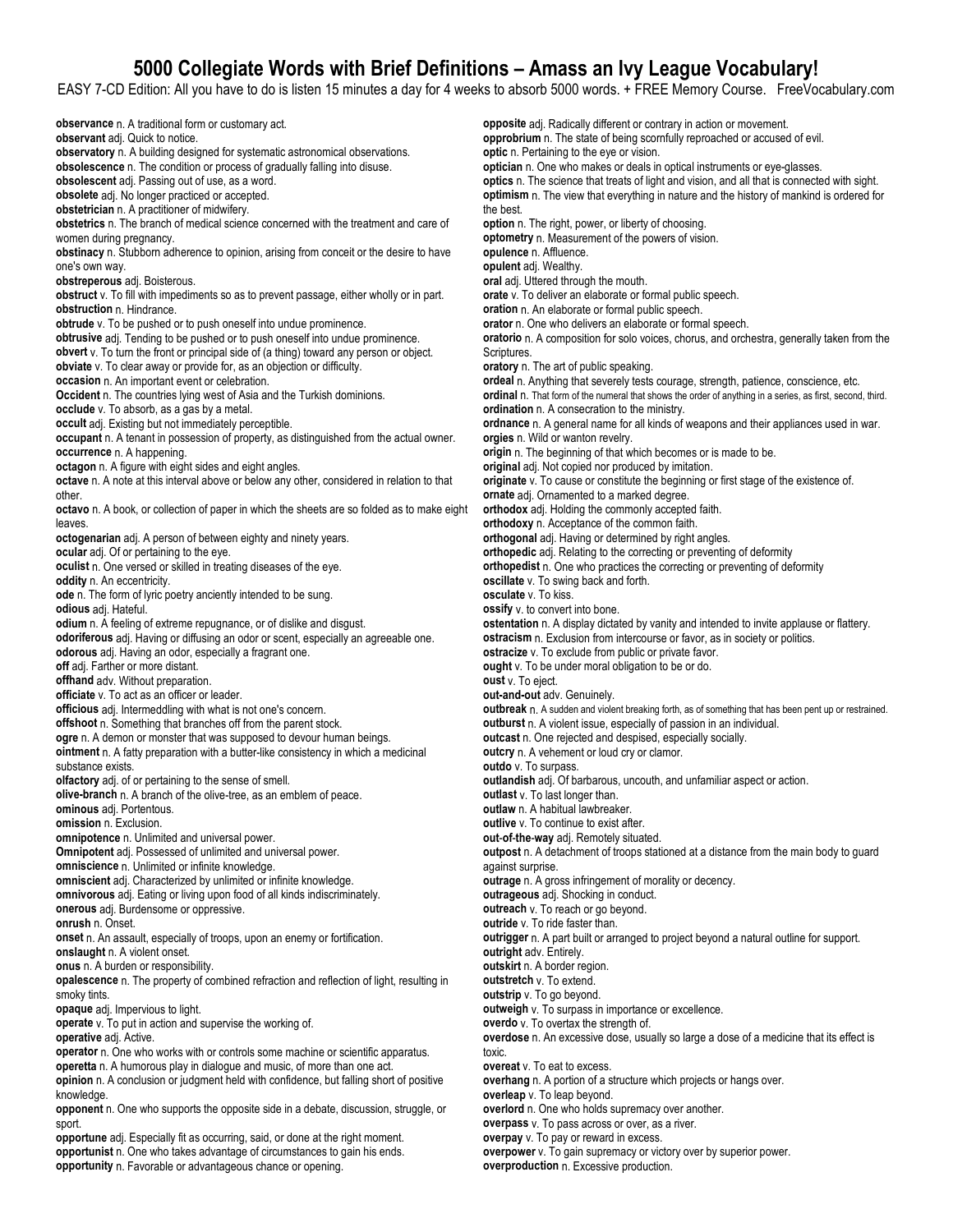EASY 7-CD Edition: All you have to do is listen 15 minutes a day for 4 weeks to absorb 5000 words. + FREE Memory Course. FreeVocabulary.com

**overreach** v. To stretch out too far. **overrun** v. To infest or ravage. **oversee** v. To superintend. **overseer** n. A supervisor. **overshadow** v. To cast into the shade or render insignificant by comparison. **overstride** v. To step beyond. **overthrow** v. To vanquish an established ruler or government. **overtone** n. A harmonic. **overture** n. An instrumental prelude to an opera, oratorio, or ballet. **overweight** n. Preponderance. **pacify** v. To bring into a peaceful state. **packet** n. A bundle, as of letters. **pact** n. A covenant. **pagan** n. A worshiper of false gods. **pageant** n. A dramatic representation, especially a spectacular one. **palate** n. The roof of the mouth. **palatial** adj. Magnificent. **paleontology** n. The branch of biology that treats of ancient life and fossil organisms. **palette** n. A thin tablet, with a hole for the thumb, upon which artists lay their colors for painting. **palinode** n. A retraction. **pall** v. To make dull by satiety. **palliate** v. To cause to appear less guilty. **pallid** adj. Of a pale or wan appearance. **palpable** n. perceptible by feeling or touch. **palsy** n. Paralysis. **paly** adj. Lacking color or brilliancy. **pamphlet** n. A brief treatise or essay, usually on a subject of current interest. **pamphleteer** v. To compose or issue pamphlets, especially controversial ones. **panacea** n. A remedy or medicine proposed for or professing to cure all diseases. **Pan-American** adj. Including or pertaining to the whole of America, both North and South. **pandemic** adj. Affecting a whole people or all classes, as a disease. **pandemonium** n. A fiendish or riotous uproar. **panegyric** n. A formal and elaborate eulogy, written or spoken, of a person or of an act. **panel** n. A rectangular piece set in or as in a frame. **panic** n. A sudden, unreasonable, overpowering fear. **panoply** n. A full set of armor. **panorama** n. A series of large pictures representing a continuous scene. **pantheism** n. The worship of nature for itself or its beauty. **Pantheon** n. A circular temple at Rome with a fine Corinthian portico and a great domed roof. **pantomime** n. Sign-language. **pantoscope** n. A very wide-angled photographic lens. **papacy** n. The official head of the Roman Catholic Church. **papyrus** n. The writing-paper of the ancient Egyptians, and later of the Romans. **parable** n. A brief narrative founded on real scenes or events usually with a moral. **paradox** n. A statement or doctrine seemingly in contradiction to the received belief. **paragon** n. A model of excellence. **parallel** v. To cause to correspond or lie in the same direction and equidistant in all parts. **parallelism** n. Essential likeness. **paralysis** n. Loss of the power of contractility in the voluntary or involuntary muscles. **paralyze** v. To deprive of the power to act. **paramount** adj. Supreme in authority. **paramour** n. One who is unlawfully and immorally a lover or a mistress. **paraphernalia** n. Miscellaneous articles of equipment or adornment. **paraphrase** v. Translate freely. **pare** v. To cut, shave, or remove (the outside) from anything. **parentage** n. The relation of parent to child, of the producer to the produced, or of cause to effect. **Pariah** n. A member of a degraded class; a social outcast. **parish** n. The ecclesiastical district in charge of a pastor. **Parisian** adj. Of or pertaining to the city of Paris. **parity** n. Equality, as of condition or rank. **parlance** n. Mode of speech. **parley** v. To converse in. **parliament** n. A legislative body. **parlor** n. A room for reception of callers or entertainment of guests. **parody** v. To render ludicrous by imitating the language of. **paronymous** adj. Derived from the same root or primitive word. **paroxysm** n. A sudden outburst of any kind of activity. **parricide** n. The murder of a parent. **parse** v. To describe, as a sentence, by separating it into its elements and describing each word. **parsimonious** adj. Unduly sparing in the use or expenditure of money. **partible** adj. Separable. clock. **penury** n. Indigence.

**participant** n. One having a share or part. **participate** v. To receive or have a part or share of. **partition** n. That which separates anything into distinct parts. **partisan** adj. Characterized by or exhibiting undue or unreasoning devotion to a party. **passible** adj. Capable of feeling of suffering. **passive** adj. Unresponsive. **pastoral** adj. Having the spirit or sentiment of rural life. **paternal** adj. Fatherly. **paternity** n. Fatherhood. **pathos** n. The quality in any form of representation that rouses emotion or sympathy. **patriarch** n. The chief of a tribe or race who rules by paternal right. **patrician** adj. Of senatorial or noble rank. **patrimony** n. An inheritance from an ancestor, especially from one's father. **patriotism** n. Love and devotion to one's country. **patronize** v. To exercise an arrogant condescension toward. **patronymic** adj. Formed after one's father's name. **patter** v. To mumble something over and over. **paucity** n. Fewness. **pauper** n. One without means of support. **pauperism** n. Dependence on charity. **pavilion** n. An open structure for temporary shelter. **payee** n. A person to whom money has been or is to be paid. **peaceable** adj. Tranquil. **peaceful** adj. Tranquil. **peccable** adj. Capable of sinning. **peccadillo** n. A small breach of propriety or principle. **peccant** adj. Guilty. **pectoral** adj. Pertaining to the breast or thorax. **pecuniary** adj. Consisting of money. **pedagogics** n. The science and art of teaching. **pedagogue** n. A schoolmaster. **pedagogy** n. The science and art of teaching **pedal** n. A lever for the foot usually applied only to musical instruments, cycles, and other machines. **pedant** n. A scholar who makes needless and inopportune display of his learning. **peddle** v. To go about with a small stock of goods to sell. **pedestal** n. A base or support as for a column, statue, or vase. **pedestrian** n. One who journeys on foot. **pediatrics** n. The department of medical science that relates to the treatment of diseases of childhood. **pedigree** n. One's line of ancestors. **peddler** n. One who travels from house to house with an assortment of goods for retail. **peerage** n. The nobility. **peerless** adj. Of unequaled excellence or worth. **peevish** adj. Petulant. (irritable) **pellucid** adj. Translucent. **penalty** n. The consequences that follow the transgression of natural or divine law. **penance** n. Punishment to which one voluntarily submits or subjects himself as an expression of penitence. **penchant** n. A bias in favor of something. **pendant** n. Anything that hangs from something else, either for ornament or for use. **pendulous** adj. Hanging, especially so as to swing by an attached end or part. **pendulum** n. A weight hung on a rod, serving by its oscillation to regulate the rate of a **penetrable** adj. That may be pierced by physical, moral, or intellectual force. **penetrate** v. To enter or force a way into the interior parts of. **penetration** n. Discernment. **peninsular** adj. Pertaining to a piece of land almost surrounded by water. **penitence** n. Sorrow for sin with desire to amend and to atone. **penitential** adj. Pertaining to sorrow for sin with desire to amend and to atone. **pennant** n. A small flag. **pension** n. A periodical allowance to an individual on account of past service done by him/her. **pentagram** n. A figure having five points or lobes. **pentavalent** adj. Quinqeuvalent. **pentad** n. The number five. **pentagon** n. A figure, especially, with five angles and five sides. **pentahedron** n. A solid bounded by five plane faces. **pentameter** n. In prosody, a line of verse containing five units or feet. **pentathlon** n. The contest of five associated exercises in the great games and the same contestants. **penultimate** adj. A syllable or member of a series that is last but one. **penurious** adj. Excessively sparing in the use of money.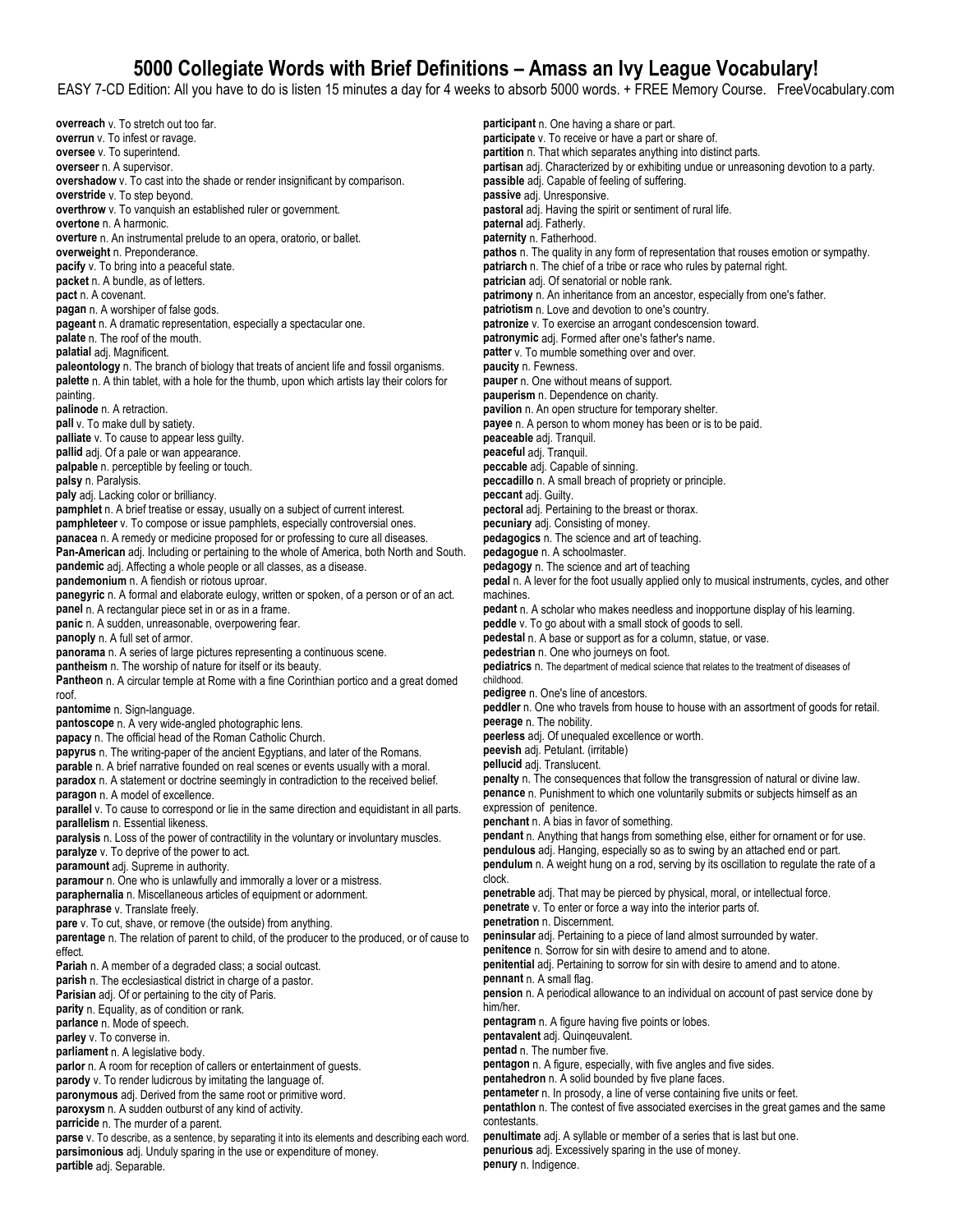EASY 7-CD Edition: All you have to do is listen 15 minutes a day for 4 weeks to absorb 5000 words. + FREE Memory Course. FreeVocabulary.com

**perambulate** v. To walk about. **perceive** v. To have knowledge of, or receive impressions concerning, through the medium of the body senses. **perceptible** adj. Cognizable. **perception** n. Knowledge through the senses of the existence and properties of matter or the external world. **percipience** n. The act of perceiving. **percipient** n. One who or that which perceives. **percolate** v. To filter. **percolator** n. A filter. **percussion** n. The sharp striking of one body against another. **peremptory** adj. Precluding question or appeal. **perennial** adj. Continuing though the year or through many years. **perfectible** adj. Capable of being made perfect. **perfidy** n. Treachery. **perforate** v. To make a hole or holes through. **perform** v. To accomplish. **perfumery** n. The preparation of perfumes. **perfunctory** adj. Half-hearted. **perhaps** adv. Possibly. **perigee** n. The point in the orbit of the moon when it is nearest the earth. **periodicity** n. The habit or characteristic of recurrence at regular intervals. **peripatetic** adj. Walking about. **perjure** v. To swear falsely to. **perjury** n. A solemn assertion of a falsity. **permanence** n. A continuance in the same state, or without any change that destroys the essential form or nature. **permanent** adj. Durable. **permeate** v. To pervade. **permissible** adj. That may be allowed. **permutation** n. Reciprocal change, different ordering of same items. **pernicious** adj. Tending to kill or hurt. **perpendicular** adj. Straight up and down. **perpetrator** n. The doer of a wrong or a criminal act. **perpetuate** v. To preserve from extinction or oblivion. **perquisite** n. Any profit from service beyond the amount fixed as salary or wages. **persecution** n. Harsh or malignant oppression. **perseverance** n. A persistence in purpose and effort. **persevere** v. To continue striving in spite of discouragements. **persiflage** n. Banter. **persist** v. To continue steadfast against opposition. **persistence** n. A fixed adherence to a resolve, course of conduct, or the like. **personage** n. A man or woman as an individual, especially one of rank or high station. **personal** adj. Not general or public. **personality** n. The attributes, taken collectively, that make up the character and nature of an individual. **personnel** n. The force of persons collectively employed in some service. **perspective** n. The relative importance of facts or matters from any special point of view. **perspicacious** adj. Astute. **perspicacity** n. Acuteness or discernment. **perspicuous** adj. Lucid. **perspiration** n. Sweat. **perspire** v. To excrete through the pores of the skin. **persuade** v. To win the mind of by argument, eloquence, evidence, or reflection. **persuadable** adj. capable of influencing to action by entreaty, statement, or anything that moves the feelings. **pertinacious** adj. Persistent or unyielding. **pertinacity** n. Unyielding adherence. **pertinent** adj. Relevant. **perturb** v. To disturb greatly. **perturbation** n. Mental excitement or confusion. **perusal** n. The act of reading carefully or thoughtfully. **pervade** v. To pass or spread through every part. **pervasion** n. The state of spreading through every part. **pervasive** adj. Thoroughly penetrating or permeating. **perverse** adj. Unreasonable. **perversion** n. Diversion from the true meaning or proper purpose. **perversity** n. Wickedness. **pervert** n. One who has forsaken a doctrine regarded as true for one esteemed false. **pervious** adj. Admitting the entrance or passage of another substance. **pestilence** n. A raging epidemic. **pestilent** adj. Having a malign influence or effect. **pestilential** adj. having the nature of or breeding pestilence. **peter** v. To fail or lose power, efficiency, or value. **petrify** v. To convert into a substance of stony hardness and character. **petulance** n. The character or condition of being impatient, capricious or petulant. **petulant** adj. Displaying impatience. **pharmacopoeia** n. A book containing the formulas and methods of preparation of medicines for the use of druggists. **pharmacy** n. The art or business of compounding and dispensing medicines. **phenomenal** adj. Extraordinary or marvelous. **phenomenon** n. Any unusual occurrence. **philander** v. To play at courtship with a woman. **philanthropic** adj. Benevolent. **philanthropist** n. One who endeavors to help his fellow men. **philanthropy** n. Active humanitarianism. **philately** n. The study and collection of stamps. **philharmonic** adj. Fond of music. **philogynist** n. One who is fond of women. **philologist** n. An expert in linguistics. **philology** n. The study of language in connection with history and literature. **philosophize** v. To seek ultimate causes and principles. **philosophy** n. The general principles, laws, or causes that furnish the rational explanation of anything. **phlegmatic** adj. Not easily roused to feeling or action. **phonetic** adj. Representing articulate sounds or speech. **phonic** adj. Pertaining to the nature of sound. **phonogram** n. A graphic character symbolizing an articulate sound. **phonology** n. The science of human vocal sounds. **phosphorescence** n. The property of emitting light. **photoelectric** adj. Pertaining to the combined action of light and electricity. **photometer** n. Any instrument for measuring the intensity of light or comparing the intensity of two lights. **photometry** n. The art of measuring the intensity of light. **physicist** n. A specialist in the science that treats of the phenomena associated with matter and energy. **physics** n. The science that treats of the phenomena associated with matter and energy. **physiocracy** n. The doctrine that land and its products are the only true wealth. **physiognomy** n. The external appearance merely. **physiography** n. Description of nature. **physiology** n. The science of organic functions. **physique** n. The physical structure or organization of a person. **picayune** adj. Of small value. **piccolo** n. A small flute. **piece** n. A loose or separated part, as distinguished from the whole or the mass. **piecemeal** adv. Gradually. **pillage** n. Open robbery, as in war. **pillory** n. A wooden framework in which an offender is fastened to boards and is exposed to public scorn. **pincers** n. An instrument having two lever-handles and two jaws working on a pivot. **pinchers** n. An instrument having two jaws working on a pivot. **pinnacle** n. A high or topmost point, as a mountain-peak. **pioneer** n. One among the first to explore a country. **pious** adj. Religious. **pique** v. To excite a slight degree of anger in. **piteous** adj. Compassionate. **pitiable** adj. Contemptible. **pitiful** adj. Wretched. **pitiless** adj. Hard-hearted. **pittance** n. Any small portion or meager allowance. **placate** v. To bring from a state of angry or hostile feeling to one of patience or friendliness. **placid** adj. Serene. **plagiarism** n. The stealing of passages from the writings of another and publishing them as one's own. **planisphere** n. A polar projection of the heavens on a chart. **plasticity** n. The property of some substances through which the form of the mass can readily be changed. **platitude** n. A written or spoken statement that is flat, dull, or commonplace. **plaudit** n. An expression of applause. **plausible** adj. Seeming likely to be true, though open to doubt. **playful** adj. Frolicsome. **playwright** n. A maker of plays for the stage. **plea** n. An argument to obtain some desired action. **pleasant** adj. Agreeable. **pleasurable** adj. Affording gratification. **plebeian** adj. Common. **pledgee** n. The person to whom anything is pledged.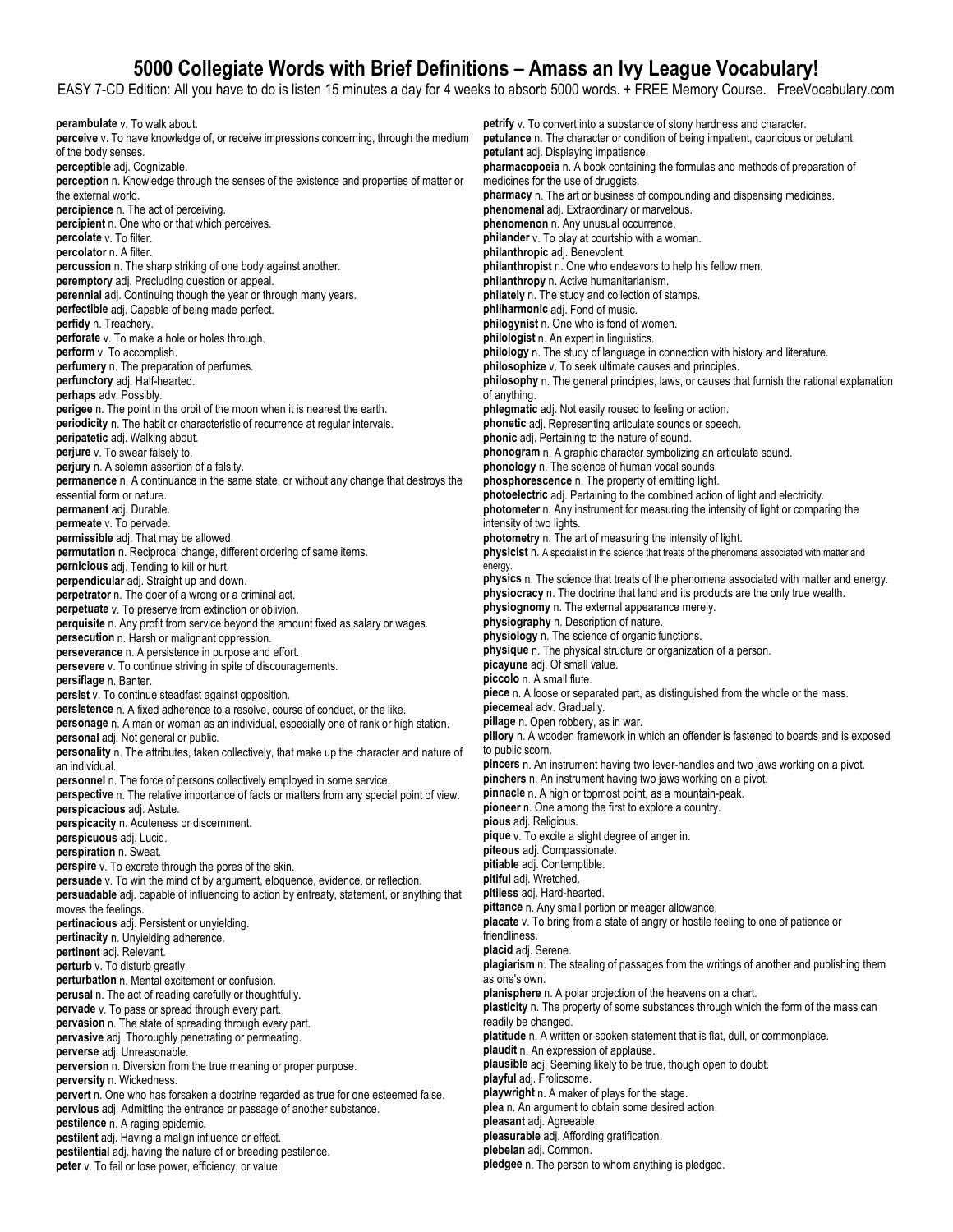EASY 7-CD Edition: All you have to do is listen 15 minutes a day for 4 weeks to absorb 5000 words. + FREE Memory Course. FreeVocabulary.com

**pledgeor** n. One who gives a pledge. **plenary** adj. Entire. **plenipotentiary** n. A person fully empowered to transact any business. **plenitude** n. Abundance. **plenteous** adj. Abundant. **plumb** n. A weight suspended by a line to test the verticality of something. **plummet** n. A piece of lead for making soundings, adjusting walls to the vertical. **pluperfect** adj. Expressing past time or action prior to some other past time or action. **plural** adj. Containing or consisting of more than one. **plurality** n. A majority. **plutocracy** n. A wealthy class in a political community who control the government by means of their money. **pneumatic** adj. Pertaining to or consisting of air or gas. **poesy** n. Poetry. **poetaster** n. An inferior poet. **poetic** adj. Pertaining to poetry. **poetics** n. The rules and principles of poetry. **poignancy** n. Severity or acuteness, especially of pain or grief. **poignant** adj. Severely painful or acute to the spirit. **poise** n. Equilibrium. **polar** adj. Pertaining to the poles of a sphere, especially of the earth. **polemics** n. The art of controversy or disputation. **pollen** n. The fine dust-like grains or powder formed within the anther of a flowering plant. **pollute** v. To contaminate. **polyarchy** n. Government by several or many persons of what-ever class. **polycracy** n. The rule of many. **polygamy** n. the fact or condition of having more than one wife or husband at once. **polyglot** adj. Speaking several tongues. **polygon** n. A figure having many angles. **polyhedron** n. A solid bounded by plane faces, especially by more than four. **polysyllable** adj. Having several syllables, especially more than three syllables. **polytechnic** adj. Pertaining to, embracing, or practicing many arts. **polytheism** n. The doctrine or belief that there are more gods than one. **pommel** v. To beat with something thick or bulky. **pomposity** n. The quality of being marked by an assumed stateliness and impressiveness of manner. **pompous** adj. Marked by an assumed stateliness and impressiveness of manner. **ponder** v. To meditate or reflect upon. **ponderous** adj. Unusually weighty or forcible. **pontiff** n. The Pope. **populace** n. The common people. **populous** adj. Containing many inhabitants, especially in proportion to the territory. **portend** v. To indicate as being about to happen, especially by previous signs. **portent** n. Anything that indicates what is to happen. **portfolio** n. A portable case for holding writing-materials, drawings, etc. **posit** v. To present in an orderly manner. **position** n. The manner in which a thing is placed. **positive** adj. Free from doubt or hesitation. **posse** n. A force of men. **possess** v. To own. **possession** n. The having, holding, or detention of property in one's power or command. **possessive** adj. Pertaining to the having, holding, or detention of property in one's power or command. **possessor** n. One who owns, enjoys, or controls anything, as property. **possible** adj. Being not beyond the reach of power natural, moral, or supernatural. **postdate** v. To make the date of any writing later than the real date. **posterior** n. The hinder part. **postgraduate** adj. Pertaining to studies that are pursued after receiving a degree. **postscript** n. Something added to a letter after the writer's signature. **potency** n. Power. **potent** adj. Physically powerful. **potentate** n. One possessed of great power or sway. **potential** n. Anything that may be possible. **potion** n. A dose of liquid medicine. **powerless** adj. Impotent. **practicable** adj. Feasible. **prate** v. To talk about vainly or foolishly. **prattle** v. To utter in simple or childish talk. **preamble** n. A statement introductory to and explanatory of what follows. **precarious** adj. Perilous. **precaution** n. A provision made in advance for some possible emergency or danger. **precede** v. To happen first. **precedence** n. Priority in place, time, or rank. **precedent** n. An instance that may serve as a guide or basis for a rule. **precedential** adj. Of the nature of an instance that may serve as a guide or basis for a rule.

**precession** n. The act of going forward. **precipice** n. A high and very steep or approximately vertical cliff. **precipitant** adj. Moving onward quickly and heedlessly. **precipitate** v. To force forward prematurely. **precise** adj. Exact. **precision** n. Accuracy of limitation, definition, or adjustment. **preclude** v. To prevent. **precocious** adj. Having the mental faculties prematurely developed. **precursor** n. A forerunner or herald. **predatory** adj. Prone to pillaging. **predecessor** n. An incumbent of a given office previous to another. **predicament** n. A difficult, trying situation or plight. **predicate** v. To state as belonging to something. **predict** v. To foretell. **prediction** n. A prophecy. **predominance** n. Ascendancy or preponderance. **predominant** adj. Superior in power, influence, effectiveness, number, or degree. **predominate** v. To be chief in importance, quantity, or degree. **preeminence** n. Special eminence. **preempt** v. To secure the right of preference in the purchase of public land. **preemption** n. The right or act of purchasing before others. **preengage** v. To preoccupy. **preestablish** v. To settle or arrange beforehand. **preexist** v. To exist at a period or in a state earlier than something else. **preexistence** n. Existence antecedent to something. **preface** n. A brief explanation or address to the reader, at the beginning of a book. **prefatory** adj. Pertaining to a brief explanation to the reader at the beginning of a book. **prefer** v. To hold in higher estimation. **preferable** adj. More desirable than others. **preference** n. An object of favor or choice. **preferential** adj. Possessing, giving, or constituting preference or priority. **preferment** n. Preference. **prefix** v. To attach at the beginning. **prehensible** adj. Capable of being grasped. **prehensile** adj. Adapted for grasping or holding. **prehension** n. The act of laying hold of or grasping. **prejudice** n. A judgment or opinion formed without due examination of the facts. **prelacy** n. A system of church government. **prelate** n. One of a higher order of clergy having direct authority over other clergy. **prelude** n. An introductory or opening performance. **premature** adj. Coming too soon. **premier** adj. First in rank or position. **premise** n. A judgment as a conclusion. **premonition** n. Foreboding. **preoccupation** n. The state of having the mind, attention, or inclination preoccupied. **preoccupy** v. To fill the mind of a person to the exclusion of other subjects. **preordain** v. To foreordain. **preparation** n. An act or proceeding designed to bring about some event. **preparatory** adj. Having to do with what is preliminary. **preponderant** adj. Prevalent. **preponderate** v. To exceed in influence or power. **prepossession** n. A preconceived liking. **preposterous** adj. Utterly ridiculous or absurd. **prerogative** adj. Having superior rank or precedence. **presage** v. To foretell. **prescience** n. Knowledge of events before they take place. **prescient** adj. Foreknowing. **prescript** adj. Prescribed as a rule or model. **prescriptible** adj. Derived from authoritative direction. **prescription** n. An authoritative direction. **presentient** adj. Perceiving or feeling beforehand. **presentiment** n. Foreboding. **presentment** n. Semblance. **preservation** n. Conservation. **presumption** n. That which may be logically assumed to be true until disproved. **presumptuous** adj. Assuming too much. **pretension** n. A bold or presumptuous assertion. **pretentious** adj. Marked by pretense, conceit, or display. **preternatural** adj. Extraordinary. **pretext** n. A fictitious reason or motive. **prevalence** n. Frequency. **prevalent** adj. Of wide extent or frequent occurrence.

**prevaricate** v. To use ambiguous or evasive language for the purpose of deceiving or diverting attention.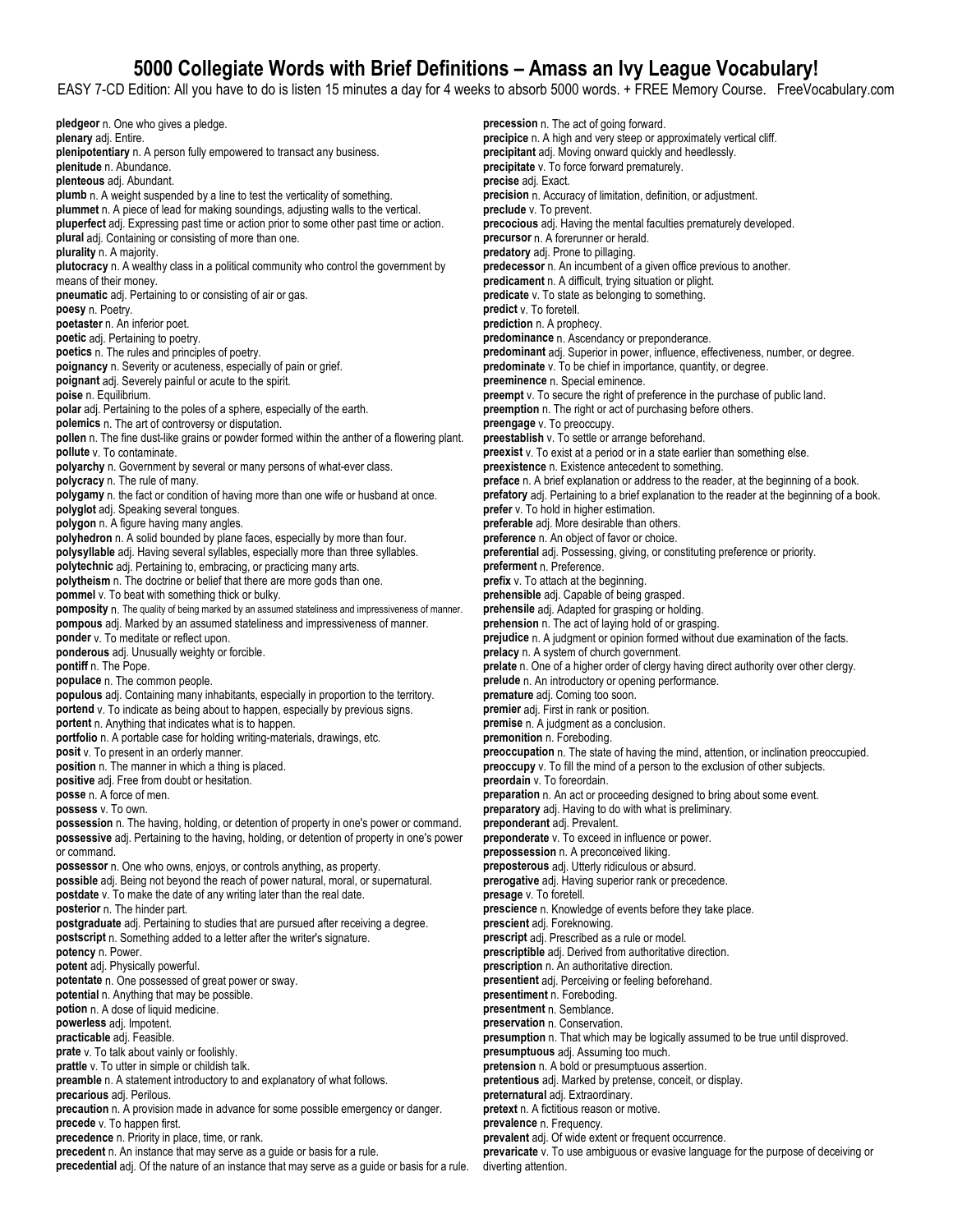EASY 7-CD Edition: All you have to do is listen 15 minutes a day for 4 weeks to absorb 5000 words. + FREE Memory Course. FreeVocabulary.com

**prevention** n. Thwarting. **prickle** v. To puncture slightly with fine, sharp points. **priggish** adj. Conceited. **prim** adj. Stiffly proper. **prima** adj. First. **primer** n. An elementary reading-book for children. **primeval** adj. Belonging to the first ages. **primitive** adj. Pertaining to the beginning or early times. **principal** adj. Most important. **principality** n. The territory of a reigning prince. **principle** n. A general truth or proposition. **priory** n. A monastic house. **pristine** adj. Primitive. **privateer** n. A vessel owned and officered by private persons, but carrying on maritime war. **privilege** n. A right or immunity not enjoyed by all, or that may be enjoyed only under special conditions. **privity** n. Knowledge shared with another or others regarding a private matter. **privy** adj. Participating with another or others in the knowledge of a secret transaction. **probate** adj. Relating to making proof, as of a will. **probation** n. Any proceeding designed to ascertain or test character, qualification, or the like. **probe** v. To search through and through. **probity** n. Virtue or integrity tested and confirmed. **procedure** n. A manner or method of acting. **proceed** v. To renew motion or action, as after rest or interruption. **proclamation** n. Any announcement made in a public manner. **procrastinate** v. To put off till tomorrow or till a future time. **procrastination** n. Delay. **proctor** n. An agent acting for another. **prodigal** n. One wasteful or extravagant, especially in the use of money or property. **prodigious** adj. Immense. **prodigy** n. A person or thing of very remarkable gifts or qualities. **productive** adj. Yielding in abundance. **profession** n. Any calling or occupation involving special mental or other special disciplines. **professor** n. A public teacher of the highest grade in a university or college. **proffer** v. To offer to another for acceptance. **proficiency** n. An advanced state of acquirement, as in some knowledge, art, or science. **proficient** adj. Possessing ample and ready knowledge or of skill in any art, science, or industry. **profile** n. An outline or contour. **profiteer** n. One who profits. **profligacy** n. Shameless viciousness. **profligate** adj. Abandoned to vice. **profuse** adj. Produced or displayed in overabundance. **progeny** n. Offspring. **progression** n. A moving forward or proceeding in course. **prohibition** n. A decree or an order forbidding something. **prohibitionist** n. One who favors the prohibition by law of the manufacture and sale of alcoholic beverages. **prohibitory** adj. Involving or equivalent to prohibition, especially of the sale of alcoholic beverages. **projection** n. A prominence. **proletarian** n. A person of the lowest or poorest class. **prolific** adj. Producing offspring or fruit. **prolix** adj. Verbose. **prologue** n. A prefatory statement or explanation to a poem, discourse, or performance. **prolong** v. To extend in time or duration. **promenade** v. To walk for amusement or exercise. **prominence** n. The quality of being noticeable or distinguished. **prominent** adj. Conspicuous in position, character, or importance. **promiscuous** adj. Brought together without order, distinction, or design (for sex). **promissory** adj. Expressing an engagement to pay. **promontory** n. A high point of land extending outward from the coastline into the sea. **promoter** n. A furtherer, forwarder, or encourager. **promulgate** v. To proclaim. **propaganda** n. Any institution or systematic scheme for propagating a doctrine or system. **propagate** v. To spread abroad or from person to person. **propel** v. To drive or urge forward. **propellant** adj. Propelling. **propeller** n. One who or that which propels. **prophecy** n. Any prediction or foretelling. **prophesy** v. To predict or foretell, especially under divine inspiration and guidance. **propitious** adj. Kindly disposed. **prosaic** adj. Unimaginative. **protective** adj. Sheltering. **protector** n. A defender. special judgment. treaty. cell. **protract** v. To prolong. **protuberant** adj. Bulging. experience. **proximately** adv. Immediately. **prudence** n. Caution. **pudgy** adj. Small and fat. **puerile** adj. Childish. **pugnacious** adj. Quarrelsome. expiatory suffering. **purloin** v. To steal. **purport** n. Intent. **purveyor** n. one who supplies

**proportionate** adj. Being in proportion. **propriety** n. Accordance with recognized usage, custom, or principles. **propulsion** n. A driving onward or forward. **proscenium** n. That part of the stage between the curtain and the orchestra. **proscribe** v. To reject, as a teaching or a practice, with condemnation or denunciation. **proscription** n. Any act of condemnation and rejection from favor and privilege. **proselyte** n. One who has been won over from one religious belief to another. **prosody** n. The science of poetical forms. **prospector** n. One who makes exploration, search, or examination, especially for minerals. **prospectus** n. A paper or pamphlet containing information of a proposed undertaking. **prostrate** adj. Lying prone, or with the head to the ground. **protagonist** n. A leader in any enterprise or contest. **protection** n. Preservation from harm, danger, annoyance, or any other evil. **protégé** n. One specially cared for and favored by another usually older person. **Protestant** n. A Christian who denies the authority of the Pope and holds the right of **protomartyr** n. The earliest victim in any cause. **protocol** n. A declaration or memorandum of agreement less solemn and formal than a **protoplasm** n. The substance that forms the principal portion of an animal or vegetable **prototype** n. A work, original in character, afterward imitated in form or spirit. **protrude** v. To push out or thrust forth. **protrusion** n. The act of protruding. **protuberance** n. Something that swells out from a surrounding surface. **protuberate** v. To swell or bulge beyond the surrounding surface. **proverb** n. A brief, pithy saying, condensing in witty or striking form the wisdom of **provident** adj. Anticipating and making ready for future wants or emergencies. **providential** adj. Effected by divine guidance. **provincial** adj. Uncultured in thought and manner. **proviso** n. A clause in a contract, will, etc., by which its operation is rendered conditional. **provocation** n. An action or mode of conduct that excites resentment. **prowess** n. Strength, skill, and intrepidity in battle. **proxy** n. A person who is empowered by another to represent him or her in a given matter. **prudential** adj. Proceeding or marked by caution. **prudery** n. An undue display of modesty or delicacy. **prurient** adj. Inclined to lascivious thoughts and desires. **pseudapostle** n. A pretended or false apostle. **pseudonym** n. A fictitious name, especially when assumed by a writer. **pseudonymity** n. The state or character of using a fictitious name. **psychiatry** n. The branch of medicine that relates to mental disease. **psychic** adj. Pertaining to the mind or soul. **psychopathic** adj. Morally irresponsible. **psychotherapy** n. The treatment of mental disease. **puissant** adj. Possessing strength. **pulmonary** adj. Pertaining to the lungs. **punctilious** adj. Strictly observant of the rules or forms prescribed by law or custom. **punctual** adj. Observant and exact in points of time. **pungent** adj. Affecting the sense of smell. **pungency** n. The quality of affecting the sense of smell. **punitive** adj. Pertaining to punishment. **pupilage** n. The state or period of being a student. **purgatory** n. An intermediate state where souls are made fit for paradise or heaven by **purl** v. To cause to whirl, as in an eddy. **pusillanimous** adj. Without spirit or bravery. **putrescent** adj. Undergoing decomposition of animal or vegetable matter accompanied by fetid odors. **pyre** n. A heap of combustibles arranged for burning a dead body.

**pyromania** n. An insane propensity to set things on fire.

**pyrotechnic** adj. Pertaining to fireworks or their manufacture.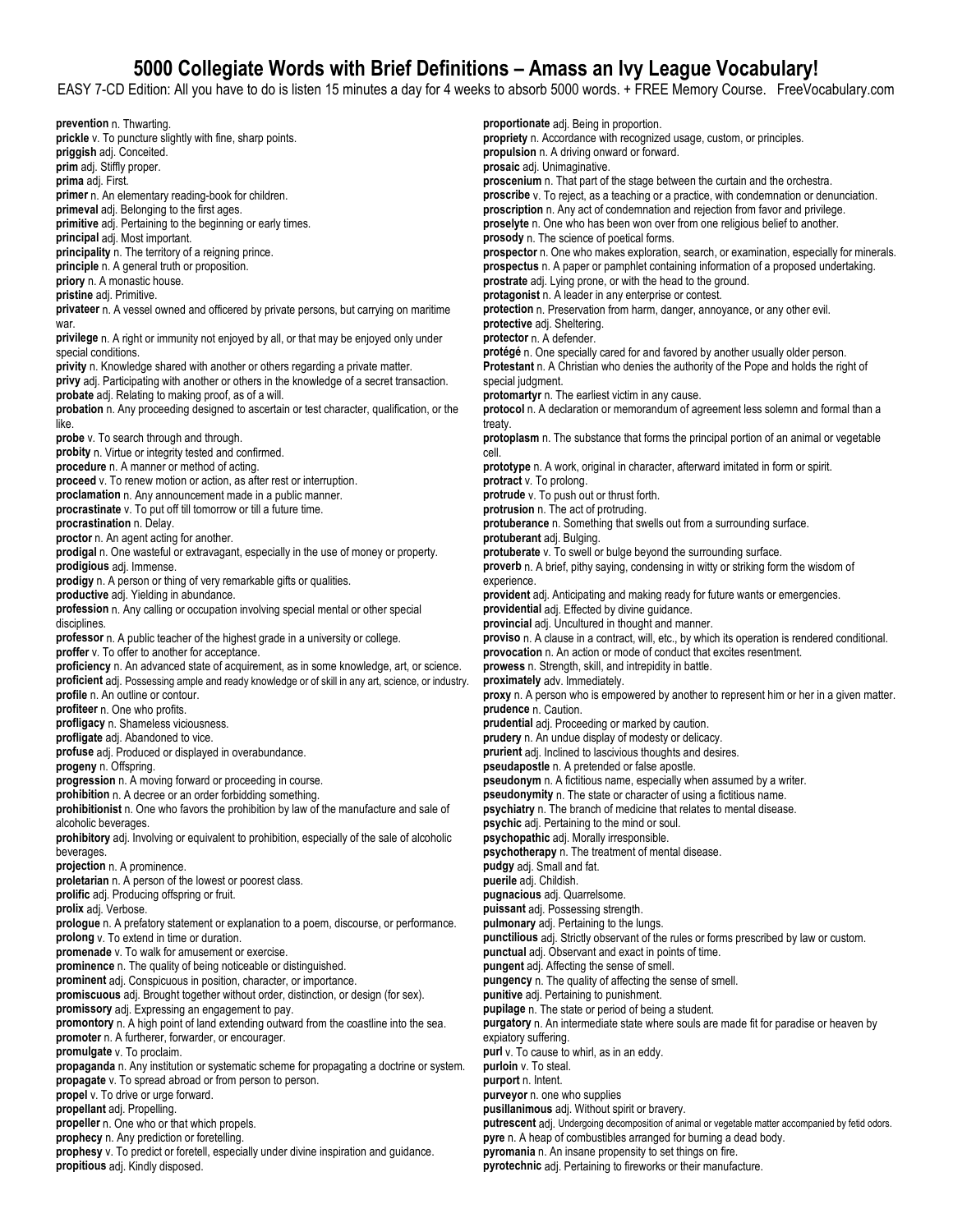EASY 7-CD Edition: All you have to do is listen 15 minutes a day for 4 weeks to absorb 5000 words. + FREE Memory Course. FreeVocabulary.com

**pyx** n. A vessel or casket, usually of precious metal, in which the host is preserved. **quackery** n. Charlatanry **quadrate** v. To divide into quarters. **quadruple** v. To multiply by four. **qualification** n. A requisite for an employment, position, right, or privilege. **qualify** v. To endow or furnish with requisite ability, character, knowledge, skill, or possessions. **qualm** n. A fit of nausea. **quandary** n. A puzzling predicament. **quantity** n. Magnitude. **quarantine** n. The enforced isolation of any person or place infected with contagious disease. **quarrelsome** adj. Irascible. **quarter** n. One of four equal parts into which anything is or may be divided. **quarterly** adj. Occurring or made at intervals of three months. **quartet** n. A composition for four voices or four instruments. **quarto** n. An eight-page newspaper of any size. **quay** n. A wharf or artificial landing-place on the shore of a harbor or projecting into it. **querulous** adj. Habitually complaining. **query** v. To make inquiry. **queue** n. A file of persons waiting in order of their arrival, as for admittance. **quibble** n. An utterly trivial distinction or objection. **quiescence** n. Quiet. **quiescent** adj. Being in a state of repose or inaction. **quiet** adj. Making no noise. **quietus** n. A silencing, suppressing, or ending. **quintessence** n. The most essential part of anything. **quintet** n. Musical composition arranged for five voices or instruments. **quite** adv. Fully. **Quixotic** adj. Chivalrous or romantic to a ridiculous or extravagant degree. **rabid** adj. Affected with rabies or hydrophobia. **racy** adj. Exciting or exhilarating to the mind. **radiance** n. Brilliant or sparkling luster. **radiate** v. To extend in all directions, as from a source or focus. **radical** n. One who holds extreme views or advocates extreme measures. **radix** n. That from or on which something is developed. **raillery** n. Good-humored satire. **ramify** v. To divide or subdivide into branches or subdivisions. **ramose** adj. Branch-like. **rampant** adj. Growing, climbing, or running without check or restraint. **rampart** n. A bulwark or construction to oppose assault or hostile entry. **rancor** n. Malice. **rankle** v. To produce irritation or festering. **rapacious** adj. Disposed to seize by violence or by unlawful or greedy methods. **rapid** adj. Having great speed. **rapine** n. The act of seizing and carrying off property by superior force, as in war. **rapt** adj. Enraptured. **raptorial** adj. Seizing and devouring living prey. **ration** v. To provide with a fixed allowance or portion, especially of food. **rationalism** n. The formation of opinions by relying upon reason alone, independently of authority. **raucous** adj. Harsh. **ravage** v. To lay waste by pillage, rapine, devouring, or other destructive methods. **ravenous** adj. Furiously voracious or hungry. **ravine** n. A deep gorge or hollow, especially one worn by a stream or flow of water. **reaction** n. Tendency towards a former, or opposite state of things, as after reform, revolution, or inflation. **reactionary** adj. Pertaining to, of the nature of, causing, or favoring reaction. **readily** adv. Without objection or reluctance. **readjust** v. To put in order after disarrangement. **ready** adj. In a state of preparedness for any given purpose or occasion. **realism** n. The principle and practice of depicting persons and scenes as they are believed really to exist. **rearrange** v. To arrange again or in a different order. **reassure** v. To give new confidence. **rebellious** adj. Insubordinate. **rebuff** n. A peremptory or unexpected rejection of advances or approaches. **rebuild** v. To build again or anew. **rebut** v. To oppose by argument or a sufficient answer. **recant** v. To withdraw formally one's belief (in something previously believed or maintained). **recapitulate** v. To repeat again the principal points of. **recapture** v. To capture again. **recede** v. To move back or away. **receivable** adj. Capable of being or fit to be received - often money. **receptive** adj. Having the capacity, quality, or ability of receiving, as truths or impressions. **recessive** adj. Having a tendency to go back. **recidivist** n. A confirmed criminal. **reciprocal** adj. Mutually interchangeable or convertible. **reciprocate** v. To give and take mutually. **reciprocity** n. Equal mutual rights and benefits granted and enjoyed. **recitation** n. The act of reciting or repeating, especially in public and from memory. **reck** v. To have a care or thought for. **reckless** adj. Foolishly headless of danger. **reclaim** v. To demand or to obtain the return or restoration of. **recline** v. To cause to assume a leaning or recumbent attitude or position. **recluse** n. One who lives in retirement or seclusion. **reclusory** n. A hermitage. **recognizance** n. An acknowledgment entered into before a court with condition to do some particular act. **recognize** v. To recall the identity of (a person or thing). **recoil** v. To start back as in dismay, loathing, or dread. **recollect** v. To recall the knowledge of. **reconcilable** adj. Capable of being adjusted or harmonized. **reconnoiter** v. To make a preliminary examination of for military, surveying, or geological purposes. **reconsider** v. To review with care, especially with a view to a reversal of previous action. **reconstruct** v. To rebuild. **recourse** n. Resort to or application for help in exigency or trouble. **recover** v. To regain. **recreant** n. A cowardly or faithless person. **recreate** v. To refresh after labor. **recrudescence** n. The state of becoming raw or sore again. **recrudescent** adj. Becoming raw or sore again. **recruit** v. To enlist men for military or naval service. **rectify** v. To correct. **rectitude** n. The quality of being upright in principles and conduct. **recuperate** v. To recover. **recur** v. To happen again or repeatedly, especially at regular intervals. **recure** v. To cure again. **recurrent** adj. Returning from time to time, especially at regular or stated intervals. **redemption** n. The recovery of what is mortgaged or pledged, by paying the debt. **redolent** adj. Smelling sweet and agreeable. **redolence** n. Smelling sweet and agreeable. **redoubtable** adj. Formidable. **redound** n. Rebound. **redress** v. To set right, as a wrong by compensation or the punishment of the wrong-doer. **reducible** adj. That may be reduced. **redundance** n. Excess. **redundant** adj. Constituting an excess. **reestablish** v. To restore. **refer** v. To direct or send for information or other purpose. **referrer** n. One who refers. **referable** adj. Ascribable. **referee** n. An umpire. **refinery** n. A place where some crude material, as sugar or petroleum, is purified. **reflectible** adj. Capable of being turned back. **reflection** n. The throwing off or back of light, heat, sound, or any form of energy that travels in waves. **reflector** n. A mirror, as of metal, for reflecting light, heat, or sound in a particular direction. **reflexible** adj. Capable of being reflected. **reform** n. Change for the better. **reformer** n. One who carries out a reform. **refract** v. To bend or turn from a direct course. **refractory** adj. Not amenable to control. **refragable** adj. Capable of being refuted. **refringency** n. Power to refract. **refringent** adj. Having the power to refract. **refusal** n. Denial of what is asked. **refute** v. To prove to be wrong. **regale** v. To give unusual pleasure. **regalia** n. pl. The emblems of royalty. **regality** n. Royalty. **regenerate** v. To reproduce. **regent** n. One who is lawfully deputized to administer the government for the time being in the name of the ruler. **regicide** n. The killing of a king or sovereign. **regime** n. Particular conduct or administration of affairs.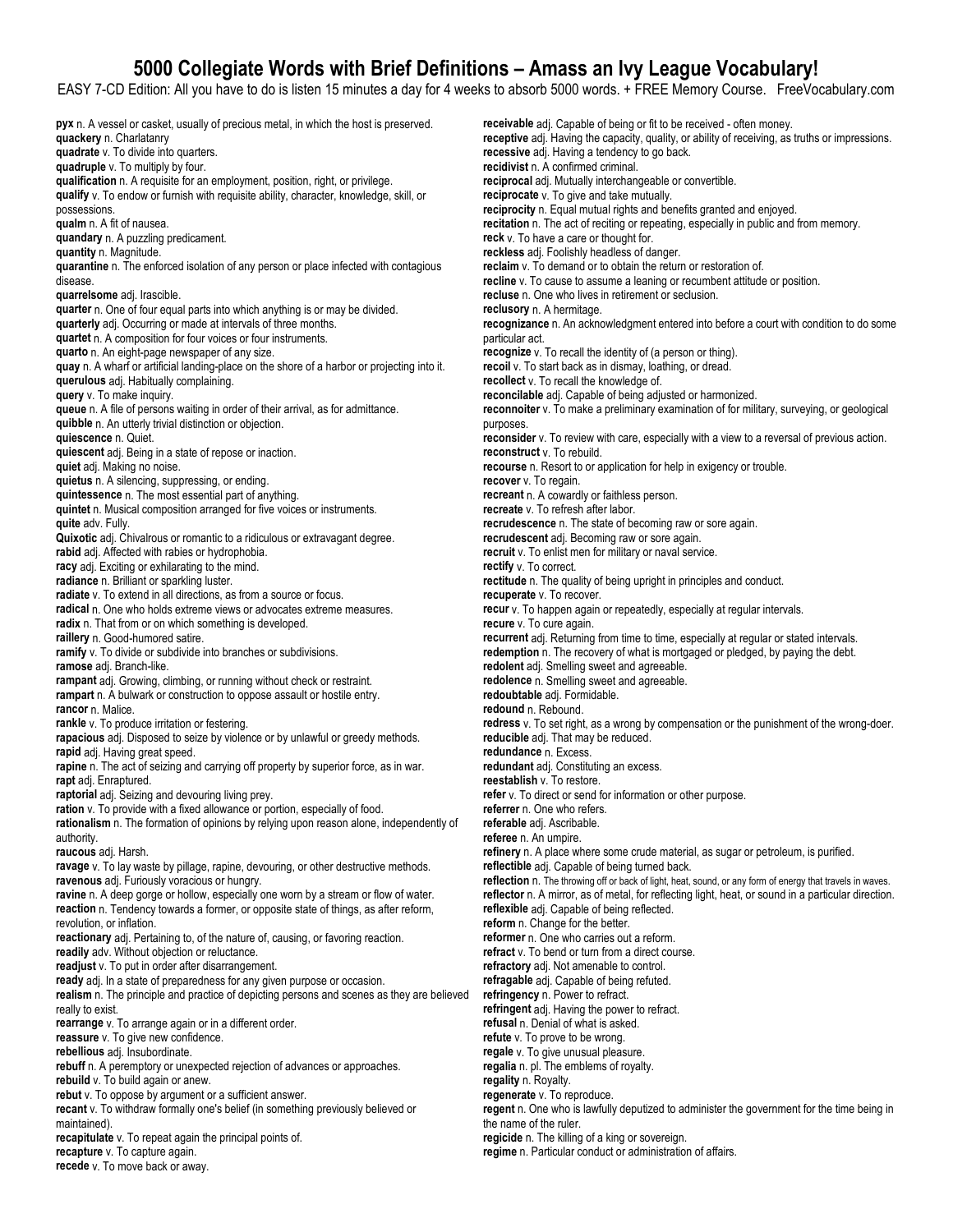EASY 7-CD Edition: All you have to do is listen 15 minutes a day for 4 weeks to absorb 5000 words. + FREE Memory Course. FreeVocabulary.com

**regimen** n. A systematized order or course of living with reference to food, clothing and personal habits. **regiment** n. A body of soldiers. **regnant** adj. Exercising royal authority in one's own right. **regress** v. To return to a former place or condition. **regretful** adj. Feeling, expressive of, or full of regret. **rehabilitate** v. To restore to a former status, capacity, right rank, or privilege. **reign** v. To hold and exercise sovereign power. **reimburse** v. To pay back as an equivalent of what has been expended. **rein** n. A step attached to the bit for controlling a horse or other draft-animal. **reinstate** v. To restore to a former state, station, or authority. **reiterate** v. To say or do again and again. **rejoin** v. To reunite after separation. **rejuvenate** v. To restore to youth. **rejuvenescence** n. A renewal of youth. **relapse** v. To suffer a return of a disease after partial recovery. **relegate** v. To send off or consign, as to an obscure position or remote destination. **relent** v. To yield. **relevant** adj. Bearing upon the matter in hand. **reliance** n. Dependence. **reliant** adj. Having confidence. **relinquish** v. To give up using or having. **reliquary** n. A casket, coffer, or repository in which relics are kept. **relish** v. To like the taste or savor of. **reluctance** n. Unwillingness. **reluctant** adj. Unwilling. **remembrance** n. Recollection. **reminiscence** n. The calling to mind of incidents within the range of personal knowledge or experience. **reminiscent** adj. Pertaining to the recollection of matters of personal interest. **remiss** adj. Negligent. **remission** n. Temporary diminution of a disease. **remodel** v. Reconstruct. **remonstrance** n. Reproof. **remonstrant** adj. Having the character of a reproof. **remonstrate** v. To present a verbal or written protest to those who have power to right or prevent a wrong. **remunerate** v. To pay or pay for. **remuneration** n. Compensation. **Renaissance** n. The revival of letters, and then of art, which marks the transition from medieval to modern time. **rendezvous** n. A prearranged place of meeting. **rendition** n. Interpretation. **renovate** v. To restore after deterioration, as a building. **renunciation** n. An explicit disclaimer of a right or privilege. **reorganize** v. To change to a more satisfactory form of organization. **reparable** adj. Capable of repair. **reparation** n. The act of making amends, as for an injury, loss, or wrong. **repartee** n. A ready, witty, or apt reply. **repeal** v. To render of no further effect. **repel** v. To force or keep back in a manner, physically or mentally. **repellent** adj. Having power to force back in a manner, physically or mentally. **repentance** n. Sorrow for something done or left undone, with desire to make things right by undoing the wrong. **repertory** n. A place where things are stored or gathered together. **repetition** n. The act of repeating. **repine** v. To indulge in fretfulness and faultfinding. **replenish** v. To fill again, as something that has been emptied. **replete** adj. Full to the uttermost. **replica** n. A duplicate executed by the artist himself, and regarded, equally with the first, as an original. **repository** n. A place in which goods are stored. **reprehend** v. To find fault with. **reprehensible** adj. Censurable. **reprehension** n. Expression of blame. **repress** v. To keep under restraint or control. **repressible** adj. Able to be kept under restraint or control. **reprieve** v. To grant a respite from punishment to. **reprimand** v. To chide or rebuke for a fault. **reprisal** n. Any infliction or act by way of retaliation on an enemy. **reprobate** n. One abandoned to depravity and sin. **reproduce** v. To make a copy of. **reproduction** n. The process by which an animal or plant gives rise to another of its kind. **reproof** n. An expression of disapproval or blame personally addressed to one censured. **repudiate** v. To refuse to have anything to do with.

**repugnance** n. Thorough dislike. **repugnant** adj. Offensive to taste and feeling. **repulse** n. The act of beating or driving back, as an attacking or advancing enemy. **repulsive** adj. Grossly offensive. **repute** v. To hold in general opinion. **requiem** n. A solemn mass sung for the repose of the souls of the dead. **requisite** adj. Necessary. **requital** n. Adequate return for good or ill. **requite** v. To repay either good or evil to, as to a person. **rescind** v. To make void, as an act, by the enacting authority or a superior authority. **reseat** v. To place in position of office again. **resemblance** n. Similarity in quality or form. **resent** v. To be indignant at, as an injury or insult. **reservoir** n. A receptacle where a quantity of some material, especially of a liquid or gas, may be kept. **residue** n. A remainder or surplus after a part has been separated or otherwise treated. **resilience** n. The power of springing back to a former position **resilient** adj. Having the quality of springing back to a former position. **resistance** n. The exertion of opposite effort or effect. **resistant** adj. Offering or tending to produce resistance. **resistive** adj. Having or exercising the power of resistance. **resistless** adj. Powerless. **resonance** n. The quality of being able to reinforce sound by sympathetic vibrations. **resonance** adj. Able to reinforce sound by sympathetic vibrations. **resonate** v. To have or produce resonance. **resource** n. That which is restored to, relied upon, or made available for aid or support. **respite** n. Interval of rest. **resplendent** adj. Very bright. **respondent** adj. Answering. **restitution** n. Restoration of anything to the one to whom it properly belongs. **resumption** n. The act of taking back, or taking again. **resurgent** adj. Surging back or again. **resurrection** n. A return from death to life **resuscitate** v. To restore from apparent death. **retaliate** v. To repay evil with a similar evil. **retch** v. To make an effort to vomit. **retention** n. The keeping of a thing within one's power or possession. **reticence** n. The quality of habitually keeping silent or being reserved in utterance. **reticent** adj. Habitually keeping silent or being reserved in utterance. **retinue** n. The body of persons who attend a person of importance in travel or public appearance. **retort** n. A retaliatory speech. **retouch** v. To modify the details of. **retrace** v. To follow backward or toward the place of beginning, as a track or marking. **retract** v. To recall or take back (something that one has said). **retrench** v. To cut down or reduce in extent or quantity. **retrieve** v. To recover something by searching. **retroactive** adj. Operative on, affecting, or having reference to past events, transactions, responsibilities. **retrograde** v. To cause to deteriorate or to move backward. **retrogression** n. A going or moving backward or in a reverse direction. **retrospect** n. A view or contemplation of something past. **retrospective** adj. Looking back on the past. **reunite** v. To unite or join again, as after separation. **revelation** n. A disclosing, discovering, or making known of what was before secret, private, or unknown. **revere** v. To regard with worshipful veneration. **reverent** adj. Humble. **reversion** n. A return to or toward some former state or condition. **revert** v. To return, or turn or look back, as toward a former position or the like. **revile** v. To heap approach or abuse upon. **revisal** n. Revision. **revise** v. To examine for the correction of errors, or for the purpose of making changes. **revocation** n. Repeal. **revoke** v. To rescind. **rhapsody** n. Rapt or rapturous utterance. **rhetoric** n. The art of discourse. **rhetorician** n. A showy writer or speaker. **ribald** adj. Indulging in or manifesting coarse indecency or obscenity. **riddance** n. The act or ridding or delivering from something undesirable. **ridicule** n. Looks or acts expressing amused contempt. **ridiculous** adj. Laughable and contemptible. **rife** adj. Abundant. **righteousness** n. Rectitude. **rightful** adj. Conformed to a just claim according to established laws or usage.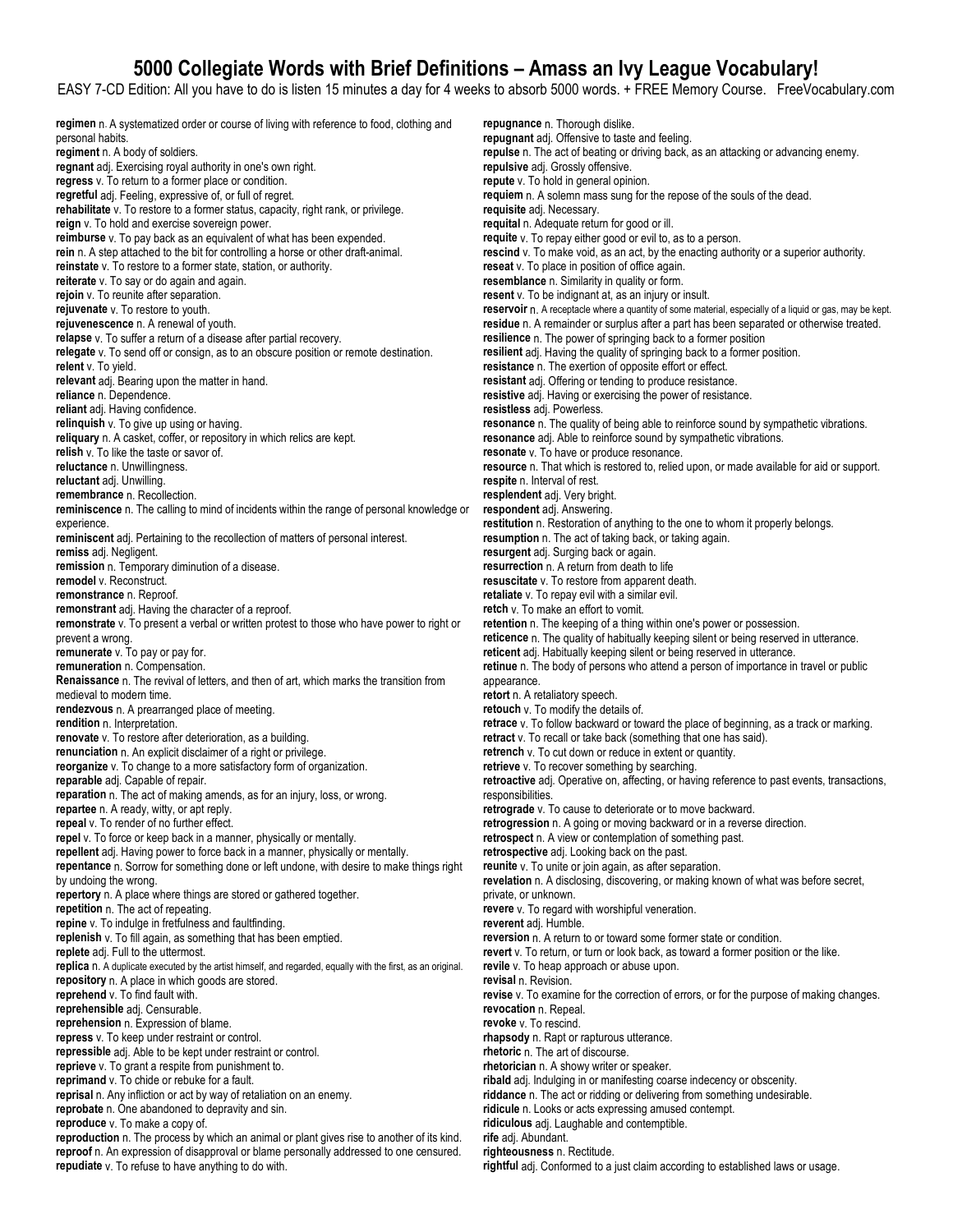EASY 7-CD Edition: All you have to do is listen 15 minutes a day for 4 weeks to absorb 5000 words. + FREE Memory Course. FreeVocabulary.com

**rigmarole** n. Nonsense. **rigor** n. Inflexibility. **rigorous** adj. Uncompromising. **ripplet** n. A small ripple, as of water. **risible** adj. capable of exciting laughter. **rivulet** n. A small stream or brook. **robust** adj. Characterized by great strength or power of endurance. **rondo** n. A musical composition during which the first part or subject is repeated several times. **rookery** n. A place where crows congregate to breed. **rotary** adj. Turning around its axis, like a wheel, or so constructed as to turn thus. **rotate** v. To cause to turn on or as on its axis, as a wheel. **rote** n. Repetition of words or sounds as a means of learning them, with slight attention. **rotund** adj. Round from fullness or plumpness. **rudimentary** adj. Being in an initial, early, or incomplete stage of development. **rue** v. To regret extremely. **ruffian** adj. A lawless or recklessly brutal fellow. **ruminant** adj. Chewing the cud. **ruminate** v. To chew over again, as food previously swallowed and regurgitated. **rupture** v. To separate the parts of by violence. **rustic** adj. Characteristic of dwelling in the country. **ruth** n. Sorrow for another's misery. **sacrifice** v. To make an offering of to deity, especially by presenting on an altar. **sacrificial** adj. Offering or offered as an atonement for sin. **sacrilege** n. The act of violating or profaning anything sacred. **sacrilegious** adj. Impious. **safeguard** v. To protect. **sagacious** adj. Able to discern and distinguish with wise perception. **salacious** adj. Having strong sexual desires. salience n. The condition of standing out distinctly. **salient** adj. Standing out prominently. **saline** adj. Constituting or consisting of salt. **salutary** adj. Beneficial. **salutation** n. Any form of greeting, hailing, or welcome, whether by word or act. **salutatory** n. The opening oration at the commencement in American colleges. **salvage** n. Any act of saving property. **salvo** n. A salute given by firing all the guns, as at the funeral of an officer. **sanctimonious** adj. Making an ostentatious display or hypocritical pretense of holiness or piety. sanction v. To approve authoritatively. **sanctity** n. Holiness. **sanguinary** adj. Bloody. **sanguine** adj. Having the color of blood. **sanguineous** adj. Consisting of blood. sapid adj. Affecting the sense of taste. **sapience** n. Deep wisdom or knowledge. **sapient** adj. Possessing wisdom. **sapiential** adj. Possessing wisdom. **saponaceous** adj. Having the nature or quality of soap. **sarcasm** n. Cutting and reproachful language. sarcophagus n. A stone coffin or a chest-like tomb. **sardonic** adj. Scornfully or bitterly sarcastic. **satiate** v. To satisfy fully the appetite or desire of. **satire** n. The employment of sarcasm, irony, or keenness of wit in ridiculing vices. **satiric** adj. Resembling poetry, in which vice, incapacity ,or corruption is held up to ridicule. **satirize** v. To treat with sarcasm or derisive wit. satyr n. A very lascivious person. **savage** n. A wild and uncivilized human being. savor v. To perceive by taste or smell. **scabbard** n. The sheath of a sword or similar bladed weapon. **scarcity** n. Insufficiency of supply for needs or ordinary demands. **scholarly** adj. Characteristic of an erudite person. **scholastic** adj. Pertaining to education or schools. **scintilla** n. The faintest ray. **scintillate** v. To emit or send forth sparks or little flashes of light. **scope** n. A range of action or view. **scoundrel** n. A man without principle. **scribble** n. Hasty, careless writing. **scribe** n. One who writes or is skilled in writing. **script** n. Writing or handwriting of the ordinary cursive form. **Scriptural** adj. Pertaining to, contained in, or warranted by the Holy Scriptures. **scruple** n. Doubt or uncertainty regarding a question of moral right or duty. **scrupulous** adj. Cautious in action for fear of doing wrong. **scurrilous** adj. Grossly indecent or vulgar.

scuttle v. To sink (a ship) by making holes in the bottom. scythe n. A long curved blade for mowing, reaping, etc. séance n. A meeting of spirituals for consulting spirits. **sear** v. To burn on the surface. **sebaceous** adj. Pertaining to or appearing like fat. **secant** adj. Cutting, especially into two parts. **secede** v. To withdraw from union or association, especially from a political or religious body. **secession** n. Voluntary withdrawal from fellowship, especially from political or religious bodies. seclude v. To place, keep, or withdraw from the companionship of others. **seclusion** n. Solitude. **secondary** adj. Less important or effective than that which is primary. **secondly** adv. In the second place in order or succession. **second-rate** adj. Second in quality, size, rank, importance, etc. **secrecy** n. Concealment. **secretary** n. One who attends to correspondence, keeps records. or does other writing for others. **secretive** adj. Having a tendency to conceal. **sedate** adj. Even-tempered. **sedentary** adj. Involving or requiring much sitting. sediment n. Matter that settles to the bottom of a liquid. **sedition** n. Conduct directed against public order and the tranquility of the state. **seditious** adj. Promotive of conduct directed against public order and the tranquility of the state. seduce v. To entice to surrender chastity. **sedulous** adj. Persevering in effort or endeavor. **seer** n. A prophet. seethe v. To be violently excited or agitated. seignior n. A title of honor or respectful address, equivalent to sir. **seismograph** n. An instrument for recording the phenomena of earthquakes. **seize** v. To catch or take hold of suddenly and forcibly. **selective** adj. Having the power of choice. **self**-**respect** n. Rational self-esteem. **semblance** n. Outward appearance. **semicivilized** adj. Half-civilized. **semiconscious** adj. Partially conscious. **semiannual** adj. Recurring at intervals of six months. **semicircle** n. A half-circle. **seminar** n. Any assemblage of pupils for real research in some specific study under a teacher. **seminary** n. A special school, as of theology or pedagogics. **senile** adj. Peculiar to or proceeding from the weakness or infirmity of old age. **sensation** n. A condition of mind resulting from spiritual or inherent feeling. **sense** n. The signification conveyed by some word, phrase, or action. **sensibility** n. Power to perceive or feel. **sensitive** adj. Easily affected by outside operations or influences. **sensorium** n. The sensory apparatus. **sensual** adj. Pertaining to the body or the physical senses. **sensuous** adj. Having a warm appreciation of the beautiful or of the refinements of luxury. sentence n. A related group of words containing a subject and a predicate and expressing a complete thought. **sentience** n. Capacity for sensation or sense-perception. **sentient** adj. Possessing the power of sense or sense-perception. **sentinel** n. Any guard or watch stationed for protection. **separable** adj. Capable of being disjoined or divided. **separate** v. To take apart. **separatist** n. A seceder. **septennial** adj. Recurring every seven years. sepulcher n. A burial-place. **sequacious** adj. Ready to be led. **sequel** n. That which follows in consequence of what has previously happened. **sequence** n. The order in which a number or persons, things, or events follow one another in space or time. **sequent** adj. Following in the order of time. sequester v. To cause to withdraw or retire, as from society or public life. **sequestrate** v. To confiscate. **sergeant** n. A non-commissioned military officer ranking next above a corporal. **sergeant-at-arms** n. An executive officer in legislative bodies who enforces the orders of the presiding officer. **sergeant-major** n. The highest non-commissioned officer in a regiment. **service** n. Any work done for the benefit of another. **serviceable** adj. Durable. **servitude** n. Slavery.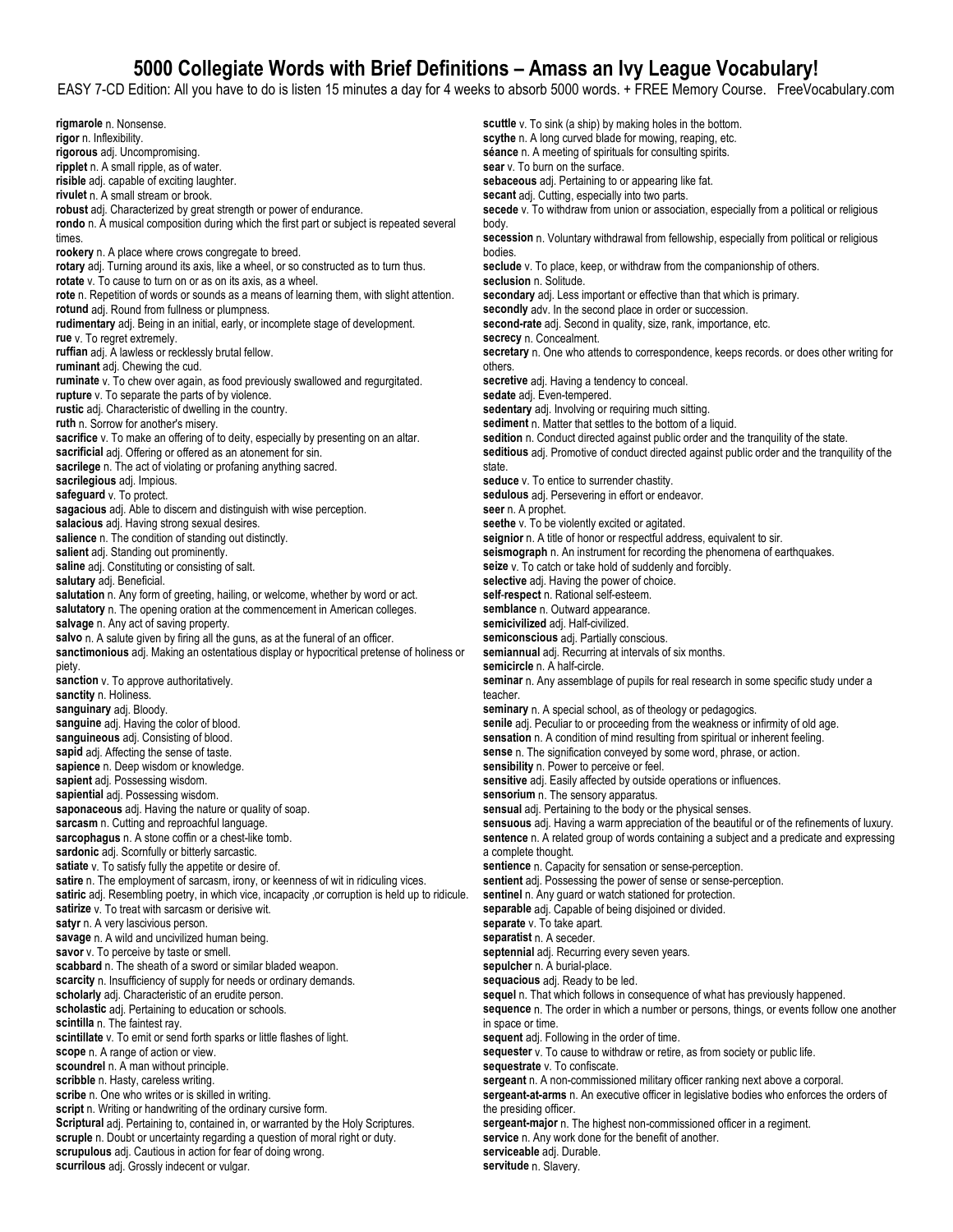EASY 7-CD Edition: All you have to do is listen 15 minutes a day for 4 weeks to absorb 5000 words. + FREE Memory Course. FreeVocabulary.com

**severance** n. Separation. **severely** adv. Extremely. **sextet** n. A band of six singers or players. **sextuple** adj. Multiplied by six. **sheer** adj. Absolute. **shiftless** adj. Wanting in resource, energy, or executive ability. **shrewd** adj. Characterized by skill at understanding and profiting by circumstances. **shriek** n. A sharp, shrill outcry or scream, caused by agony or terror. **shrinkage** n. A contraction of any material into less bulk or dimension. **shrivel** v. To draw or be drawn into wrinkles. **shuffle** n. A mixing or changing the order of things. **sibilance** n. A hissing sound. **sibilant** adj. Made with a hissing sound. sibilate v. To give a hissing sound to, as in pronouncing the letter s. **sidelong** adj. Inclining or tending to one side. **sidereal** adj. Pertaining to stars or constellations. **siege** n. A beleaguerment. **significance** n. Importance. **significant** adj. Important, especially as pointing something out. **signification** n. The meaning conveyed by language, actions, or signs. **similar** adj. Bearing resemblance to one another or to something else. **simile** n. A comparison which directs the mind to the representative object itself. **similitude** n. Similarity. **simplify** v. To make less complex or difficult. **simulate** v. Imitate. **simultaneous** adj. Occurring, done, or existing at the same time. **sinecure** n. Any position having emoluments with few or no duties. **singe** v. To burn slightly or superficially. **sinister** adj. Evil. sinuosity n. The quality of curving in and out. **sinuous** adj. Curving in and out. **sinus** n. An opening or cavity. **siren** n. A sea-nymph, described by Homer as dwelling between the island of Circe and Scylla. **sirocco** n. hot winds from Africa. **sisterhood** n. A body of sisters united by some bond of sympathy or by a religious vow. **skeptic** n. One who doubts any statements. **skepticism** n. The entertainment of doubt concerning something. skiff n. Usually, a small light boat propelled by oars. **skirmish** n. Desultory fighting between advanced detachments of two armies. **sleight** n. A trick or feat so deftly done that the manner of performance escapes observation. **slight** adj. Of a small importance or significance. **slothful** adj. Lazy. sluggard n. A person habitually lazy or idle. **sociable** adj. Inclined to seek company. **socialism** n. A theory of civil polity that aims to secure the reconstruction of society. **socialist** adj. One who advocates reconstruction of society by collective ownership of land and capital. **sociology** n. The philosophical study of society. **Sol** n. The sun. **solace** n. Comfort in grief, trouble, or calamity. **solar** adj. Pertaining to the sun. **solder** n. A fusible alloy used for joining metallic surfaces or margins. soldier n. A person engaged in military service. **solecism** n. Any violation of established rules or customs. solicitor n. One who represents a client in court of justice; an attorney. **solicitude** n. Uneasiness of mind occasioned by desire, anxiety, or fear. **soliloquy** n. A monologue. solstice n. The time of year when the sun is at its greatest declination. **soluble** adj. Capable of being dissolved, as in a fluid. **solvent** adj. Having sufficient funds to pay all debts. **somber** adj. Gloomy. **somniferous** adj. Tending to produce sleep. **somnolence** n. Oppressive drowsiness. **somnolent** adj. Sleepy. **sonata** n. An instrumental composition. **sonnet** n. A poem of fourteen decasyllabic or octosyllabiclines expressing two successive phrases. **sonorous** adj. Resonant. **soothsayer** n. One who claims to have supernatural insight or foresight. **sophism** n. A false argument understood to be such by the reasoner himself and intentionally used to deceive **sophistical** adj. Fallacious. **sophisticate** v. To deprive of simplicity of mind or manner.

**sophistry** n. Reasoning sound in appearance only, especially when designedly deceptive. **soprano** n. A woman's or boy's voice of high range. sorcery n. Witchcraft. **sordid** adj. Of degraded character or nature. **souvenir** n. A token of remembrance. **sparse** adj. Thinly diffused. **Spartan** adj. Exceptionally brave; rigorously severe. **spasmodic** adj. Convulsive. **specialize** v. To assume an individual or specific character, or adopt a singular or special course. **specialty** n. An employment limited to one particular line of work. **specie** n. A coin or coins of gold, silver, copper, or other metal. **species** n. A classificatory group of animals or plants subordinate to a genus. **specimen** n. One of a class of persons or things regarded as representative of the class. **specious** adj. Plausible. **spectator** n. One who beholds or looks on. **specter** n. Apparition. **spectrum** n. An image formed by rays of light or other radiant energy. **speculate** v. To pursue inquiries and form conjectures. **speculator** n. One who makes an investment that involves a risk of loss, but also a chance of profit. sphericity n. The state or condition of being a sphere. **spheroid** n. A body having nearly the form of a sphere. **spherometer** n. An instrument for measuring curvature or radii of spherical surfaces. **spinous** adj. Having spines. **spinster** n. A woman who has never been married. **spontaneous** adj. Arising from inherent qualities or tendencies without external efficient cause. **sprightly** adj. Vivacious. **spurious** adj. Not genuine. **squabble** v. To quarrel. **squalid** adj. Having a dirty, mean, poverty-stricken appearance. **squatter** n. One who settles on land without permission or right. **stagnant** adj. Not flowing: said of water, as in a pool. **stagnate** v. To become dull or inert. stagnation n. The condition of not flowing or not changing. **stagy** adj. Having a theatrical manner. **staid** adj. Of a steady and sober character. stallion n. An uncastrated male horse, commonly one kept for breeding. **stanchion** n. A vertical bar, or a pair of bars, used to confine cattle in a stall. **stanza** n. A group of rimed lines, usually forming one of a series of similar divisions in a poem. **statecraft** n. The art of conducting state affairs. **static** adj. Pertaining to or designating bodies at rest or forces in equilibrium. statics n. The branch of mechanics that treats of the relations that subsist among forces in order. **stationary** adj. Not moving. statistician n. One who is skilled in collecting and tabulating numerical facts. **statuesque** adj. Having the grace, pose, or quietude of a statue. **statuette** n. A figurine. **stature** n. The natural height of an animal body. **statute** n. Any authoritatively declared rule, ordinance, decree, or law. **stealth** n. A concealed manner of acting. **stellar** adj. Pertaining to the stars. **steppe** n. One of the extensive plains in Russia and Siberia. **sterling** adj. Genuine. **stifle** v. To smother. **stigma** n. A mark of infamy or token of disgrace attaching to a person as the result of evildoing. **stiletto** n. A small dagger. **stimulant** n. Anything that rouses to activity or to quickened action. **stimulate** v. To rouse to activity or to quickened action. stimulus n. Incentive. **stingy** adj. Cheap, unwilling to spend money. **stipend** n. A definite amount paid at stated periods in compensation for services or as an allowance. **Stoicism** n. The principles or the practice of the Stoics-being very even tempered in success and failure. **stolid** adj. Expressing no power of feeling or perceiving. **strait** n. A narrow passage of water connecting two larger bodies of water. **stratagem** n. Any clever trick or device for obtaining an advantage. **stratum** n. A natural or artificial layer, bed, or thickness of any substance or material. **streamlet** n. Rivulet.

**stringency** n. Strictness.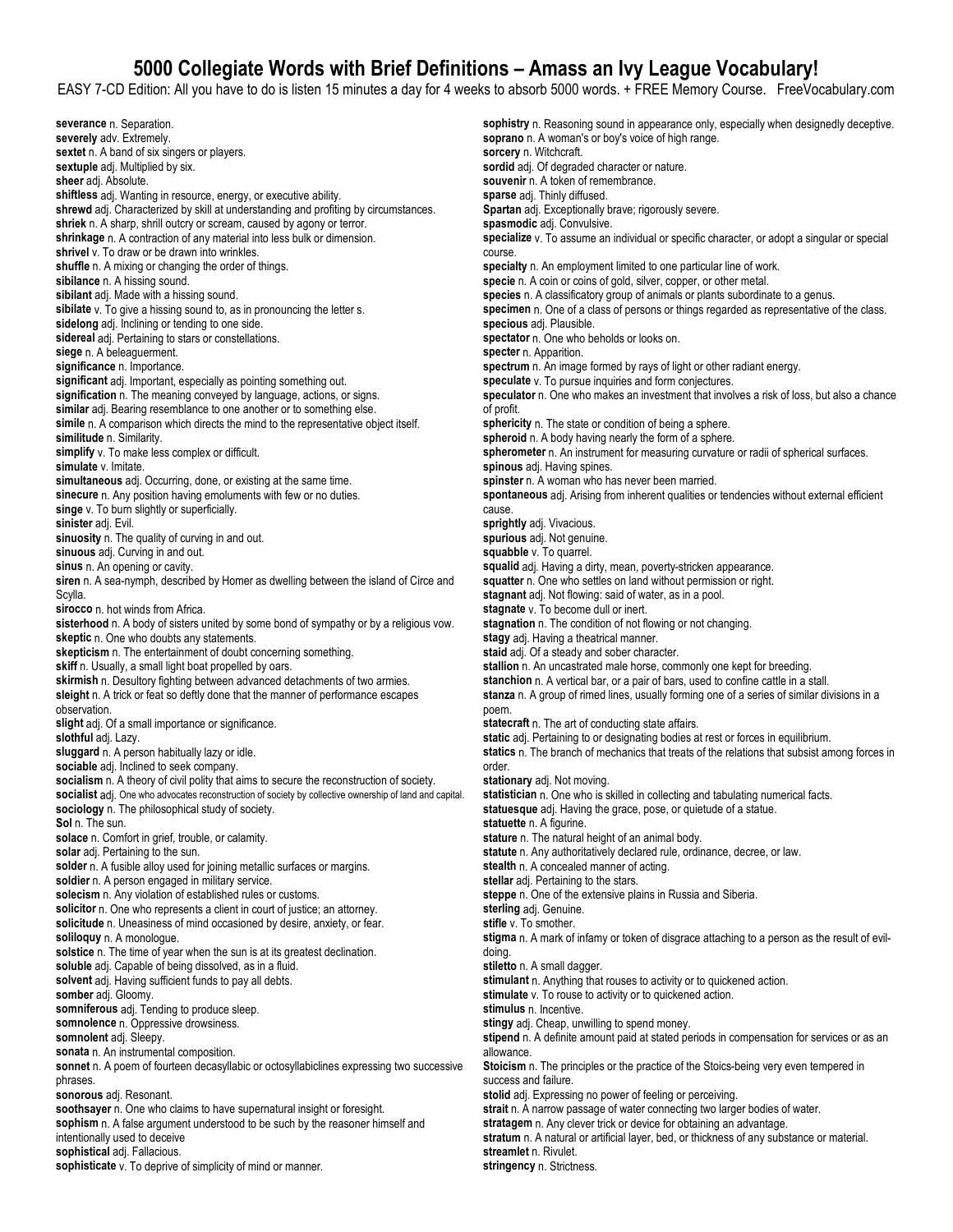EASY 7-CD Edition: All you have to do is listen 15 minutes a day for 4 weeks to absorb 5000 words. + FREE Memory Course. FreeVocabulary.com

**stringent** adj. Rigid. **stripling** n. A mere youth. **studious** adj. Having or showing devotion to the acquisition of knowledge. **stultify** v. To give an appearance of foolishness to. **stupendous** adj. Of prodigious size, bulk, or degree. **stupor** n. Profound lethargy. **suasion** n. The act of persuading. **suave** adj. Smooth and pleasant in manner. **subacid** adj. Somewhat sharp or biting. **subaquatic** adj. Being, formed, or operating under water. **subconscious** adj. Being or occurring in the mind, but without attendant consciousness or conscious perception. **subjacent** adj. Situated directly underneath. **subjection** n. The act of bringing into a state of submission. **subjugate** v. To conquer. **subliminal** adj. Being beneath the threshold of consciousness. **sublingual** adj. Situated beneath the tongue. **submarine** adj. Existing, done, or operating beneath the surface of the sea. **submerge** v. To place or plunge under water. **submergence** n. The act of submerging. **submersible** adj. Capable of being put underwater. **submersion** n. The act of submerging. **submission** n. A yielding to the power or authority of another. **submittal** n. The act of submitting. **subordinate** adj. Belonging to an inferior order in a classification. **subsequent** adj. Following in time. **subservience** n. The quality, character, or condition of being servilely following another's behests. **subservient** adj. Servilely following another's behests. **subside** v. To relapse into a state of repose and tranquility. **subsist** v. To be maintained or sustained. **subsistence** n. Sustenance. **substantive** adj. Solid. subtend v. To extend opposite to. **subterfuge** n. Evasion. **subterranean** adj. Situated or occurring below the surface of the earth. **subtle** adj. Discriminating. **subtrahend** n. That which is to be subtracted. **subversion** n. An overthrow, as from the foundation. subvert v. To bring to ruin. **succeed** v. To accomplish what is attempted or intended. **success** n. A favorable or prosperous course or termination of anything attempted. **successful** adj. Having reached a high degree of worldly prosperity. **successor** n. One who or that which takes the place of a predecessor or preceding thing. **succinct** adj. Concise. **succulent** adj. Juicy. succumb v. To cease to resist. **sufferance** n. Toleration. **sufficiency** n. An ample or adequate supply. **suffrage** n. The right or privilege of voting. **suffuse** v. To cover or fill the surface of. **suggestible** adj. That can be suggested. **suggestive** adj. Stimulating to thought or reflection. **summary** n. An abstract. **sumptuous** adj. Rich and costly. **superabundance** n. An excessive amount. **superadd** v. To add in addition to what has been added. **superannuate** v. To become deteriorated or incapacitated by long service. **superb** adj. Sumptuously elegant. **supercilious** adj. Exhibiting haughty and careless contempt. **superficial** adj. Knowing and understanding only the ordinary and the obvious. **superfluity** n. That part of anything that is in excess of what is needed. **superfluous** adj. Being more than is needed. superheat v. To heat to excess. **superintend** v. To have the charge and direction of, especially of some work or movement. **superintendence** n. Direction and management. **superintendent** n. One who has the charge and direction of, especially of some work or movement. superlative n. That which is of the highest possible excellence or eminence. **supernatural** adj. Caused miraculously or by the immediate exercise of divine power. **supernumerary** adj. Superfluous. **supersede** v. To displace. **supine** adj. Lying on the back. **supplant** v. To take the place of.

**supple** adj. Easily bent. **supplementary** adj. Being an addition to. **supplicant** n. One who asks humbly and earnestly. **supplicate** v. To beg. **supposition** n. Conjecture. **suppress** v. To prevent from being disclosed or punished. **suppressible** adj. Capable of being suppressed. **suppression** n. A forcible putting or keeping down. **supramundane** adj. Supernatural. **surcharge** n. An additional amount charged. **surety** n. Security for payment or performance. **surfeit** v. To feed to fullness or to satiety. **surmise** v. To conjecture. surmount v. To overcome by force of will. **surreptitious** adj. Clandestine. **surrogate** n. One who or that which is substituted for or appointed to act in place of another. **surround** v. To encircle. **surveyor** n. A land-measurer. **susceptibility** n. A specific capability of feeling or emotion. **susceptible** adj. Easily under a specified power or influence. **suspense** n. Uncertainty. **suspension** n. A hanging from a support. **suspicious** adj. Inclined to doubt or mistrust. **sustenance** n. Food. **swarthy** adj. Having a dark hue, especially a dark or sunburned complexion. **Sybarite** n. A luxurious person. **sycophant** n. A servile flatterer, especially of those in authority or influence. **syllabic** adj. Consisting of that which is uttered in a single vocal impulse. **syllabication** n. Division of words into that which is uttered in a single vocal impulse. **syllable** n. That which is uttered in a single vocal impulse. **syllabus** n. Outline of a subject, course, lecture, or treatise. **sylph** n. A slender, graceful young woman or girl. **symmetrical** adj. Well-balanced. **symmetry** n. Relative proportion and harmony. **sympathetic** adj. Having a fellow-feeling for or like feelings with another or others. **sympathize** v. To share the sentiments or mental states of another. **symphonic** adj. Characterized by a harmonious or agreeable mingling of sounds. **symphonious** adj. Marked by a harmonious or agreeable mingling of sounds. **symphony** n. A harmonious or agreeable mingling of sounds. **synchronism** n. Simultaneousness. **syndicate** n. An association of individuals united for the prosecution of some enterprise. **syneresis** n. The coalescence of two vowels or syllables, as e'er for ever. **synod** n. An ecclesiastical council. **synonym** n. A word having the same or almost the same meaning as some other. **synopsis** n. A syllabus or summary. **systematic** adj. Methodical. **tableau** n. An arrangement of inanimate figures representing a scene from real life. **tacit** adj. Understood. **taciturn** adj. Disinclined to conversation. **tack** n. A small sharp-pointed nail. **tact** n. Fine or ready mental discernment shown in saying or doing the proper thing. **tactician** n. One who directs affairs with skill and shrewdness. **tactics** n. Any maneuvering or adroit management for effecting an object. **tangency** n. The state of touching. **tangent** adj. Touching. **tangible** adj. Perceptible by touch. **tannery** n. A place where leather is tanned. **tantalize** v. To tease. **tantamount** adj. Having equal or equivalent value, effect, or import. **tapestry** n. A fabric to which a pattern is applied with a needle, designed for ornamental hangings. **tarnish** v. To lessen or destroy the luster of in any way. **taut** adj. Stretched tight. **taxation** n. A levy, by government, of a fixed contribution. **taxidermy** n. The art or process of preserving dead animals or parts of them. **technic** adj. Technical. **technicality** n. Something peculiar to a particular art, trade, or the like. **technique** n. Manner of performance. **technography** n. The scientific description or study of human arts and industries in their historic development. **technology** n. The knowledge relating to industries and manufactures. **teem** v. To be full to overflowing. **telepathy** n. Thought-transference.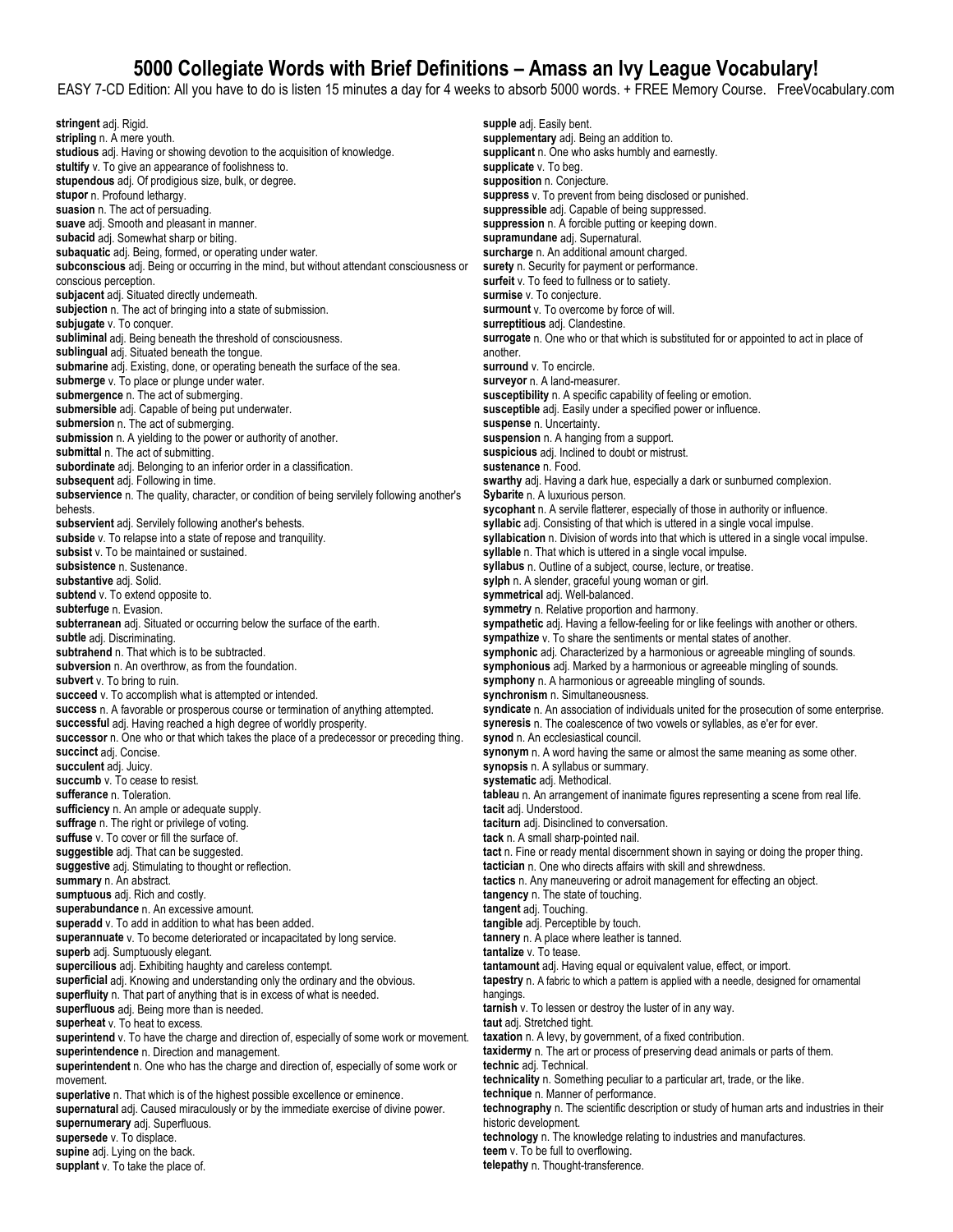EASY 7-CD Edition: All you have to do is listen 15 minutes a day for 4 weeks to absorb 5000 words. + FREE Memory Course. FreeVocabulary.com

**telephony** n. The art or process of communicating by telephone. **telescope** v. To drive together so that one slides into the another like the sections of a spyglass. **telltale** adj. That gives warning or information. **temerity** n. Recklessness. **temporal** adj. Pertaining to or concerned with the affairs of the present life. **temporary** adj. Lasting for a short time only. **temporize** v. To pursue a policy of delay. **tempt** v. To offer to (somebody) an inducement to do wrong. **tempter** n. An allurer or enticer to evil. **tenacious** adj. Unyielding. **tenant** n. An occupant. **tendency** n. Direction or inclination, as toward some objector end. **tenet** n. Any opinion, principle, dogma, or doctrine that a person believes or maintains as true. **tenor** n. A settled course or manner of progress. **tense** adj. Strained to stiffness. **tentative** adj. Done as an experiment. **tenure** n. The term during which a thing is held. **tercentenary** adj. Pertaining to a period of 300 years. **termagant** adj. Violently abusive and quarrelsome. **terminal** adj. Pertaining to or creative of a boundary, limit. **terminate** v. To put an end or stop to. **termination** n. The act of ending or concluding. **terminus** n. The final point or goal. **terrify** v. To fill with extreme fear. **territorial** adj. Pertaining to the domain over which a sovereign state exercises jurisdiction. **terse** adj. Pithy. **testament** n. A will. **testator** n. The maker of a will. **testimonial** n. A formal token of regard, often presented in public. **thearchy** n. Government by a supreme deity. **theism** n. Belief in God. **theocracy** n. A government administered by ecclesiastics. **theocrasy** n. The mixed worship of polytheism. **theologian** n. A professor of divinity. **theological** adj. Based on or growing out of divine revelation. **theology** n. The branch of theological science that treats of God. **theoretical** adj. Directed toward knowledge for its own sake without respect to applications. **theorist** n. One given to speculating. **theorize** v. To speculate. **thereabout** adv. Near that number, quantity, degree, place, or time, approximately. **therefor** adv. For that or this. **thermal** adj. Of or pertaining to heat. **thermoelectric** adj. Denoting electricity produced by heat. **thermoelectricity** n. Electricity generated by differences of temperature, **thesis** n. An essay or treatise on a particular subject. **thoroughbred** adj. Bred from the best or purest blood or stock. **thoroughfare** n. A public street or road. **thrall** n. One controlled by an appetite or a passion. **tilth** n. Cultivation. **timbre** n. The quality of a tone, as distinguished from intensity and pitch. **timorous** adj. Lacking courage. **tincture** n. A solution, usually alcoholic, of some principle used in medicine. **tinge** n. A faint trace of color. **tipsy** adj. Befuddled with drinks. **tirade** n. Harangue. **tireless** adj. Untiring. **tiresome** adj. Wearisome. **Titanic** adj. Of vast size or strength. **toilsome** adj. Laborious. **tolerable** adj. Moderately good. **tolerance** n. Forbearance in judging of the acts or opinions of others. **tolerant** adj. Indulgent. **tolerate** v. To passively permit or put up with. **toleration** n. A spirit of charitable leniency. **topography** n. The art of representing on a map the physical features of any locality or region with accuracy. **torpor** n. Apathy. **torrid** adj. Excessively hot. **tortious** adj. Wrongful. **tortuous** adj. Abounding in irregular bends or turns. **torturous** adj. Marked by extreme suffering. **tractable** adj. Easily led or controlled.

**trait** n. A distinguishing feature or quality. **trajectory** n. The path described by a projectile moving under given forces. **trammel** n. An impediment. **tranquil** adj. Calm. **tranquilize** v. To soothe. **tranquility** n. Calmness. **transalpine** adj. Situated on the other side of the Alps. **transact** v. To do business. **transatlantic** adj. Situated beyond or on the other side of the Atlantic. **transcend** v. To surpass. **transcendent** adj. Surpassing. **transcontinental** adj. Extending or passing across a continent. **transcribe** v. To write over again (something already written) **transcript** n. A copy made directly from an original. **transfer** v. To convey, remove, or cause to pass from one person or place to another. **transferable** adj. Capable of being conveyed from one person or place to another. **transferee** n. The person to whom a transfer is made. **transference** n. The act of conveying from one person or place to another. **transferrer** n. One who or that which conveys from one person or place to another. **transfigure** v. To give an exalted meaning or glorified appearance to. **transfuse** v. To pour or cause to pass, as a fluid, from one vessel to another. **transfusible** adj. Capable of being poured from one vessel to another. **transfusion** n. The act of pouring from one vessel to another. **transgress** v. To break a law. **transience** n. Something that is of short duration. **transient** n. One who or that which is only of temporary existence. **transition** n. Passage from one place, condition, or action to another. **transitory** adj. Existing for a short time only. **translate** v. To give the sense or equivalent of in another language or dialect. **translator** n. An interpreter. **translucence** n. The property or state of allowing the passage of light. **translucent** adj. Allowing the passage of light. **transmissible** adj. That may e sent through or across. **transmission** n. The act of sending through or across. **transmit** v. To send trough or across. **transmute** v. To change in nature, substance, or form. **transparent** adj. Easy to see through or understand. **transpire** v. To come to pass. **transplant** v. To remove and plant in another place. **transposition** n. The act of reversing the order or changing the place of. **transverse** adj. Lying or being across or in a crosswise direction. **travail** n. Hard or agonizing labor. **travesty** n. A grotesque imitation. **treacherous** adj. Perfidious. **treachery** n. Violation of allegiance, confidence, or plighted faith. **treasonable** adj. Of the nature of betrayal, treachery, or breech of allegiance. **treatise** n. An elaborate literary composition presenting a subject in all its parts. **treble** adj. Multiplied by three. **trebly** adv. Triply. **tremendous** adj. Awe-inspiring. **tremor** n. An involuntary trembling or shivering. **tremulous** adj. Characterized by quivering or unsteadiness. **trenchant** adj. Cutting deeply and quickly. **trepidation** n. Nervous uncertainty of feeling. **trestle** n. An open braced framework for supporting the horizontal stringers of a railwaybridge. **triad** n. A group of three persons of things. **tribune** n. Any champion of the rights and liberties of the people: often used as the name for a newspaper. **trickery** n. Artifice. **tricolor** adj. Of three colors. **tricycle** n. A three-wheeled vehicle. **trident** n. The three-pronged fork that was the emblem of Neptune. **triennial** adj. Taking place every third year. **trimness** n. Neatness. **trinity** n. A threefold personality existing in the one divine being or substance. **trio** n. Three things grouped or associated together. **triple** adj. Threefold. **triplicate** adj. Composed of or pertaining to three related things or parts. **triplicity** n. The state of being triple or threefold. **tripod** n. A three-legged stand, usually hinged near the top, for supporting some **instrument trisect** v. To divide into three parts, especially into three equal parts. **trite** adj. Made commonplace by frequent repetition.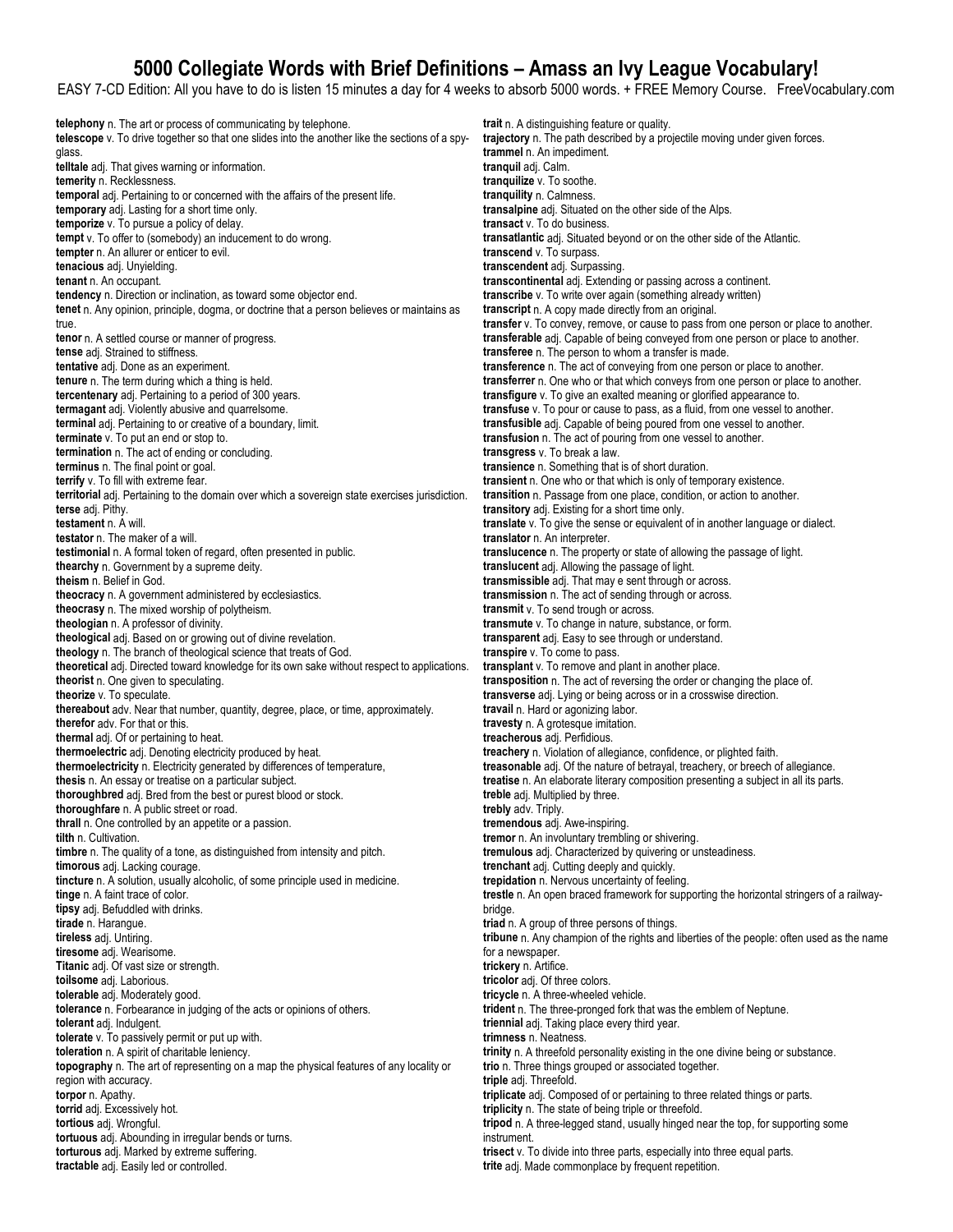EASY 7-CD Edition: All you have to do is listen 15 minutes a day for 4 weeks to absorb 5000 words. + FREE Memory Course. FreeVocabulary.com

**triumvir** n. One of three men united coordinately in public office or authority. **trivial** adj. Of little importance or value. **troublesome** adj. Burdensome. **truculence** n. Ferocity. **truculent** adj. Having the character or the spirit of a savage. **truism** n. A statement so plainly true as hardly to require statement or proof. **truthful** adj. Veracious. **turgid** adj. Swollen. **turpitude** n. Depravity. **tutelage** n. The act of training or the state of being under instruction. **tutelar** adj. Protective. **tutorship** n. The office of a guardian. **twinge** n. A darting momentary local pain. **typical** adj. Characteristic. **typify** v. To serve as a characteristic example of. **typographical** adj. Pertaining to typography or printing. **typography** n. The arrangement of composed type, or the appearance of printed matter. **tyrannical** adj. Despotic. **tyranny** n. Absolute power arbitrarily or unjustly administrated. **tyro** n. One slightly skilled in or acquainted with any trade or profession. **ubiquitous** adj. Being present everywhere. **ulterior** adj. Not so pertinent as something else to the matter spoken of. **ultimate** adj. Beyond which there is nothing else. **ultimatum** n. A final statement or proposal, as concerning terms or conditions. **ultramundane** adj. Pertaining to supernatural things or to another life. **ultramontane** adj. Beyond the mountains, especially beyond the Alps (that is, on their Italian side). **umbrage** n. A sense of injury. **unaccountable** adj. Inexplicable. **unaffected** adj. Sincere. **unanimous** adj. Sharing the same views or sentiments. **unanimity** n. The state or quality of being of one mind. **unavoidable** adj. Inevitable. **unbearable** adj. Unendurable. **unbecoming** adj. Unsuited to the wearer, place, or surroundings. **unbelief** n. Doubt. **unbiased** adj. Impartial, as judgment. **unbridled** adj. Being without restraint. **uncommon** adj. Rare. **unconscionable** adj. Ridiculously or unjustly excessive. **unconscious** adj. Not cognizant of objects, actions, etc. **unction** n. The art of anointing as with oil. **unctuous** adj. Oily. **undeceive** v. To free from deception, as by apprising of the real state of affairs. **undercharge** v. To make an inadequate charge for. **underexposed** adj. Insufficiently exposed for proper or full development, as negatives in photography. **undergarment** n. A garment to be worn under the ordinary outer garments. **underman** v. To equip with less than the full complement of men. **undersell** v. To sell at a lower price than. **undersized** adj. Of less than the customary size. **underhanded** adj. Clandestinely carried on. **underlie** v. To be the ground or support of. **underling** n. A subordinate. **undermine** v. To subvert in an underhand way. **underrate** v. To undervalue. **understate** v. To fail to put strongly enough, as a case. **undervalue** v. To underestimate. **underworld** n. Hades. **underwrite** v. To issue or be party to the issue of a policy of insurance. **undue** adj. More than sufficient. **undulate** v. To move like a wave or in waves. **undulous** adj. Resembling waves. **unfavorable** adj. Adverse. **ungainly** adj. Clumsy. **unguent** n. Any ointment or lubricant for local application. **unicellular** adj. Consisting of a single cell. **univalence** n. Monovalency. **unify** v. To cause to be one. **unique** adj. Being the only one of its kind. **unison** n. A condition of perfect agreement and accord. **unisonant** adj. Being in a condition of perfect agreement and accord. **Unitarian** adj. Pertaining to a religious body that rejects the doctrine of the Trinity. **unlawful** adj. Illegal.

**unlimited** adj. Unconstrained. **unnatural** adj. Artificial. **unnecessary** adj. Not essential under the circumstances. **unsettle** v. To put into confusion. **unsophisticated** adj. Showing inexperience. **unspeakable** adj. Abominable. **untimely** adj. Unseasonable. **untoward** adj. Causing annoyance or hindrance. **unutterable** adj. Inexpressible. **unwieldy** adj. Moved or managed with difficulty, as from great size or awkward shape. **unwise** adj. Foolish. **unyoke** v. To separate. **up-keep** n. Maintenance. **upbraid** v. To reproach as deserving blame. **upcast** n. A throwing upward. **upheaval** n. Overthrow or violent disturbance of established order or condition. **upheave** v. To raise or lift with effort. **uppermost** adj. First in order of precedence. **uproarious** adj. Noisy. **uproot** v. To eradicate. **upturn** v. To throw into confusion. **urban** adj. Of, or pertaining to, or like a city. **urbanity** n. Refined or elegant courtesy. **urchin** n. A roguish, mischievous boy. **urgency** n. The pressure of necessity. **usage** n. Treatment. **usurious** adj. Taking unlawful or exorbitant interest on money loaned. **usurp** v. To take possession of by force. **usury** n. The demanding for the use of money as a loan, a rate of interest beyond what is allowed by law. **utilitarianism** n. The ethical doctrine that actions are right because they are useful or of beneficial tendency. **utility** n. Fitness for some desirable practical purpose. **utmost** n. The greatest possible extent. **vacate** v. To leave. **vaccinate** v. To inoculate with vaccine virus or virus of cowpox. **vacillate** v. To waver. **vacuous** adj. Empty. **vacuum** n. A space entirely devoid of matter. **vagabond** n. A wanderer. **vagrant** n. An idle wanderer. **vainglory** n. Excessive, pretentious, and demonstrative vanity. **vale** n. Level or low land between hills. **valediction** n. A bidding farewell. **valedictorian** n. Student who delivers an address at graduating exercises of an educational institution. **valedictory** n. A parting address. valid adj. Founded on truth. **valorous** adj. Courageous. **vapid** adj. Having lost sparkling quality and flavor. **vaporizer** n. An atomizer. **variable** adj. Having a tendency to change. **variance** n. Change. **variant** n. A thing that differs from another in form only, being the same in essence or substance. **variation** n. Modification. **variegate** v. To mark with different shades or colors. **vassal** n. A slave or bondman. **vaudeville** n. A variety show. **vegetal** adj. Of or pertaining to plants. **vegetarian** n. One who believes in the theory that man's food should be exclusively vegetable. **vegetate** v. To live in a monotonous, passive way without exercise of the mental faculties. **vegetation** n. Plant-life in the aggregate. **vegetative** adj. Pertaining to the process of plant-life. **vehement** adj. Very eager or urgent. **velocity** n. Rapid motion. **velvety** adj. Marked by lightness and softness. **venal** adj. Mercenary, corrupt. **vendible** adj. Marketable. **vendition** n. The act of selling. **vendor** n. A seller. **veneer** n. Outside show or elegance. **venerable** adj. Meriting or commanding high esteem.